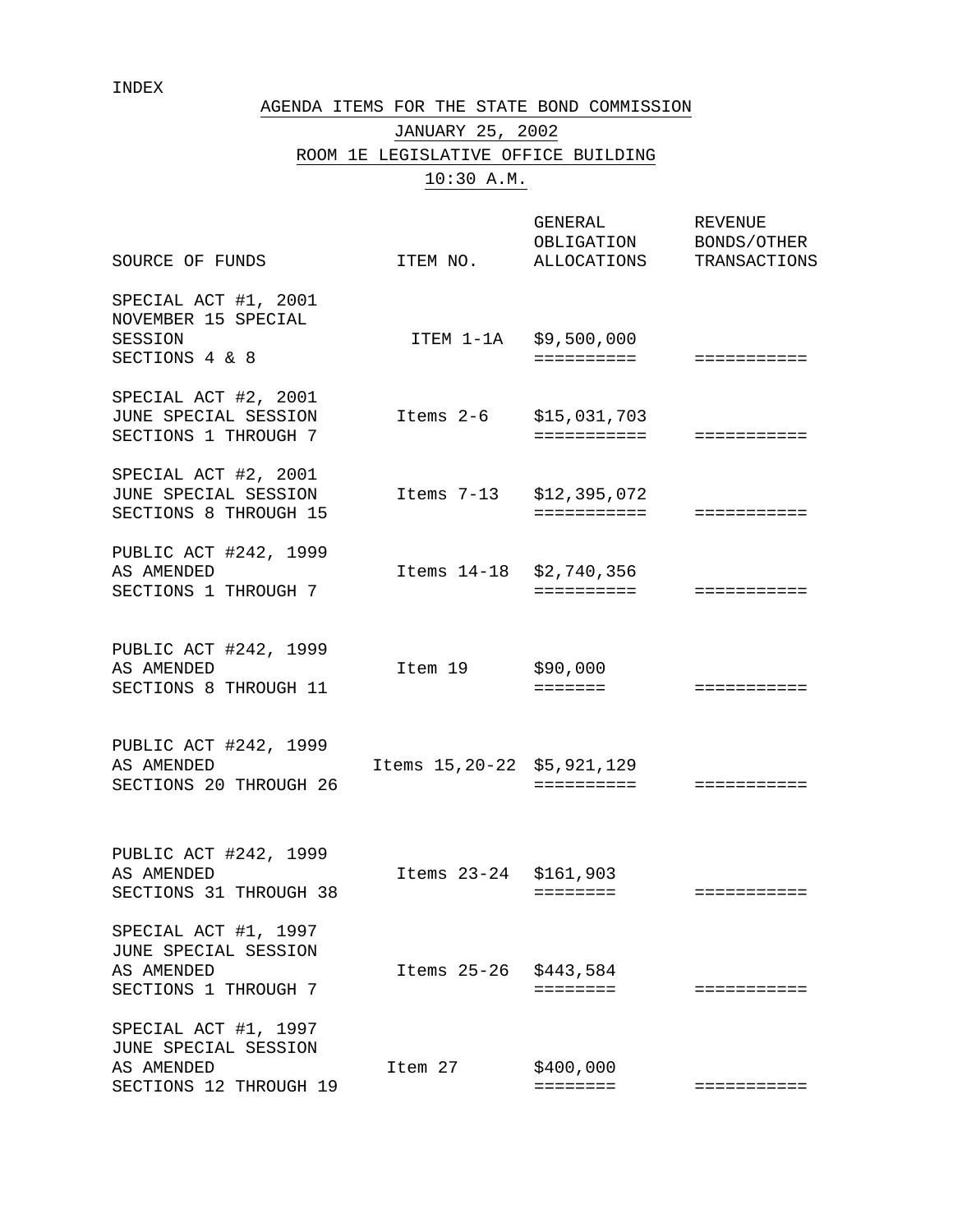#### AGENDA ITEMS FOR THE STATE BOND COMMISSION

# JANUARY 25, 2002 ROOM 1E LEGISLATIVE OFFICE BUILDING 10:30 A.M.

| SOURCE OF FUNDS                                                                      | ITEM NO.      | GENERAL<br>OBLIGATION<br>ALLOCATIONS | <b>REVENUE</b><br>BONDS/OTHER<br>TRANSACTIONS |
|--------------------------------------------------------------------------------------|---------------|--------------------------------------|-----------------------------------------------|
| SPECIAL ACT #1, 1997<br>JUNE SPECIAL SESSION<br>AS AMENDED<br>SECTIONS 20 THROUGH 26 | Item 25       | \$100,000<br>$=$ = = = = = = =       | ===========                                   |
| SPECIAL ACT #1, 1997<br>JUNE SPECIAL SESSION<br>AS AMENDED<br>SECTIONS 27 THROUGH 30 | Items $28-29$ | \$435,000<br>$=$ = = = = = = =       | ===========                                   |
| PUBLIC ACT #181, 1996<br>AS AMENDED<br>SECTIONS 1 THROUGH 7                          | Item 30       | \$4,500,000<br>==========            | ===========                                   |
| SPECIAL ACT #20, 1995<br>AS AMENDED<br>SECTIONS 1 THROUGH 7                          | Item 31       | \$13,900,000<br>===========          | ===========                                   |
| SPECIAL ACT #20, 1995<br>AS AMENDED<br>SECTIONS 21 THROUGH 27                        | Item 32       | \$266,900                            | ===========                                   |
| SPECIAL ACT #34, 1990<br>AS AMENDED<br>SECTIONS 1 THROUGH 7                          | Item 33       | \$100,500<br>$=$ = = = = = = =       | ===========                                   |
| PUBLIC ACT #584, 1987<br>AS AMENDED<br>SECTIONS 11 THROUGH 14                        | Item 34       | \$15,000,000<br>===========          | ===========                                   |
| PUBLIC ACT #607, 1979<br>AS AMENDED<br>SECTION 21                                    | Item 35       | \$2,150,000<br>==========            | ========                                      |
| PUBLIC ACT #420, 1986<br>AS AMENDED<br>SECTIONS 1 THROUGH 10                         | Item 36       | \$5,655,524<br>==========            | \$6,548,514<br>==========                     |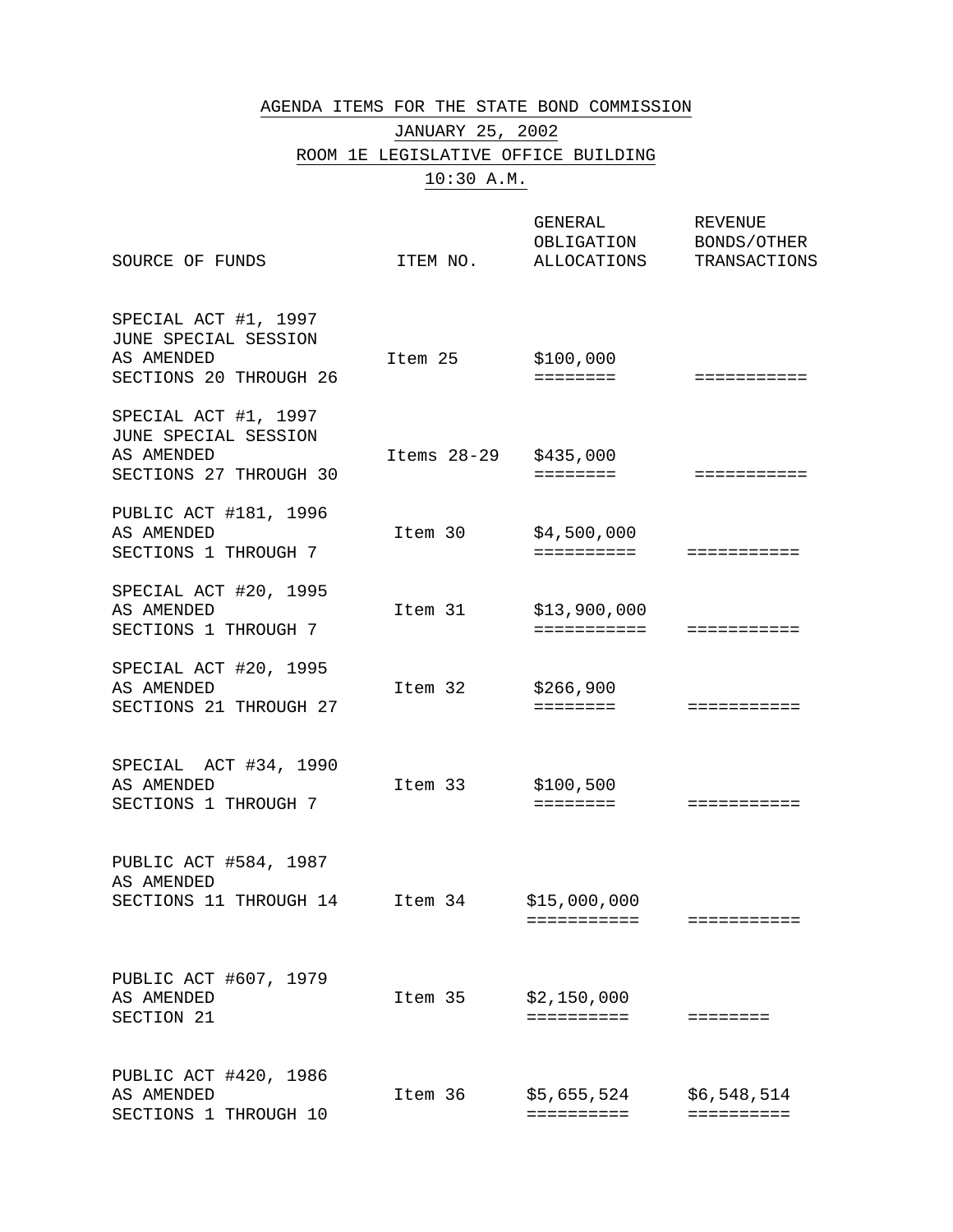#### AGENDA ITEMS FOR THE STATE BOND COMMISSION

# JANUARY 25, 2002 ROOM 1E LEGISLATIVE OFFICE BUILDING 10:30 A.M.

| SOURCE OF FUNDS                                                                                   | ITEM NO. | GENERAL<br>OBLIGATION<br>ALLOCATIONS | REVENUE<br>BONDS/OTHER<br>TRANSACTIONS |
|---------------------------------------------------------------------------------------------------|----------|--------------------------------------|----------------------------------------|
| PUBLIC ACT #270, 1990<br>AS AMENDED<br>SECTION 33                                                 | Item 37  | \$825,000<br>======                  | \$500,000                              |
| BOND SALE TAXABLE<br>GENERAL OBLIGATION BONDS                                                     | Item 38  |                                      | \$100,000,000                          |
| APPROVAL OF DECLARATION<br>OF OFFICIAL INTENT<br>PURSUANT<br>TO FEDERAL INCOME TAX<br>REGULATIONS | Item 39  |                                      |                                        |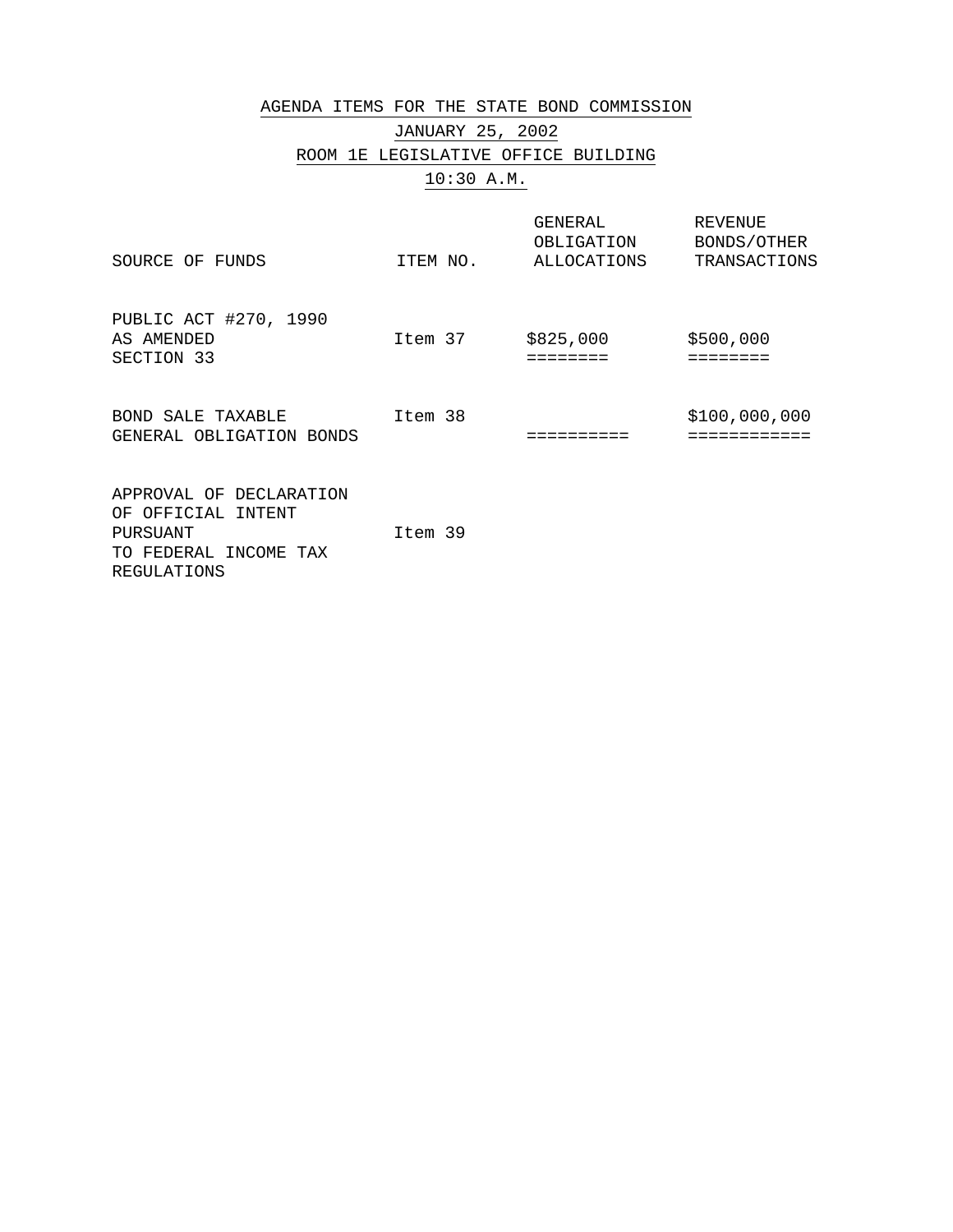AGENDA ITEMS FOR THE STATE BOND COMMISSION JANUARY 25, 2002 ROOM 1E LEGISLATIVE OFFICE BUILDING 10:30 A.M.

UNLESS OTHERWISE NOTED, THE SECRETARY OF THE STATE BOND COMMISSION HAS ON FILE THE FOLLOWING MATTERS WITH RESPECT TO EACH REQUEST MADE TO THE STATE BOND COMMISSION FOR TODAY'S MEETING AS DETAILED THROUGH THE ATTACHED AGENDA ITEMS.

- 1. ANY HUMAN SERVICES FACILITY COLOCATION STATEMENT IF SO REQUESTED BY THE SECRETARY OF THE OFFICE OF POLICY AND MANAGEMENT PURSUANT TO CGS §4B-23.
- 2. ANY PROJECT WHICH INVOLVES THE USE OF 25 ACRES OR MORE OF PRIME FARMLAND FOR NONAGRICULTURAL PURPOSES HAS BEEN REVIEWED IN ACCORDANCE WITH THE PROVISIONS OF PUBLIC ACT NO. 83-102 (AN ACT CONCERNING STATE PROJECTS WHICH TAKE PRIME FARMLAND) AND THAT THE COMMISSIONER OF AGRICULTURE HAS FILED A STATEMENT INDICATING THAT EACH SUCH PROJECT PROMOTES AGRICULTURE OR THE GOAL OF AGRICULTURAL LAND PRESERVATION, OR THERE IS NO REASONABLE ALTERNATIVE SITE FOR THE PROJECT, OR THE PROJECT IS NOT APPLICABLE UNDER THE ACT.
- 3. ANY CAPITAL DEVELOPMENT IMPACT STATEMENT REQUIRED TO BE FILED WITH THE SECRETARY OF THE OFFICE OF POLICY AND MANAGEMENT, IF SO REQUIRED BY THE SECRETARY, PURSUANT TO CGS §4B-23.
- 4. ANY ADVISORY STATEMENT REGARDING THE STATE CONSERVATION AND DEVELOPMENT POLICIES PLAN REQUIRED BY CGS §16A-31 FOR EACH ITEM FOR WHICH AN ADVISORY STATEMENT IS REQUIRED BY CGS §16A-31, AND THE ITEM IS EITHER IN CONFORMITY WITH THE PLAN OR NOT ADDRESSED THEREIN.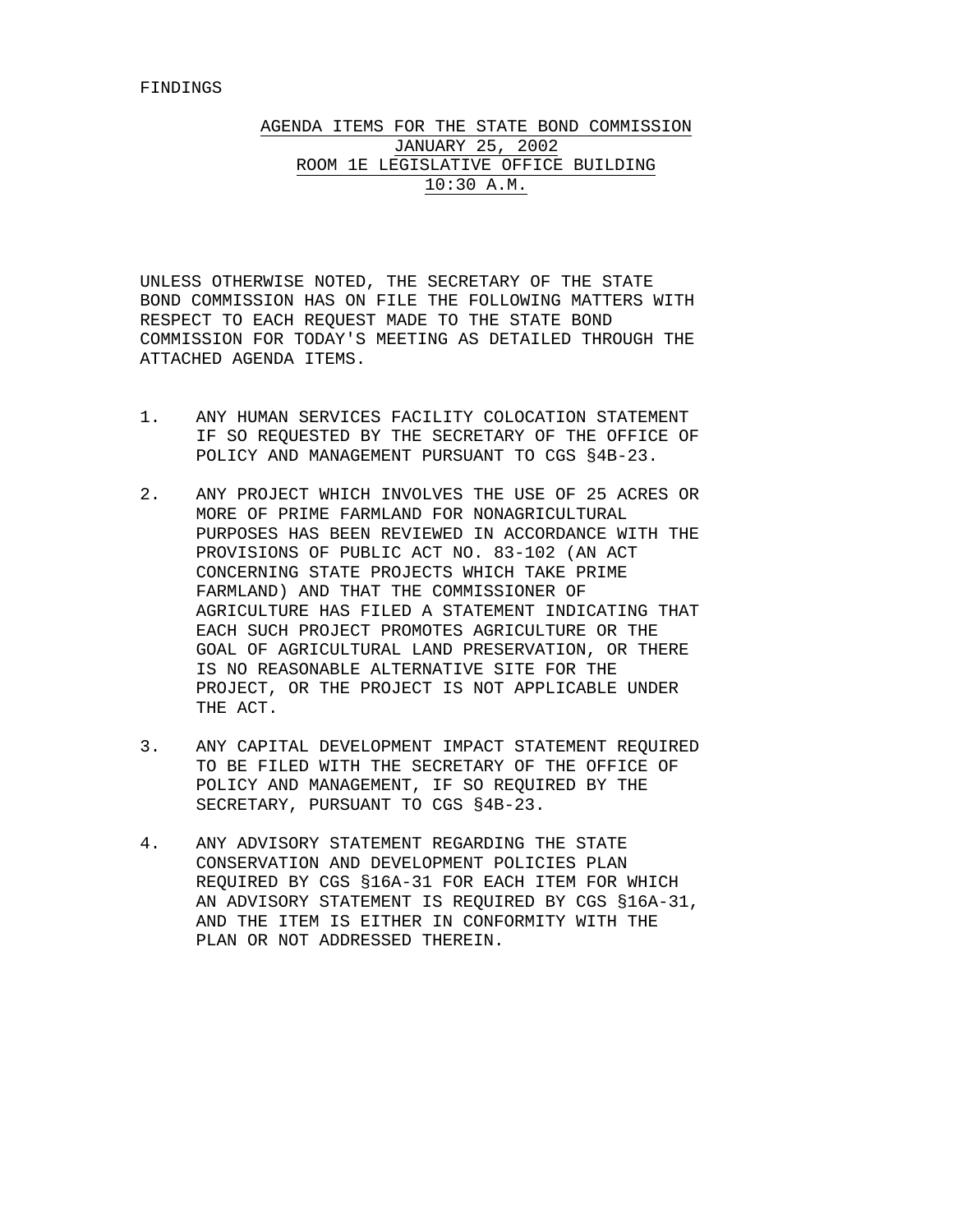#### SPECIAL ACT #1, 2001 NOVEMBER 15 SPECIAL SESSION SEC. 8

ITEM NO. 1

DEPARTMENT OF INFORMATION TECHNOLOGY

CT TECHNOLOGY INITIATIVES

REQUESTED: An Allocation and Bond Authorization (To Agency).......................\$4,500,000

FROM: Sec. 8(a) Acct. No. 3011-1324-010

| Total Earmarking     | \$4,500,000 |
|----------------------|-------------|
| Previous Allocations | $-0-$       |
| Balance Unallocated  | \$4,500,000 |

REASON FOR REQUEST:

These funds are requested to allow the Department of Information Technology to implement phase II of the Connecticut Education Network (CEN). The CEN will provide high speed communications networks between K-12, Higher Education and Library locations throughout Connecticut.

This phase will purchase network equipment and long-term leasing of fiber-optic cables in central Connecticut for a major portion of the network. The construction of network will begin immediately upon release of funds. Work must be completed by July 1, 2002 to provide service for schools for August 2002.

Funds are requested as follows:

| Estimated Project Cost | \$25,000,000 |
|------------------------|--------------|
| Less: Previous Funding | 5,000,000    |
| Future Funding         | 15,500,000   |
| Total, This Request    | \$4,500,000  |
|                        |              |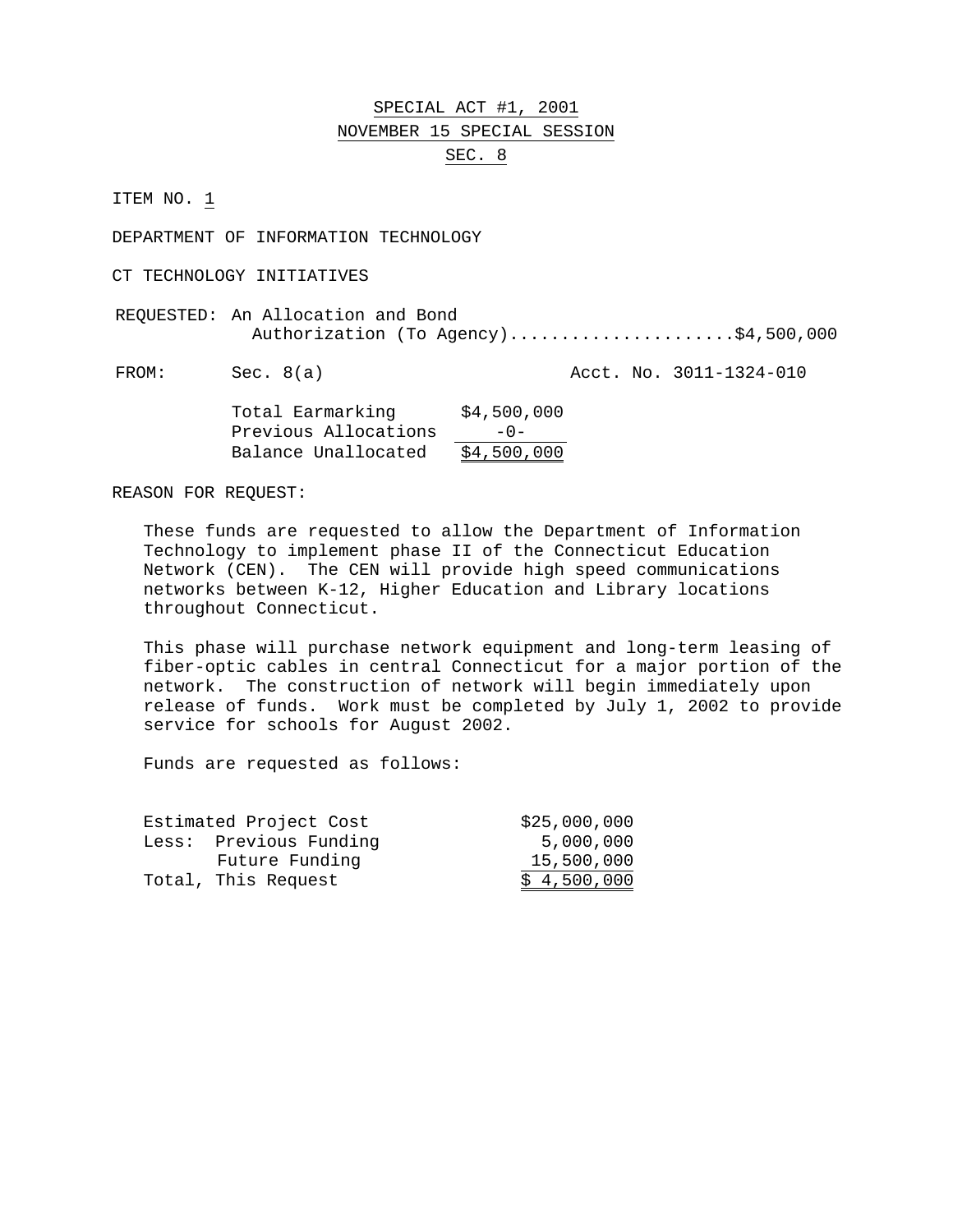SPECIAL ACT #1, 2001 NOVEMBER 15 SPECIAL SESSION SEC. 4

ITEM NO. 1A

DEPARTMENT OF ENVIRONMENTAL PROTECTION

RESIDENTIAL UNDERGROUND STORAGE TANK PROGRAM

REQUESTED: An Allocation and Bond Authorization (To Agency)......................\$5,000,000

FROM: Sec. 4(a) Acct. No. 1873-3100-174

| Total Earmarking     | \$8,100,000 |
|----------------------|-------------|
| Previous Allocations | $-0-$       |
| Balance Unallocated  | \$8,100,000 |

REASON FOR REQUEST:

Underground Storage Tank Petroleum Clean-Up Account Review Board (UST Board): These funds are requested to provide supplemental funding for the residential Underground Storage Tank Removal program. These funds will be used to pay claims approved by the UST board to homeowners for costs associated with the remediation of contamination resulting from spills discovered during the removal of residential petroleum underground storage tanks pursuant to section 5 of P.A. 99-269, as amended.

Under this program, contractors who perform remediation of spills related to underground storage tank systems used in connection with residential real property comprised of four residential units or fewer may register with the Department of Environmental Protection (DEP). The registered contractor may apply to the UST Board on behalf of the owner of such tank system. The owner shall pay a deductible amount of \$500 for system removal/replacement prior to 7/2/01 or an amount that is based on the owner's adjusted gross income (AGI), as defined in section 12-701 of the General Statutes, for the calendar year 2000 for system removal/replacement after 7/2/01.

State Grant, This Request  $\frac{1}{5}$ ,  $\frac{5}{000}$ , 000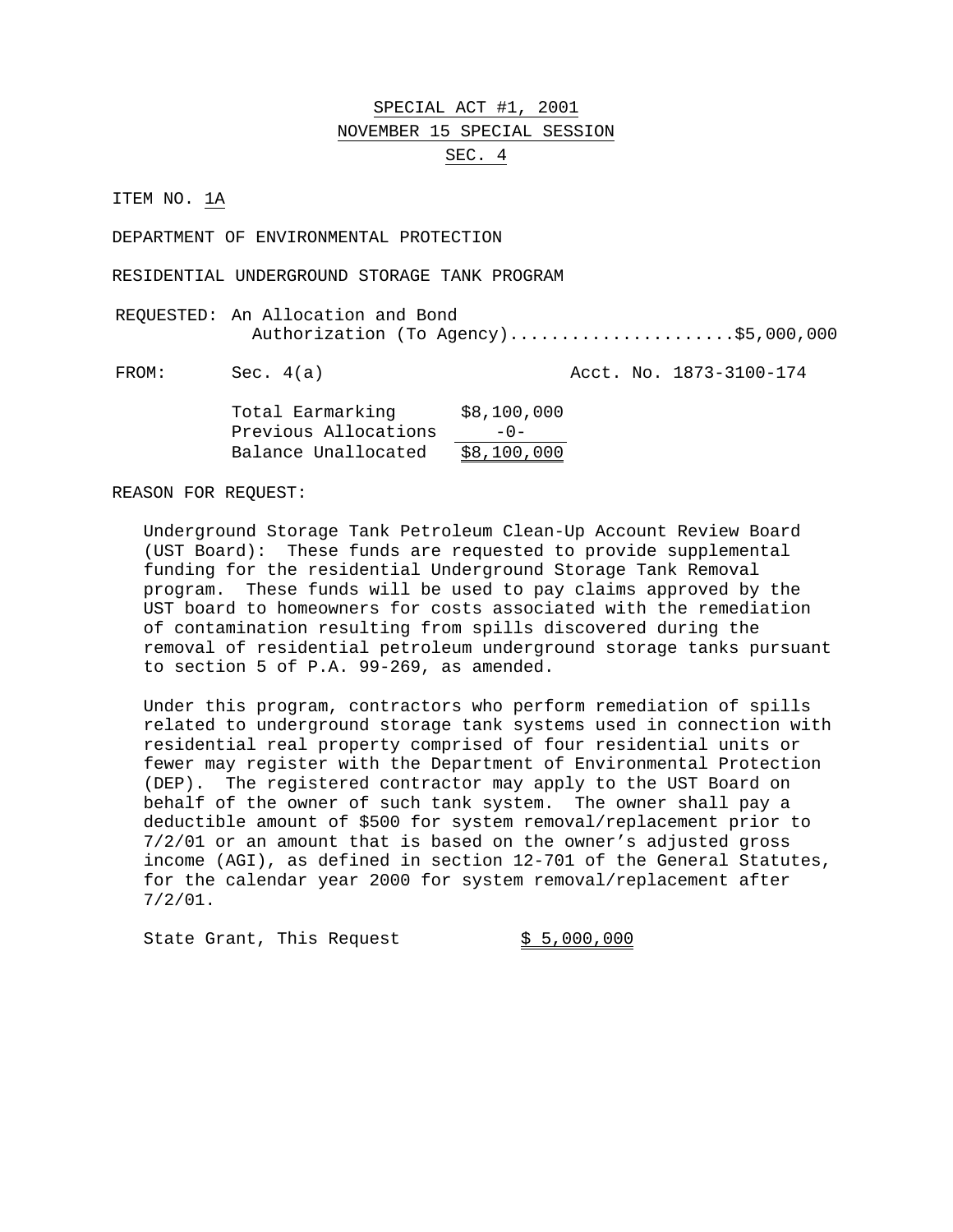ITEM NO. 2

DEPARTMENT OF ENVIRONMENTAL PROTECTION

RENOVATIONS AND IMPROVEMENTS ASSOCIATED WITH AVERY POINT LIGHTHOUSE IN GROTON

REQUESTED: An Allocation and Bond Authorization..............\$150,000

FROM: Sec. 2(d)(5) Acct. No. 3011-3100-050

| Total Earmarking     | \$150,000 |
|----------------------|-----------|
| Previous Allocations | $-0-$     |
| Balance Unallocated  | \$150,000 |

REASON FOR REQUEST:

These funds are requested to provide assistance in the restoration of the Avery Point Lighthouse, which is located on the University of Connecticut's Avery Point Campus in Groton.

Avery Point was purchased by the State of Connecticut in 1938. In 1942 the property was sold to the United States Government. The United States Coast Guard constructed the lighthouse in 1943 when Avery Point was the site of the U.S. Coast Guard Training Station. In 1967, the Coast Guard relocated to New York and the site once again became the property of the State and an off-site campus for the University of Connecticut. Very little maintenance and upkeep has taken place in the past 25 years.

The Department of Environmental Protection will pass these funds on to the University of Connecticut to coordinate the project. Additional support is being provided through donations from local governments, private and public organizations and fundraising efforts by the Avery Point Lighthouse Society (APLS).

Funds are requested as follows:

Total, This Request 6150,000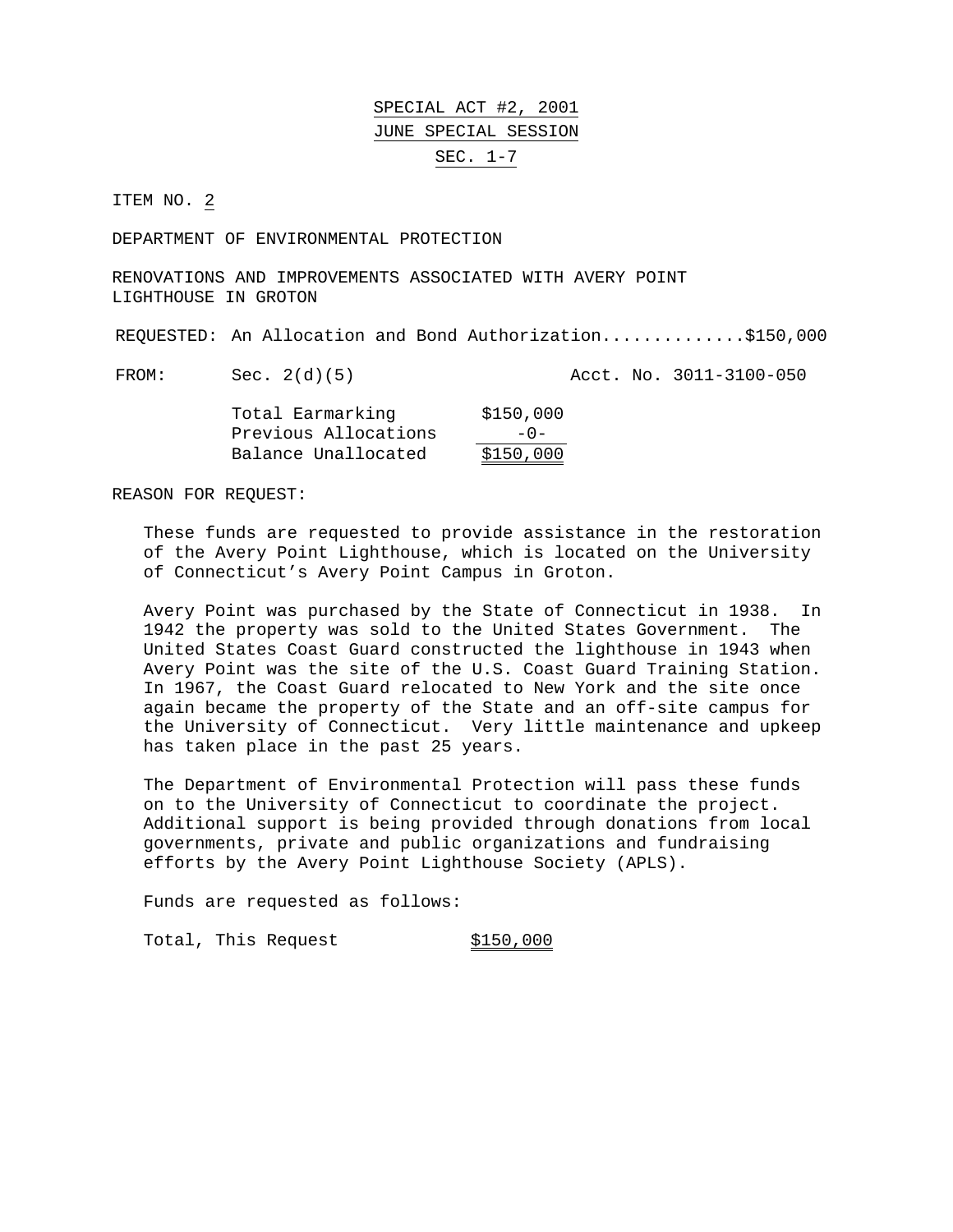ITEM NO. 3

DEPARTMENT OF EDUCATION

ALTERATIONS AND IMPROVEMENTS TO BUILDINGS AND GROUNDS, INCLUDING NEW AND REPLACEMENT EQUIPMENT, TOOLS AND SUPPLIES NECESSARY TO IMPLEMENT UPDATED CURRICULA, VEHICLES AND TECHNOLOGY UPGRADES AT ALL REGIONAL VOCATIONAL-TECHNICAL SCHOOLS PROVIDED NO MORE THAN \$3,200,000 OF SAID AMOUNT SHALL BE USED FOR THE RENOVATIONS AND IMPROVEMENTS TO THE A.I. PRINCE/CTC BUILDING

REQUESTED: An Allocation and Bond Authorization...............\$1,168,839

FROM: Sec. 2(h)(1) Acct. No. 3011-7001-010 Project No. BI-RT-823

| Total Earmarking     | \$18, 200, 000 |
|----------------------|----------------|
| Previous Allocations | 6, 277, 225    |
| Balance Unallocated  | \$11,922,775   |

These funds are requested to award a construction contract based on bids received on January 16, 2002 for interior renovations to the hairdressing and cosmetology labs and classrooms at Platt Regional Vocational Technical School, Milford.

Funds are requested as follows:

|                                             |               | Previous  | This          |
|---------------------------------------------|---------------|-----------|---------------|
|                                             |               | Funding   | Request       |
| Construction (Bid)                          | \$<br>924,999 |           | \$<br>924,999 |
| Contingency                                 | 92,500        |           | 92,500        |
| $A/E$ Fees                                  | 145,090       | \$108,820 | 36,270        |
| Equipment                                   | 50,000        |           | 50,000        |
| DPW Fees                                    | 87,500        | 22,430    | 65,070        |
| Total, This Request                         | \$1,300,089   | \$131,250 | \$1,168,839   |
| Financing:                                  |               |           |               |
| S.A. $01-2$ , Sec. $2(h)(1)$ , This Request |               |           | \$1,168,839   |
| S.A. 99-242, Sec. 2(i), Previous Funding    |               |           | 131,250       |
| Total                                       |               |           | \$1,300,089   |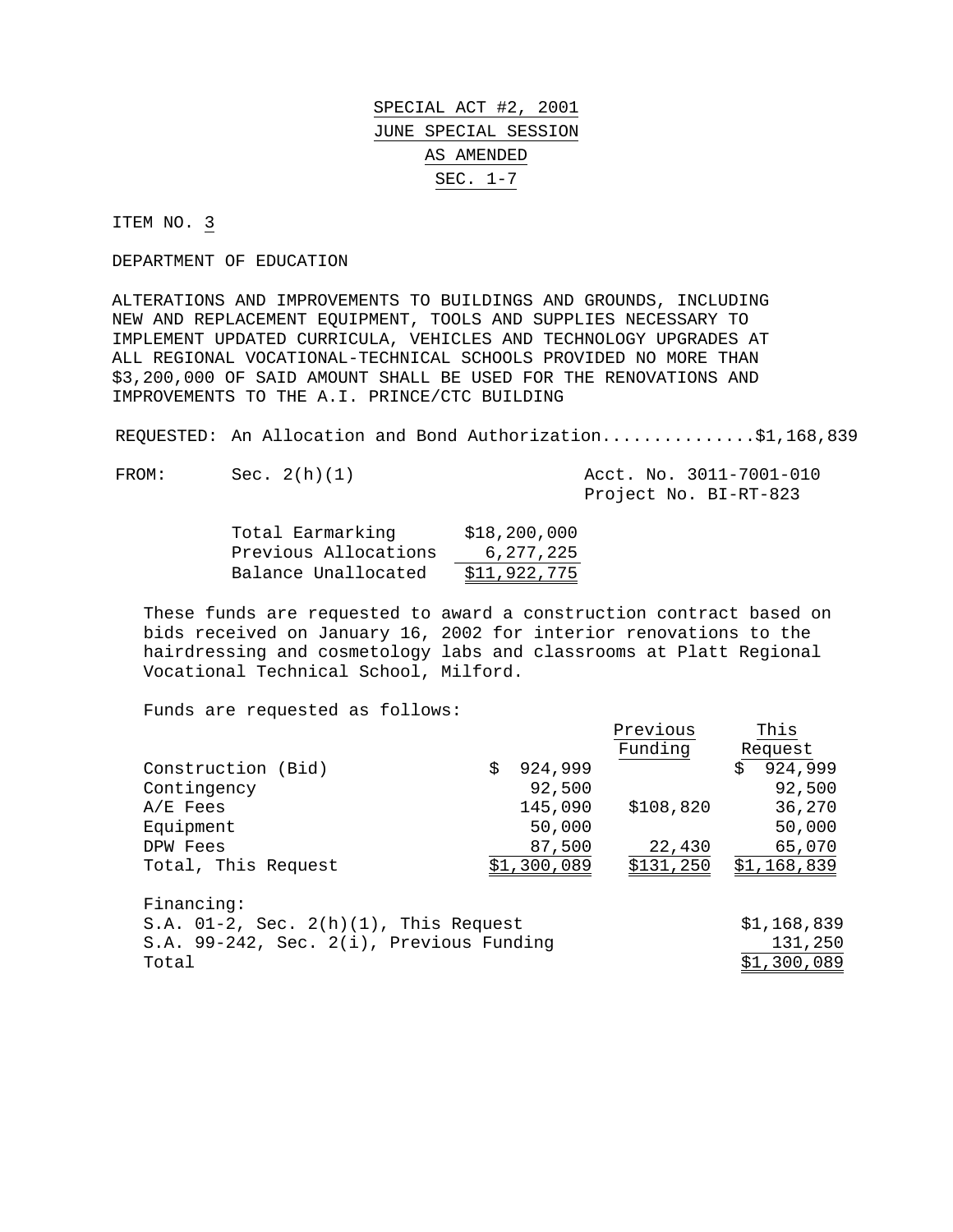ITEM NO. 4

CONNECTICUT STATE UNIVERSITY SYSTEM

EASTERN CONNECTICUT STATE UNIVERSITY

ALTERATIONS, RENOVATIONS AND IMPROVEMENTS TO FACILITIES, INCLUDING FIRE, SAFETY, ENERGY CONSERVATION AND CODE COMPLIANCE IMPROVEMENTS

REQUESTED: An Allocation and Bond Authorization.................\$300,000

FROM: Sec. 2(j)(5)(A) Acct. No. 3011-7805-040

Project No. BI-RW-241

| Total Earmarking     | \$1,364,000 |
|----------------------|-------------|
| Previous Allocations | 210,405     |
| Balance Unallocated  | \$1,153,595 |

ALL UNIVERSITIES

ALTERATIONS, REPAIRS AND IMPROVEMENTS AT AUXILIARY SERVICE BUILDINGS

REQUESTED: An Allocation and Bond Authorization.................\$230,000

FROM: Sec. 2(j)(1)(B) Acct. No. 3011-7801-020

Project No. BI-RW-241

| Total Earmarking     | \$5,000,000 |
|----------------------|-------------|
| Previous Allocations | $-0-$       |
| Balance Unallocated  | \$5,000,000 |

REASON FOR REQUEST:

These funds are requested to finance ADA compliance in 21 General Fund and 14 Auxiliary Fund buildings at Eastern Connecticut State University in Willimantic as detailed below.

Funds are requested as follows:

|                                     |           | General Fund Auxiliary Fund |
|-------------------------------------|-----------|-----------------------------|
| Sidewalks, Ramps, Parking           | \$75,000  | \$10,000                    |
| Automatic Door Openers              | 45,000    | 65,000                      |
| Assist Devices, Lifts, Pull Assists | 60,000    | 25,000                      |
| Interior Door Modifications         | 40,000    | 20,000                      |
| DPW Fee                             | 80,000    | 110,000                     |
| Total, This Request                 | \$300,000 | \$230,000                   |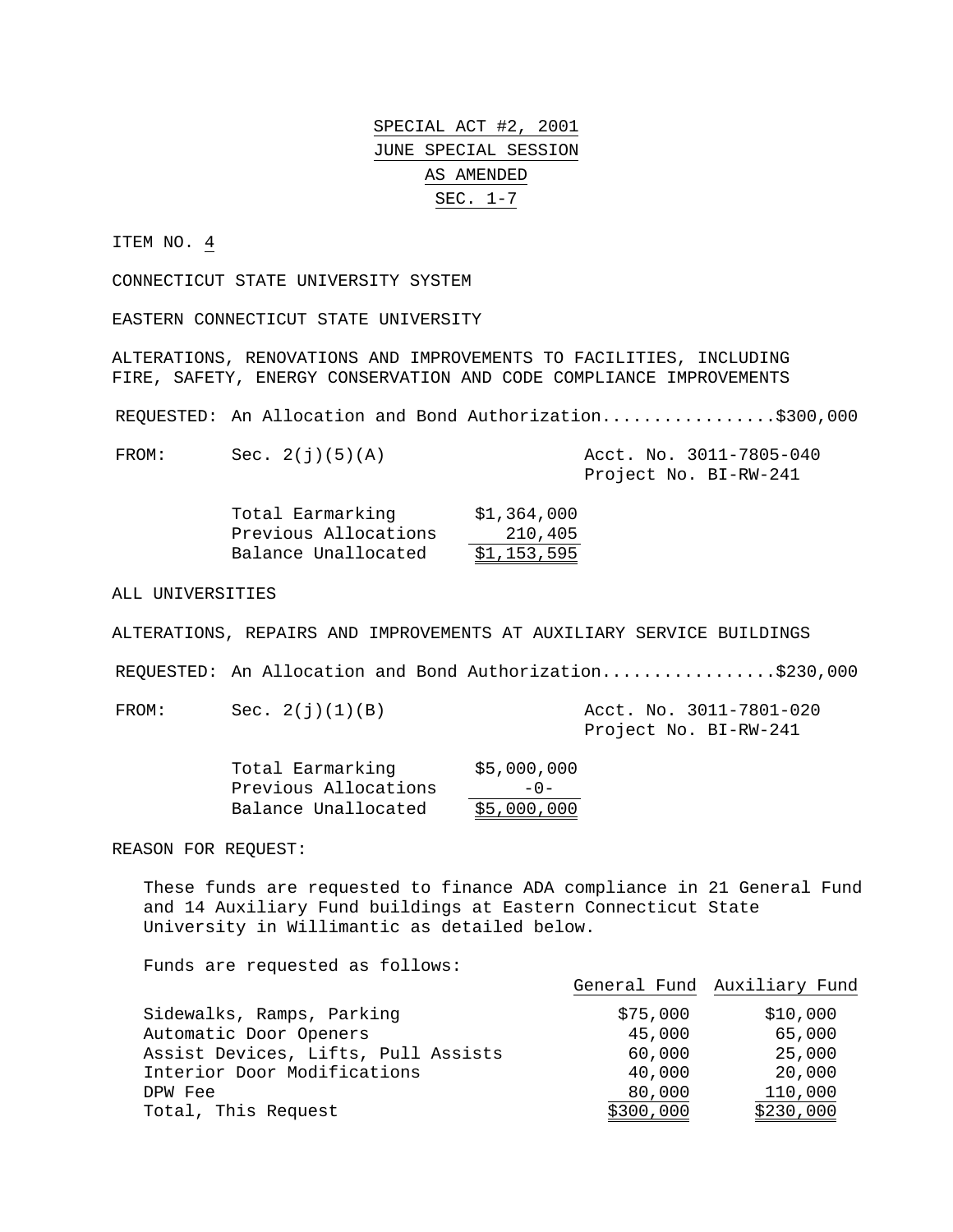ITEM NO. 5

CONNECTICUT STATE UNIVERSITY SYSTEM

EASTERN CONNECTICUT STATE UNIVERSITY

DEVELOPMENT OF OUTDOOR TRACK

REQUESTED: An Allocation and Bond Authorization....................\$71,000

FROM: Sec. 2(j)(5)(C) Acct. No. 3011-7805-060

Project No. BI-RW-265

| Total Earmarking     | \$909,000 |
|----------------------|-----------|
| Previous Allocations | $-0-$     |
| Balance Unallocated  | \$909,000 |

REASON FOR REQUEST:

These funds are requested to finance the design of an 8-lane outdoor latex track for Eastern Connecticut State University at its' athletic facility in Mansfield.

Funds are requested as follows:

This Request

| Construction (Est)  | \$762,000 |          |
|---------------------|-----------|----------|
| Contingency         | 76,000    |          |
| Architect's Fee     | 69,000    | \$69,000 |
| DPW Fee             | 2,000     | 2,000    |
| Total, This Request | \$909,000 | \$71,000 |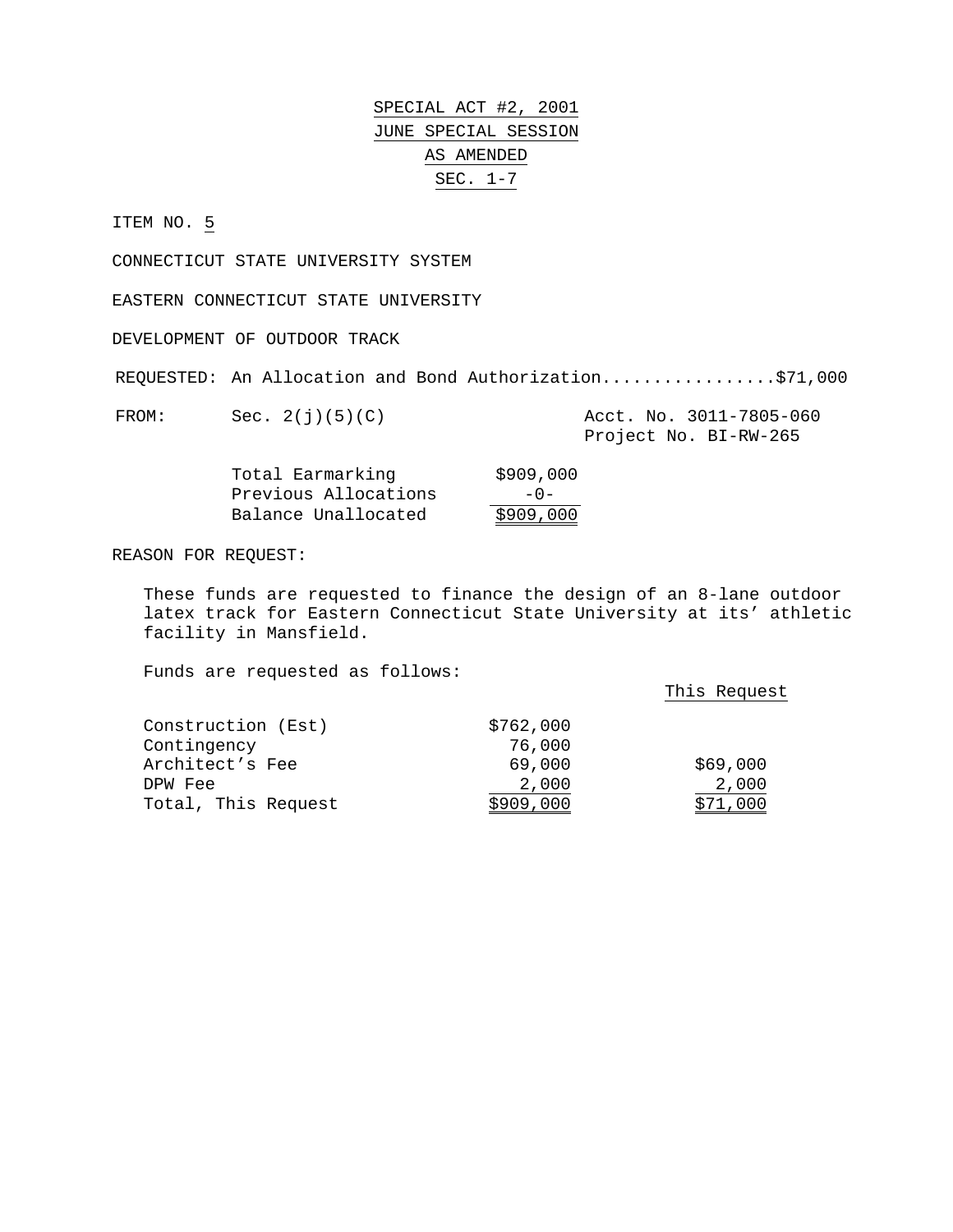ITEM NO. 6

JUDICIAL DEPARTMENT

DEVELOPMENT OF A CRIMINAL/JUVENILE COURTHOUSE COMPLEX IN BRIDGEPORT

REQUESTED: An Allocation and Bond Authorization..............\$13,111,864

FROM: Sec. 2(m)(5) Acct. No. 3011-9001-050 Project No. BI-JD-241

| Total Earmarking     | \$17,500,000 |
|----------------------|--------------|
| Previous Allocations | $-0-$        |
| Balance Unallocated  | \$17,500,000 |

REASON FOR REQUEST:

These funds are requested, along with those under Items 30, 31 and 33, to finance development of a new Juvenile Court and Detention Center at 55 Congress Street in Bridgeport.

This project consists of demolition of existing facilities on the site, construction of an 89,000 sq. ft., 88-bed juvenile detention and Superior Court for Juvenile Matters, and parking for 100 cars.

Funds are requested as follows:

|                             |                | Previous    | Current      |
|-----------------------------|----------------|-------------|--------------|
|                             |                | Funding     | Requirement  |
| Development Contract        | \$29, 242, 364 | \$1,350,000 | \$27,892,364 |
| Contingency                 | 1,800,000      |             | 1,800,000    |
| Program Development         | 500,000        | 500,000     |              |
| Property Acquisition        | 2,100,000      | 2,100,000   |              |
| Relocation Costs            | 900,000        | 900,000     |              |
| Acquisition Costs           | 4,142          | 4,142       |              |
| Survey/Borings              | 50,000         | 50,000      |              |
| DPW Fee                     | 345,858        | 130,858     | 215,000      |
| Equipment                   | 770,000        |             | 770,000      |
| Construction Observation    | 300,000        |             | 300,000      |
| Third Party Review          | 70,000         |             | 70,000       |
| Telecommunications          | 265,000        |             | 265,000      |
| Permits/Testing/Inspections | 120,000        |             | 120,000      |
| Environmental               | 300,000        | 240,000     | 60,000       |
| Art                         | 120,000        |             | 120,000      |
| Total, This Request         | \$36,887,364   | \$5,275,000 | \$31,612,364 |

 This project is submitted pending approval of the development contract by the State Properties Review Board prior to January 25, 2002.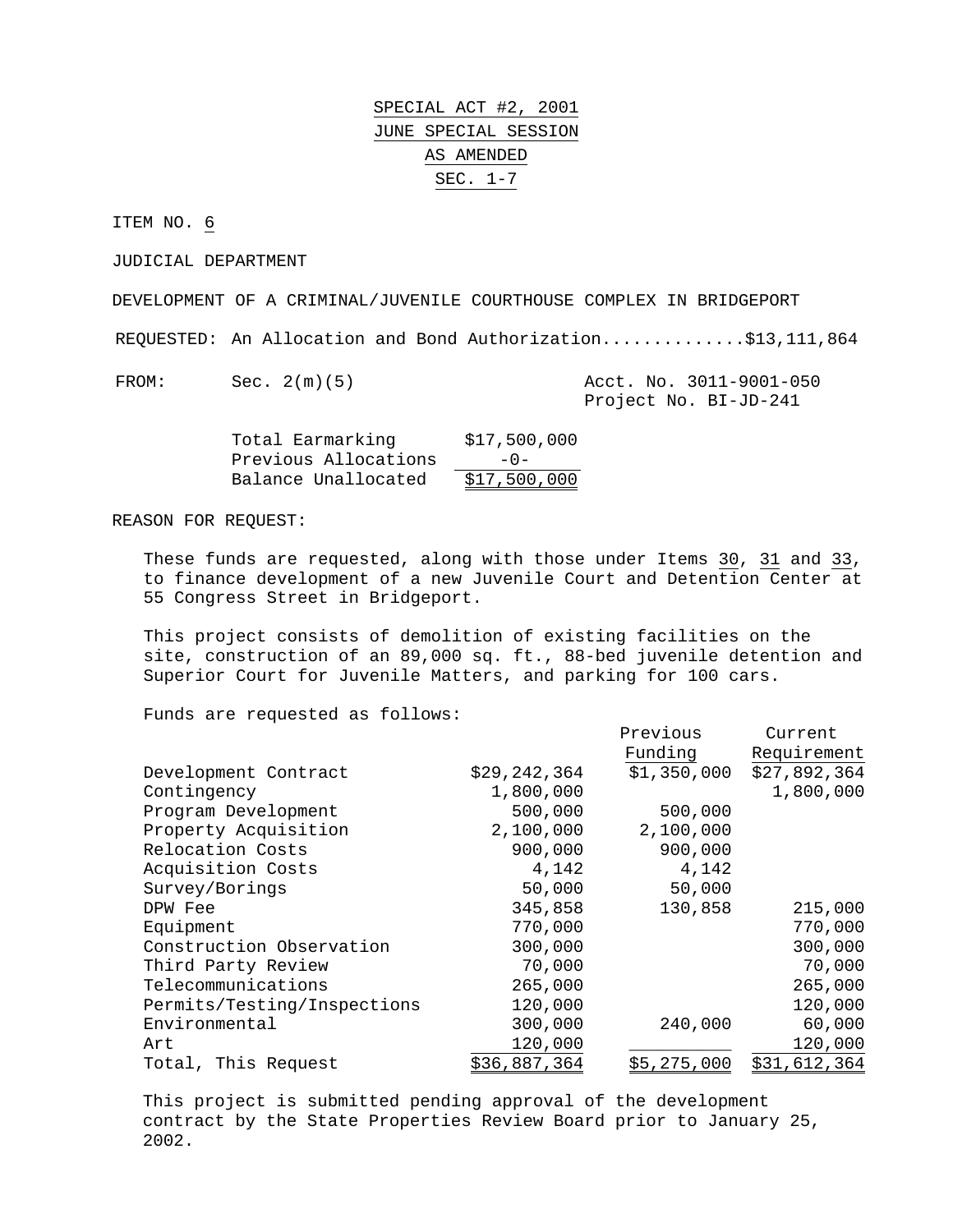```
ITEM NO. 6(Cont'd.)
Financing:
S.A. 01-2, Sec. 2(m)(5), This Request $13,111,864
P.A. 96-181, Sec. 2(e)(1), Item No. 30 4,500,000
S.A. 95-20, Sec. 2(r)(1), Item No. 31 $13,900,000
        Previous Funding 3,692,000 17,592,000
S.A. 93-2, Sec. 30(o)(3), Previous Funding 1,308,000
S.A. 90-34, Sec. 2(s)(3), Item No. 33 $100,500
        Previous Funding 275,000 275,000 375,500
Total $36,887,364
```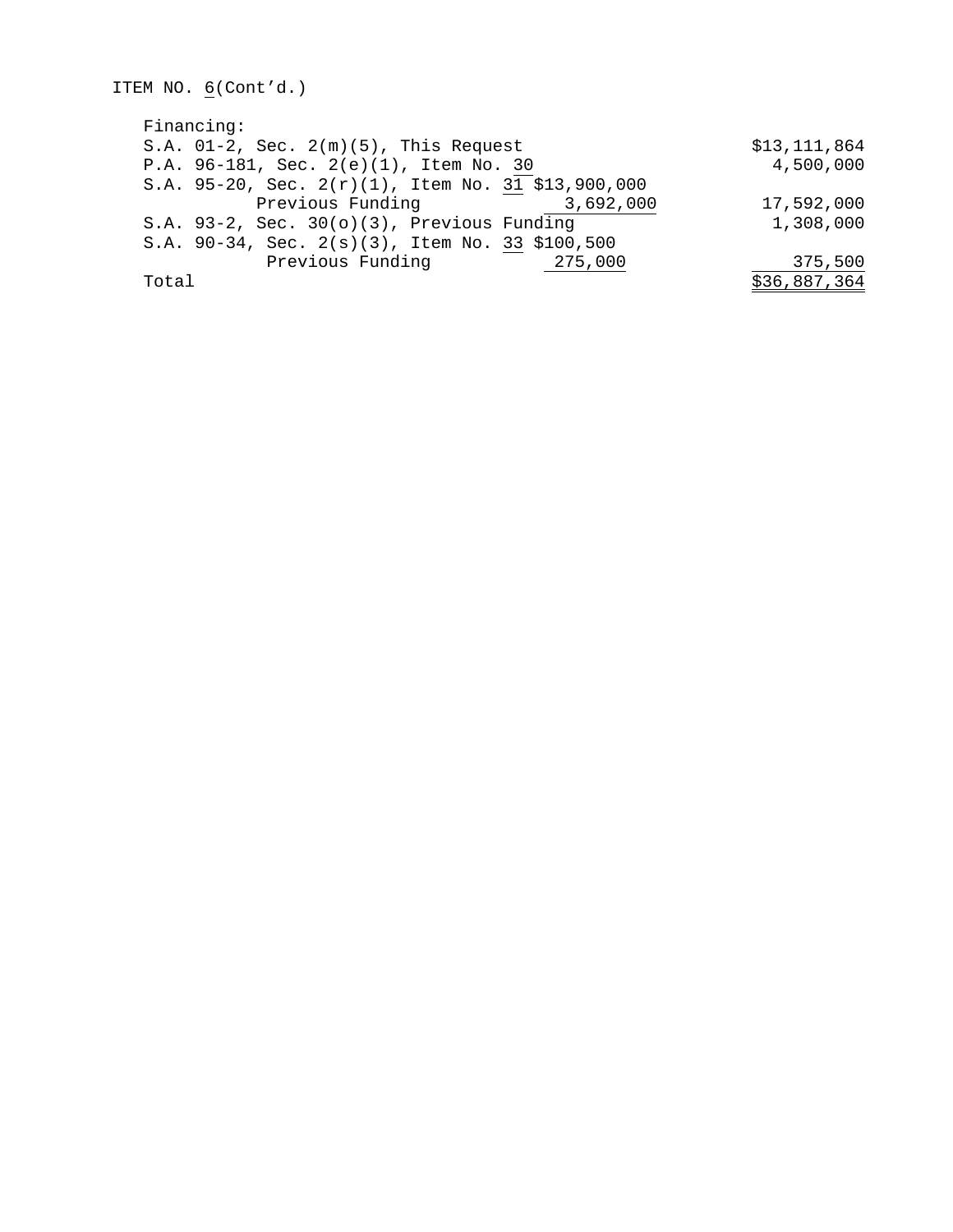SPECIAL ACT #2, 2001 JUNE SPECIAL SESSION SEC. 8-15

ITEM NO. 7

DEPARTMENT OF ENVIRONMENTAL PROTECTION

GRANTS-IN-AID OR LOANS TO MUNICIPALITIES FOR ACQUISITION OF LAND, FOR PUBLIC PARKS, RECREATIONAL AND WATER QUALITY IMPROVEMENTS, WATER MAINS, AND WATER POLLUTION CONTROL FACILITIES, INCLUDING SEWER PROJECTS, PROVIDED (A) NOT MORE THAN \$5,000,000 OF SAID AMOUNT SHALL BE USED TO ABATE POLLUTION FROM COMBINED SEWER AND STORMWATER RUNOFF OVERFLOWS TO THE CONNECTICUT RIVER, (B) NOT MORE THAN \$2,000,000 OF SAID AMOUNT SHALL BE USED FOR ENVIRONMENTAL REMEDIATION AT A SCHOOL IN SOUTHINGTON, INCLUDING ANY EXPENSES INCURRED AFTER JULY 1, 2000, (C) NOT MORE THAN \$1,500,000 OF SAID AMOUNTS SHALL BE USED FOR ENVIRONMENTAL REMEDIATION AT A SCHOOL IN HAMDEN, INCLUDING ANY EXPENSES INCURRED AFTER JULY 1,2000, AND (D) NOT MORE THAN \$500,000 OF SAID AMOUNT SHALL BE USED TO PROVIDE POTABLE WATER FOR A SCHOOL IN VERNON

#### VARIOUS

|       | REQUESTED: An Allocation and Bond        |                                    |
|-------|------------------------------------------|------------------------------------|
|       |                                          | Authorization (to Agency)\$350,000 |
| FROM: | Sec. $9(b)(1)$                           | Acct. No. 1873-3100-171            |
|       | Total Earmarking<br>Previous Allocations | \$19,000,000<br>4,286,284          |

# Balance Unallocated \$14,713,716

#### REASON FOR REQUEST:

These funds are requested to provide grants-in-aid to municipalities for various projects as detailed below.

This Request

1. Town of Vernon: These funds are requested to provide a grant-in-aid to the Town of Vernon to complete improvements to Rockville Central Park.

Improvements include the removal of overhead utilities and placing them underground, reinstalling period lighting and benches, new sidewalks, regrading and sod, restoring the historical Cogswell Fountain and redesigning/improving the Veterans Memorial.

Funds are requested as follows:

State Grant, This Request  $$250,000$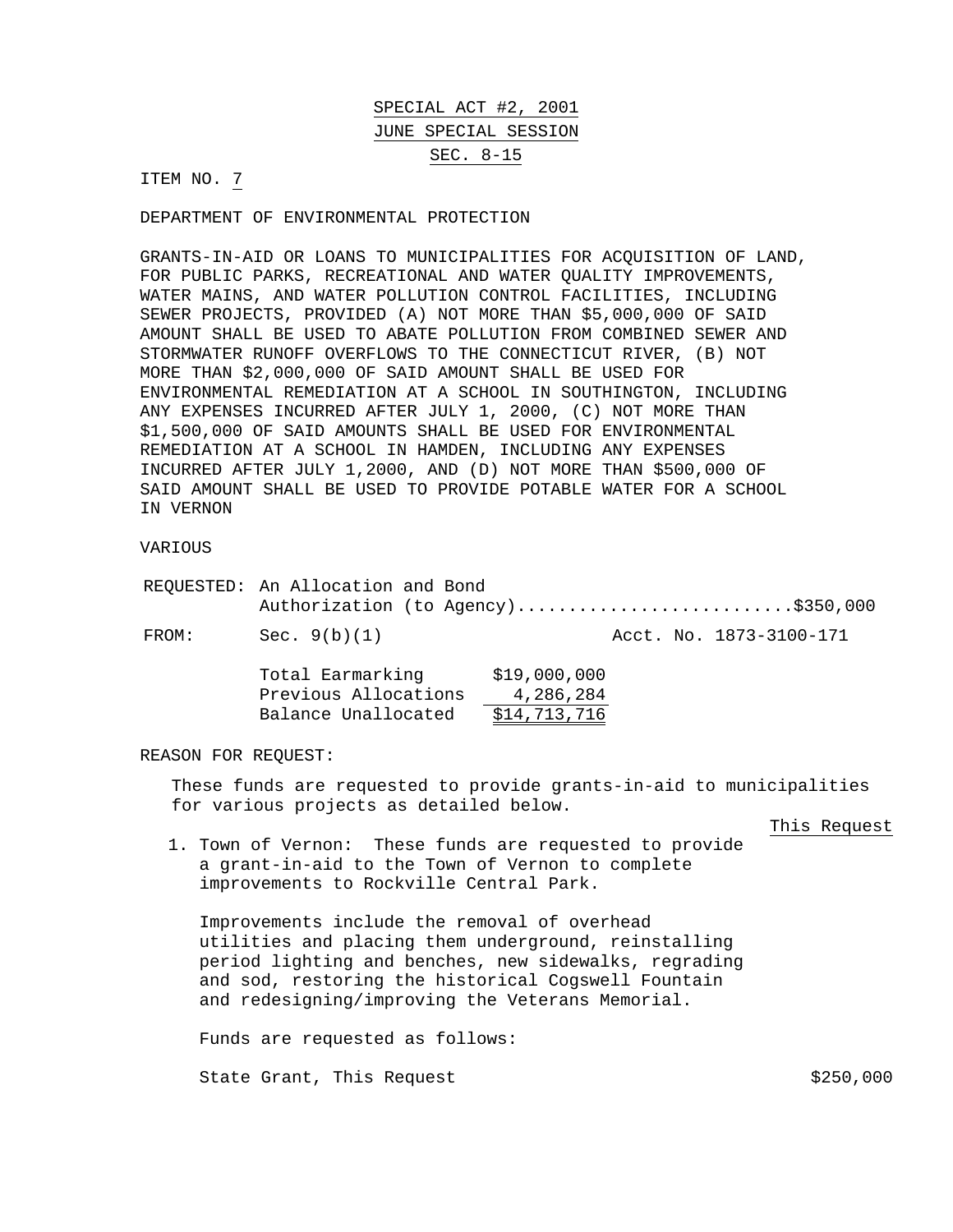ITEM NO. 7 (Cont'd.)

#### This Request

2. City of Hartford: These funds are requested to provide a grant-in-aid to the City of Hartford to assist in the purchase and installation of a playscape to be located at Maria Sanchez School. Funds are requested as follows:

State Grant, This Request 100,000

Total, This Request  $\frac{$350,000}{ }$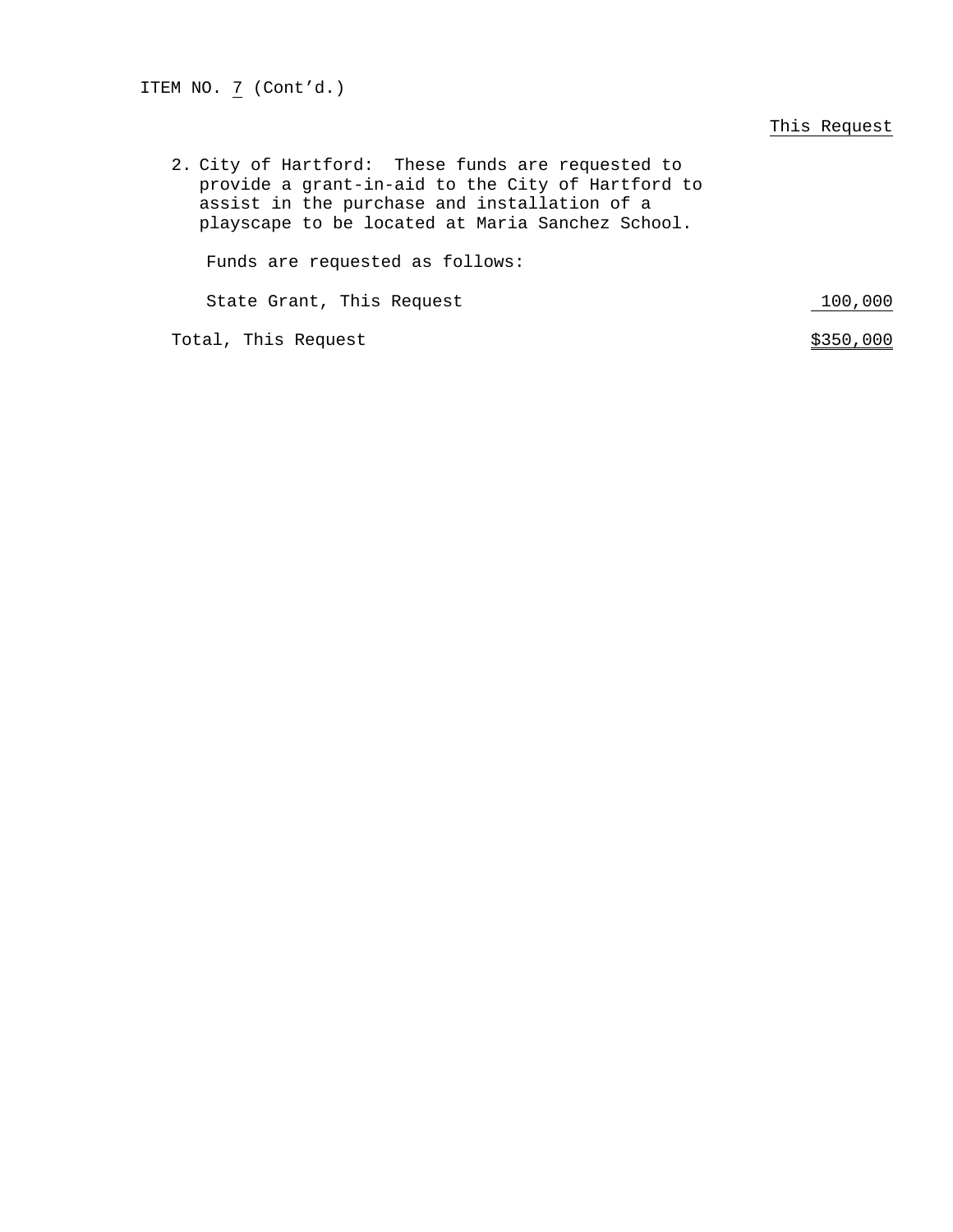#### SPECIAL ACT #2, 2001 JUNE SPECIAL SESSION SEC. 8-15

ITEM NO. 8

DEPARTMENT OF ECONOMIC AND COMMUNITY DEVELOPMENT

GRANT-IN-AID TO THE NAUGATUCK VALLEY DEVELOPMENT CORPORATION FOR DEVELOPMENT OR IMPROVEMENTS TO A FACILITY FOR USE BY THE WATERBURY ADULT EDUCATION CENTER TECHNICAL TRAINING PROGRAM

| REQUESTED: An Allocation and Bond Authorization |  |          |
|-------------------------------------------------|--|----------|
| (to Agency)                                     |  | \$50,000 |

FROM: Sec. 9(d)(6) Acct. No. 1873 3500 079

| Total Earmarking     | \$2,000,000 |
|----------------------|-------------|
| Previous Allocations | $-0-$       |
| Balance Unallocated  | \$2,000,000 |

REASON FOR REQUEST:

These funds are requested to provide a grant-in-aid to the Naugatuck Valley Development Corporation for the costs associated with the development of a training center for use by the Waterbury Adult Education Center Technical Training Program.

This initial allocation will provide for preliminary costs of relocating the Center to a downtown Waterbury site, including appraisals, architectural and engineering, title searches and surveys. The Center provides training in the areas of eyelet screw machines, toolmaking, computers and other high tech areas. Students are primarily low income adults.

Funds are requested as follows:

State Grant, This Request  $$50,000$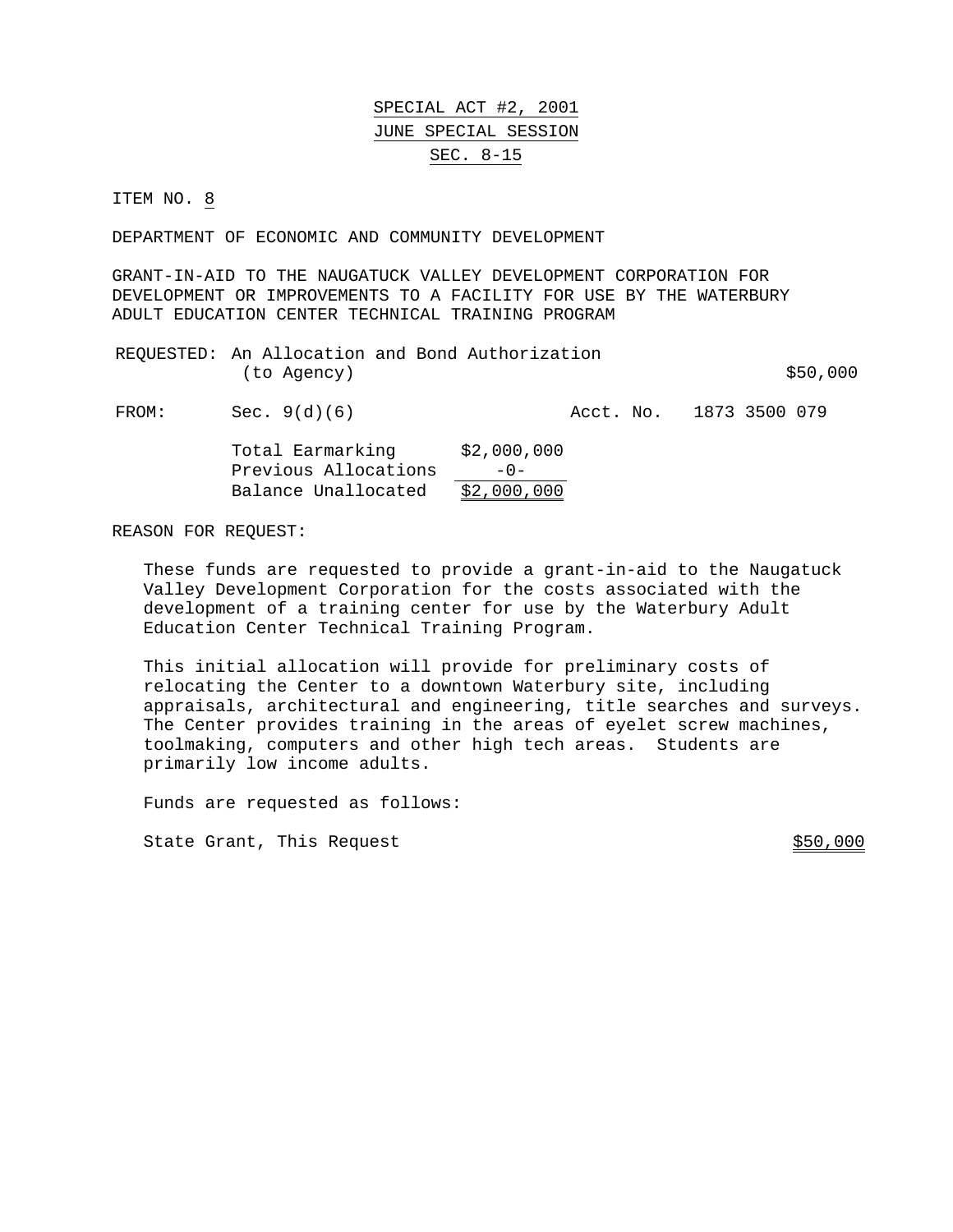### SPECIAL ACT #2, 2001 JUNE SPECIAL SESSION SEC. 8-15

ITEM NO. 9

DEPARTMENT OF EDUCATION

GRANTS-IN-AID TO ASSIST TARGETED LOCAL AND REGIONAL SCHOOL DISTRICTS FOR ALTERATIONS, REPAIRS AND IMPROVEMENTS TO BUILDINGS AND GROUNDS

|             | REQUESTED: An Allocation and Bond Authorization |             |
|-------------|-------------------------------------------------|-------------|
| (to Agency) |                                                 | \$8,086,489 |

FROM: Sec. 9(i) Acct. No. 1873 7001 012 Project No. 06 009 SBI 01

| Total Earmarking     | \$13,100,000         |
|----------------------|----------------------|
| Previous Allocations | $-0-$                |
| Balance Unallocated  | <u>\$13,10</u> 0,000 |

#### REASON FOR REQUEST:

These funds are requested to provide grants-in-aid to 14 priority school districts to finance general improvements to school buildings which are not eligible for reimbursement under the Local School Construction Program as detailed below.

Funds are requested as follows:

|                     | Total         | Future    | This        |
|---------------------|---------------|-----------|-------------|
| Municipality        | Entitlement   | Funds     | Request     |
| Bridgeport          | \$1,990,709   | \$295,000 | \$1,695,709 |
| <b>Bristol</b>      | 341,851<br>\$ | \$307,851 | 34,000      |
| Danbury             | \$<br>551,427 | \$195,427 | 356,000     |
| East Hartford       | \$<br>407,200 | \$387,200 | 20,000      |
| Hartford            | \$2,096,052   | \$300,000 | 1,796,052   |
| Meriden             | \$<br>553,783 | \$520,533 | 33,250      |
| Middletown          | 331,611       | \$256,111 | 75,500      |
| New Britain         | \$<br>718,991 | \$124,991 | 594,000     |
| New Haven           | \$1,693,608   | \$0       | 1,693,608   |
| New London          | 263,346<br>\$ | \$30,000  | 233,346     |
| Putnam              | \$<br>60,946  | \$4,946   | 56,000      |
| Waterbury           | \$1,605,060   | \$605,060 | 1,000,000   |
| West Haven          | 489,792<br>\$ | \$57,500  | 432,292     |
| Windham             | \$<br>225,337 | \$158,605 | 66,732      |
| Total, This Request |               |           | \$8,086,489 |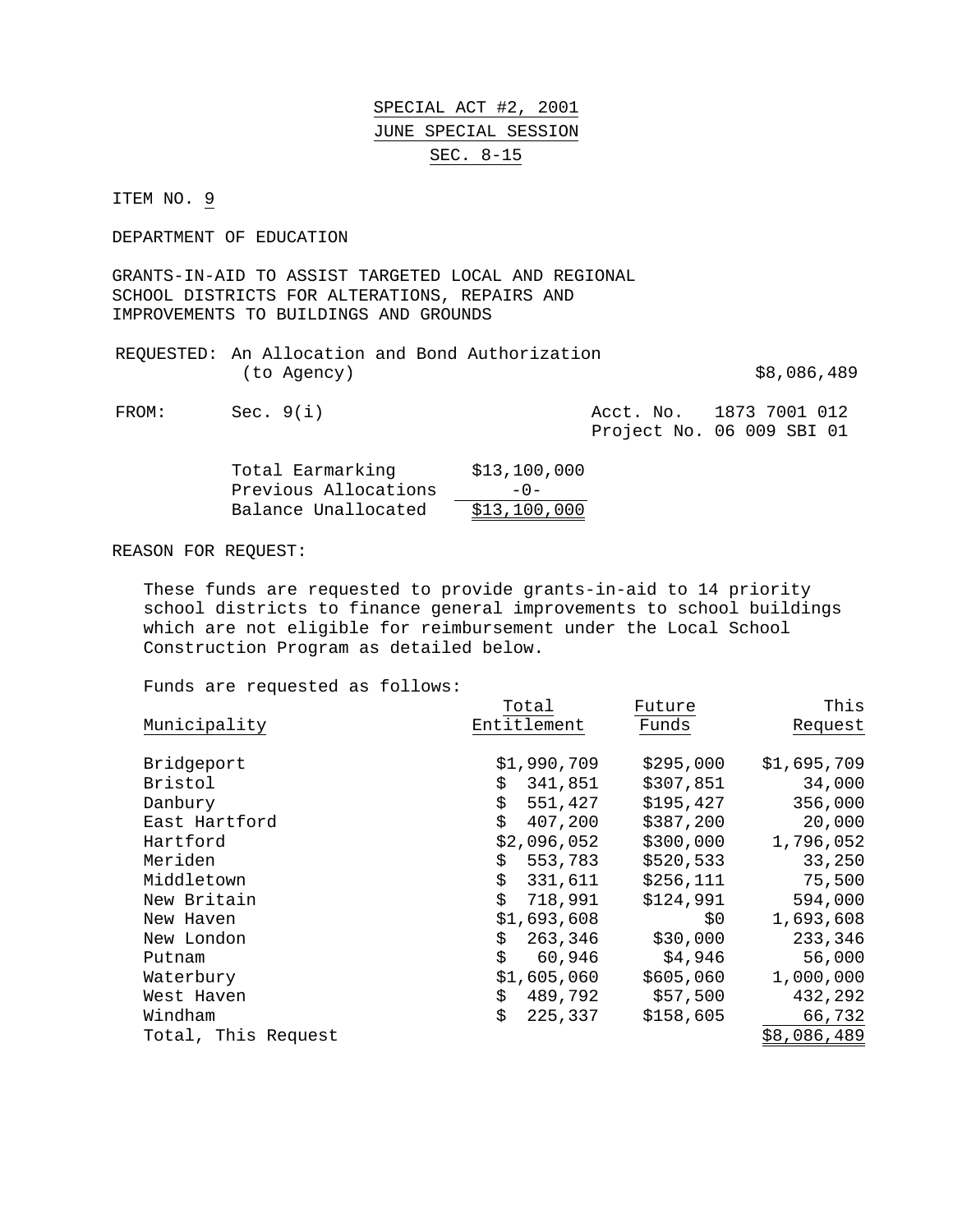ITEM NO. 9 (Cont'd.)

In accordance with Section 3 of Public Act 98-243, "Priority School District" means a school district described in Section 10-266p of the General Statutes. Also in accordance with Section 8 of Public Act 98- 243, general improvements to school buildings means "work that (1) is generally not eligible for reimbursement pursuant to chapter 173 of the general statutes, and (2) is to (A) replace windows, doors, boilers and other heating and ventilation system components, internal communications systems, lockers, and ceilings including the installation of new drop ceilings, (B) upgrade restrooms including the replacement of fixtures, (C) upgrade and replace lighting, or (D) install security equipment including fencing, provided "general improvements to school buildings" may include work not specified in this subdivision if the school district provides justification for such work acceptable to the Commissioner of Education, but shall not include routine maintenance such as painting, cleaning, equipment repair or other minor repairs or work done at the administrative facilities of a board of education."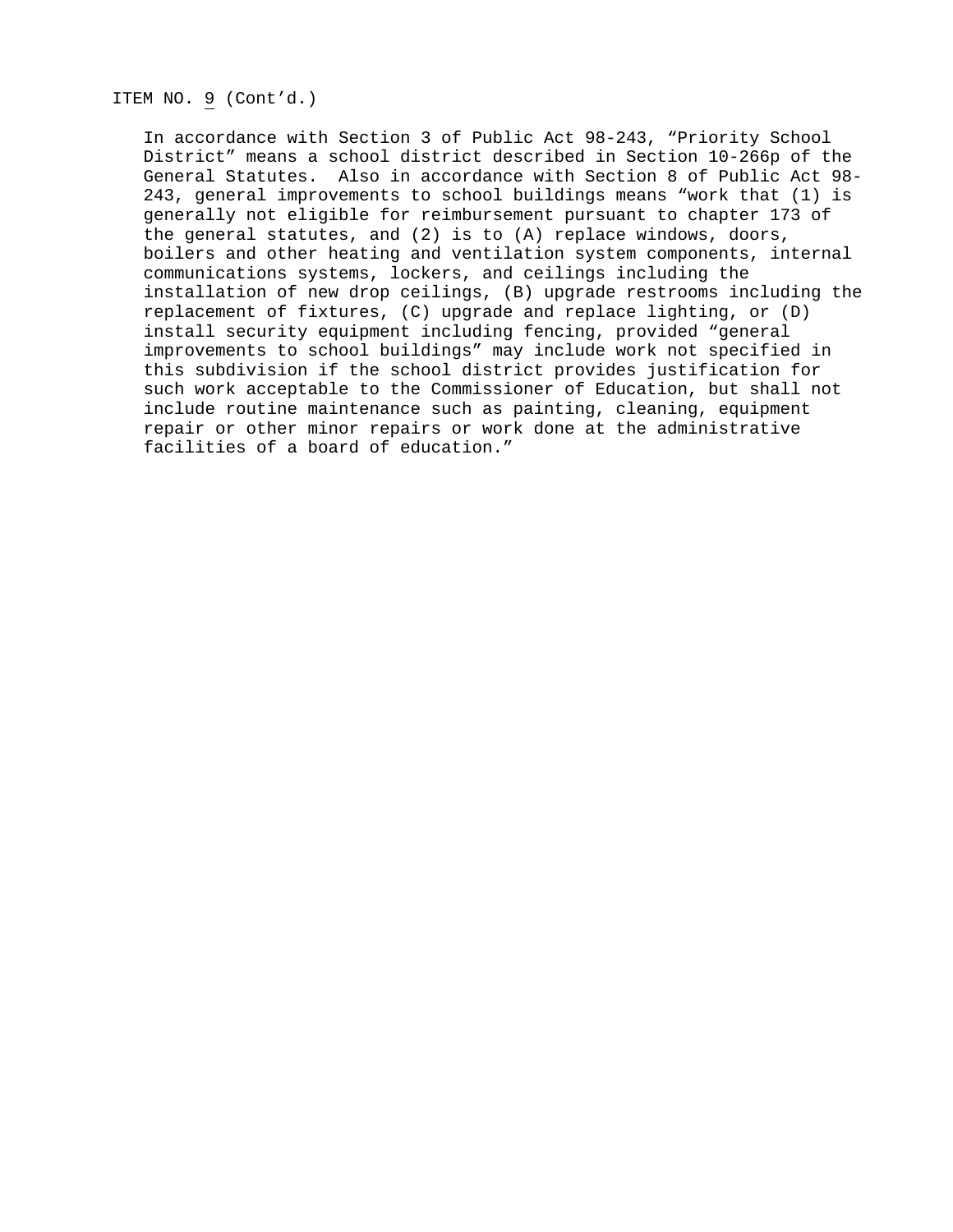SPECIAL ACT #2, 2001 JUNE SPECIAL SESSION SEC. 8-15

ITEM NO. 10

STATE LIBRARY

GRANTS-IN-AID FOR THE CONNECTICUT ARTS ENDOWMENT FUND UNDER SECTION 501(C)(3) OF THE INTERNAL REVENUE CODE OF 1986, OR ANY SUBSEQUENT CORRESPONDING INTERNAL REVENUE CODE OF THE UNITED STATES, AS FROM TIME TO TIME AMENDED, FOR TAX-EXEMPT NOPNPROFIT ORGANIZATIONS TO BE MATCHED WITH PRIVATE CONTRIBUTIONS

| REQUESTED: An Allocation and Bond Authorization |             |
|-------------------------------------------------|-------------|
| (to Agency)                                     | \$1,000,000 |

FROM: Sec. 9(j)(2) Acct. No. 1873 7104 053

| Total Earmarking     | \$1,000,000 |
|----------------------|-------------|
| Previous Allocations | $-0-$       |
| Balance Unallocated  | \$1,000,000 |

REASON FOR REQUEST:

These funds are requested to provide supplemental funding for the Connecticut Arts Endowment Fund to provide grants-in-aid to eligible arts organizations, the primary purpose of which is to create, perform, present or otherwise promote the visual arts in the state.

In accordance with Section 10-373q of the C.G.S., as amended, "annually, on or before December fifteenth, an arts organization may apply to the commission for a state matching grant, provided the organization includes in its application a copy of its Internal Revenue Service return of organization exempt from income tax form, or any replacement form adopted by the Internal Revenue Service, showing the total amount of contributions received from donors for the arts organization's two most recently completed fiscal years. On or before the January fifteenth next following, the commission shall certify to the Treasurer an amount equal to the total matching grants as calculated pursuant to Section 10-373p. Thereafter, the Treasurer shall make available such amount to the commission and the commission shall, on or before April fifteenth, pay to each arts organization a grant as calculated pursuant to Section 10-373p."

Funds are requested as follows:

This Request  $$1,000,000$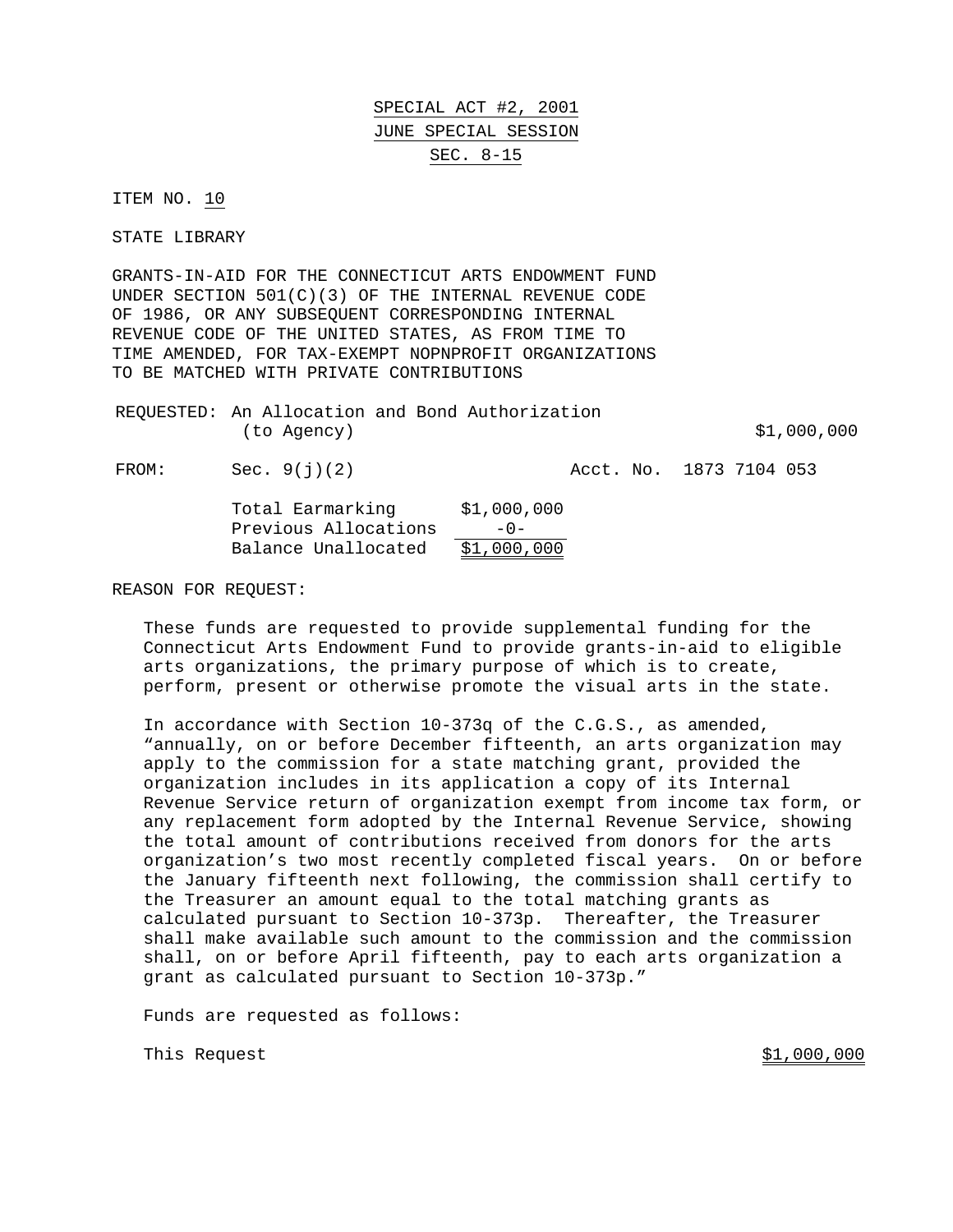SPECIAL ACT #2, 2001 JUNE SPECIAL SESSION SEC. 8-15

ITEM NO. 11

DEPARTMENT OF CHILDREN AND FAMILIES

GRANTS-IN-AID FOR CONSTRUCTION, ALTERATIONS, REPAIRS AND IMPROVEMENTS TO RESIDENTIAL FACILITIES, GROUP HOMES, SHELTERS AND PERMANENT FAMILY RESIDENCES

REQUESTED: An Allocation and Bond Authorization (to Agency) \$1,596,929

FROM: Sec. 9(k)(1) Acct. No. 1873 8102 097

| Total Earmarking     | \$2,500,000 |
|----------------------|-------------|
| Previous Allocations | $-0-$       |
| Balance Unallocated  | \$2,500,000 |

REASON FOR REQUEST:

These funds are requested, along with those under Item 23, to provide grants-in-aid to fifteen 501(c)(3) non-profit child care providers at eighteen locations for various alterations, repairs and improvements as detailed on the following page. Also included are funds for use on an "as needed" basis by non-profit organizations for emergency repair projects not to exceed \$50,000.

In accordance with Section 15 of S.A. 01-2, "...any grant-inaid...which is made to any entity which is not a political subdivision of the state, the contract entered into pursuant to section 9 of this act shall provide that if the premises for which such grant-in-aid was made ceases, within ten years of the date of such grant, to be used as a facility for which such grant was made, an amount equal to the amount of such grant, minus ten per cent for each full year which has elapsed since the date of such grant, shall be repaid to the state and that a lien shall be placed on such land in favor of the state to ensure that such amount will be repaid in the event of such change in use, except that if the premises for which such grant-in-aid was made are owned by the State, a municipality or a housing authority, no lien need be placed."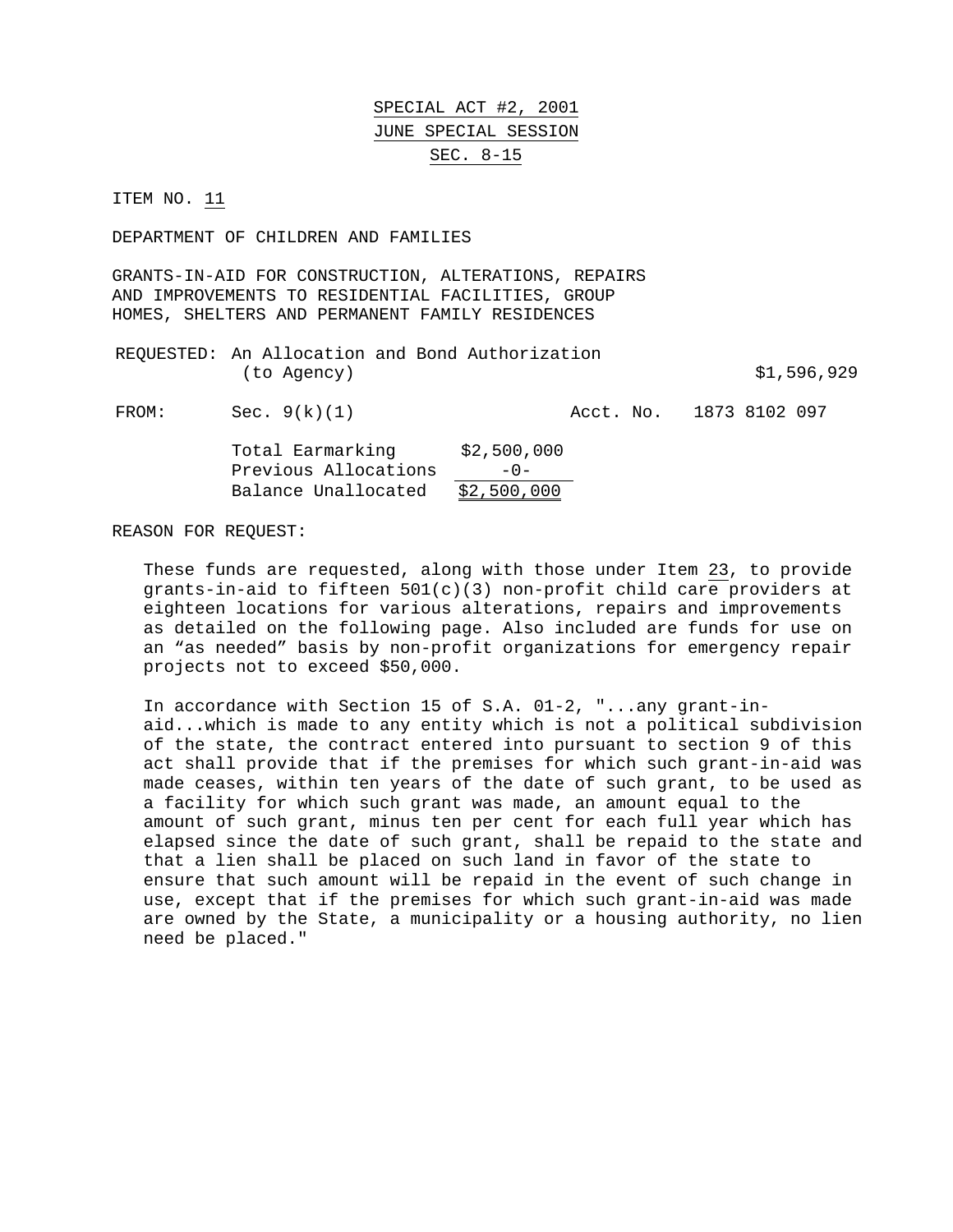ITEM NO.  $11$  (Cont'd)

| Facility                                 | Municipality | Project                                                      | This<br>Request |
|------------------------------------------|--------------|--------------------------------------------------------------|-----------------|
| The Children's Center                    | Hamden       | Code improvements                                            | \$188,994       |
| The Children's Home of<br>Cromwell, Inc. | Cromwell     | Code improvements                                            | 17,295          |
| Community Solutions, Inc. Hartford       |              | Install sprinkler<br>system                                  | 15,960          |
| Connecticut Junior<br>Republic           | Litchfield   | Renovations and<br>new construction<br>of 8,400 sq. ft.      | 794,800         |
| Domus Amoris, Inc.                       | Plainville   | Furnace and air<br>conditioning                              | 14,600          |
| Domus Foundation                         | Stamford     | Security fencing<br>and air<br>conditioning                  | 29,250          |
| Domus-Passages                           | Stamford     | New doors,<br>heating system<br>and air<br>conditioning      | 53,150          |
| Klingberg Family Centers                 | New Britain  | Roof repairs                                                 | 57,000          |
| LISA, Inc                                | Plainville   | Life<br>skills/computer<br>room addition                     | 25,200          |
| New Hope Manor                           | Manchester   | Code improvements                                            | 26,900          |
| North American Family<br>Institute       | Windham      | Emergency<br>generator and<br>remove and<br>replace oil tank | 21,806          |
| North American Family<br>Institute       | Litchfield   | Windows, roof and<br>gutters                                 | 107,000         |
| North American Family<br>Institute       | Prospect     | Windows                                                      | 15,850          |
| Thames House                             | Norwich      | Roof and gutters                                             | 21,000          |
| Waterford Country School                 | Waterford    | Kitchen<br>renovations and<br>water system<br>connections    | 71,000          |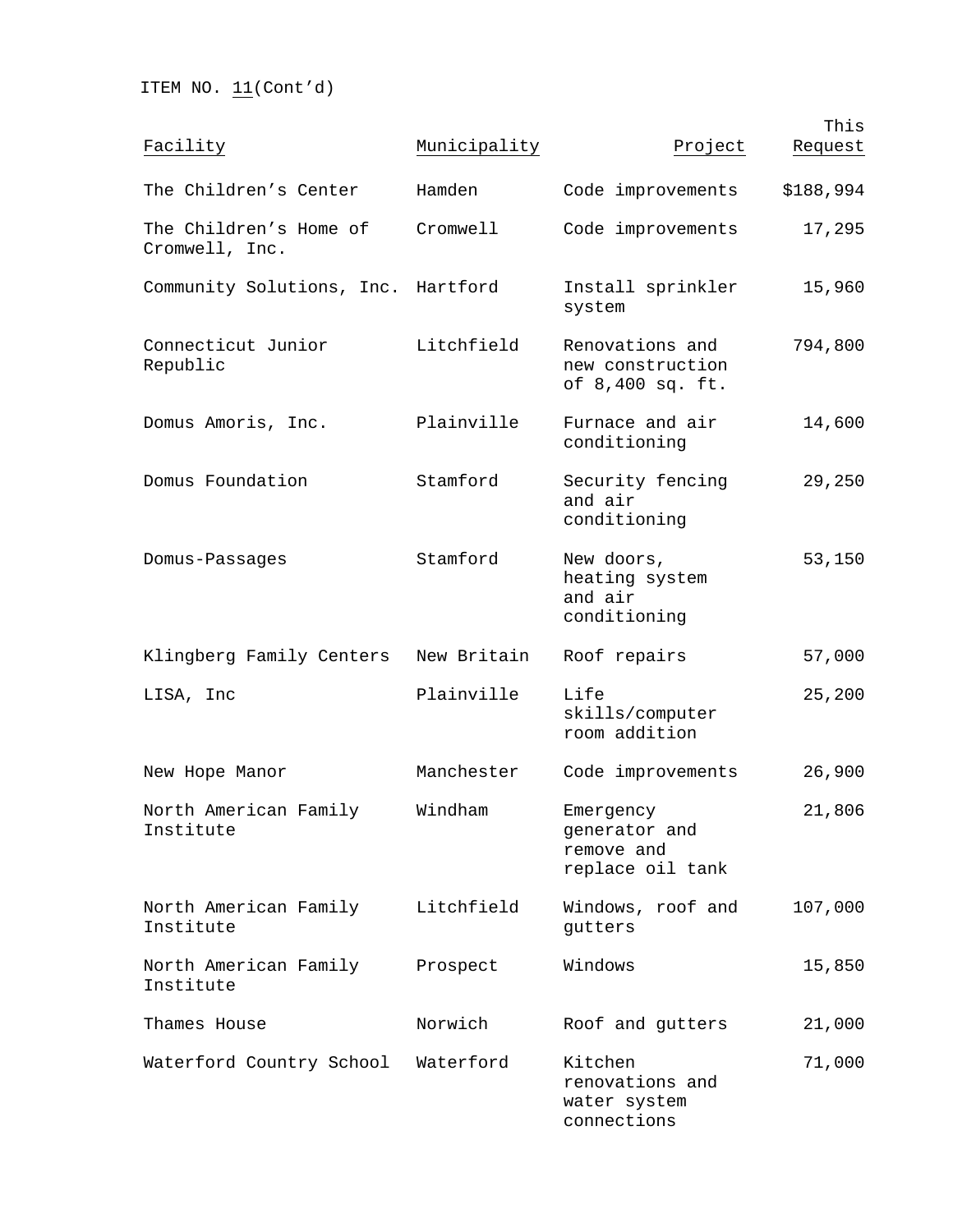ITEM NO.  $11$  (Cont'd)

| Bethlehem                  | Code and<br>structural<br>improvements           | 21,688                |
|----------------------------|--------------------------------------------------|-----------------------|
| Plainville                 | Code improvements                                | 32,175                |
| New Haven                  | Code improvements<br>and furnace and<br>security | 12,980                |
|                            | Emergency repairs<br>"as needed"                 | 150,000               |
|                            |                                                  | \$1,676,648           |
| State Grants, This Request |                                                  | 79,719<br>\$1,596,929 |
|                            |                                                  |                       |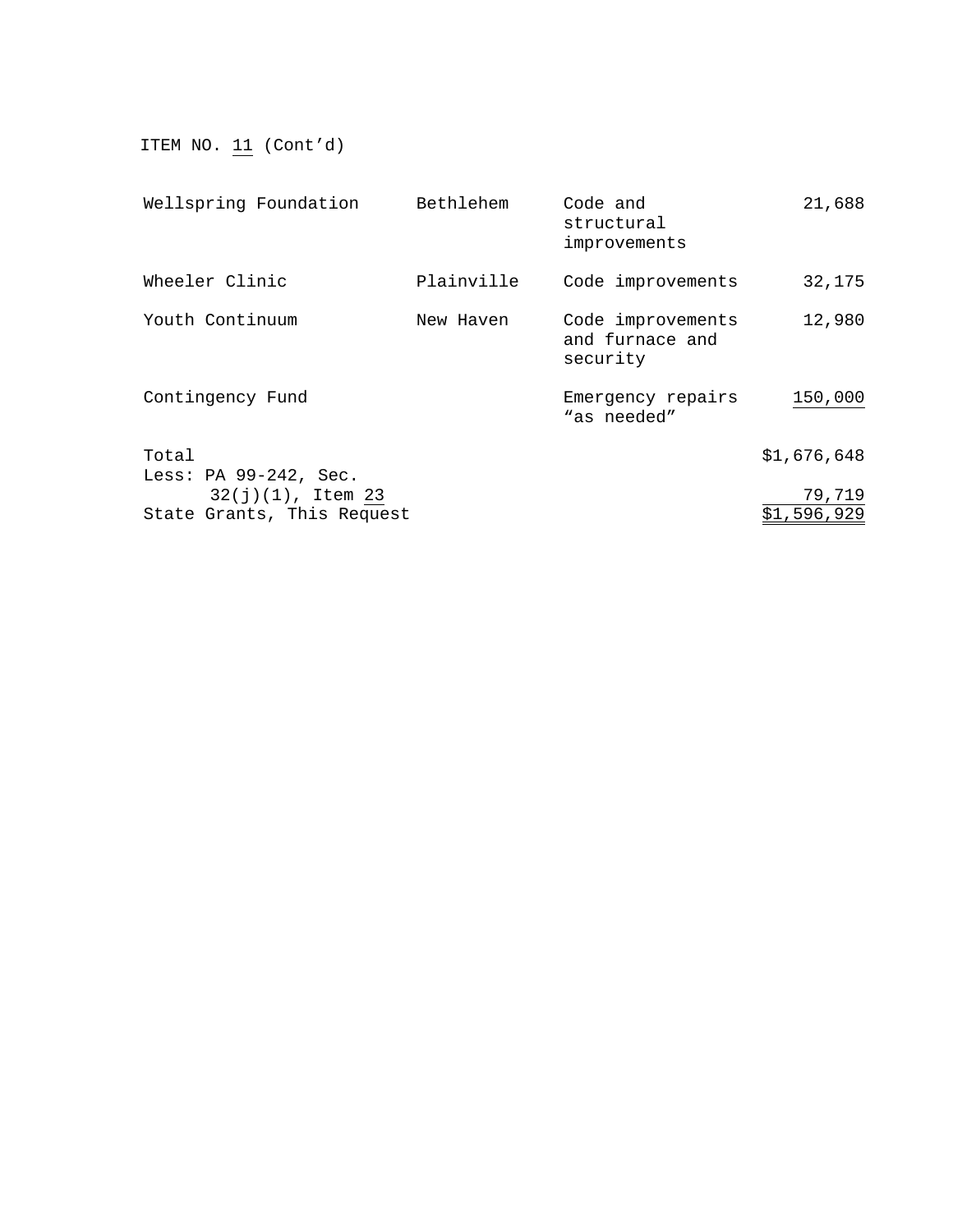SPECIAL ACT #2, 2001 JUNE SPECIAL SESSION SEC. 8-15

ITEM NO. 12

DEPARTMENT OF CHILDREN AND FAMILIES

GRANTS-IN-AID TO PRIVATE NONPROFIT MENTAL HEALTH CLINICS FOR CHILDREN, FOR FIRE, SAFETY AND ENVIRONMENTAL IMPROVEMENTS, INCLUDING EXPANSION

REQUESTED: An Allocation and Bond Authorization  $(to \text{ Agency})$   $$950,000$ 

FROM: Sec. 9(k)(2) Acct. No. 1873 8102 098

| Total Earmarking     | \$1,500,000 |
|----------------------|-------------|
| Previous Allocations | $-0-$       |
| Balance Unallocated  | \$1,500,000 |

REASON FOR REQUEST:

These funds are requested to provide a grant-in-aid to the Mid-Fairfield Child Guidance Center, a 501(c)(3) nonprofit organization, to reimburse the Center for the acquisition of a building in Norwalk for use as a Child Guidance Center.

This project consisted of the purchase of two buildings totaling approximately 9,400 sq. ft. on .59 acres as detailed below. The Center provides counseling services to approximately 159 DCF clients and also to another 193 young persons.

Owner: 100 East Avenue, LLC Location: 100 East Avenue, Norwalk Description: One 6,235 sq. ft. 2 1/2 story building and one 3,179 sq. ft. 2 story building on .59 acres Appraisal: Richard A. Michaud-\$1,320,000 (5/1/01)

Funds are requested as follows:

Purchase Price  $$1,300,000$ Renovations 228,374 State Grant, This Request  $$1,528,374$ Financing: Total Project Cost  $$1,528,374$ Less: Private Funds  $\qquad \qquad$  \$ 91,018 Proceeds from Sale of Property 437,356 State Funds: P.A. 99-242, 13(i)(2), Previous Funding 50,000 578,374 State Grant, This Request  $\frac{1}{2}$  850,000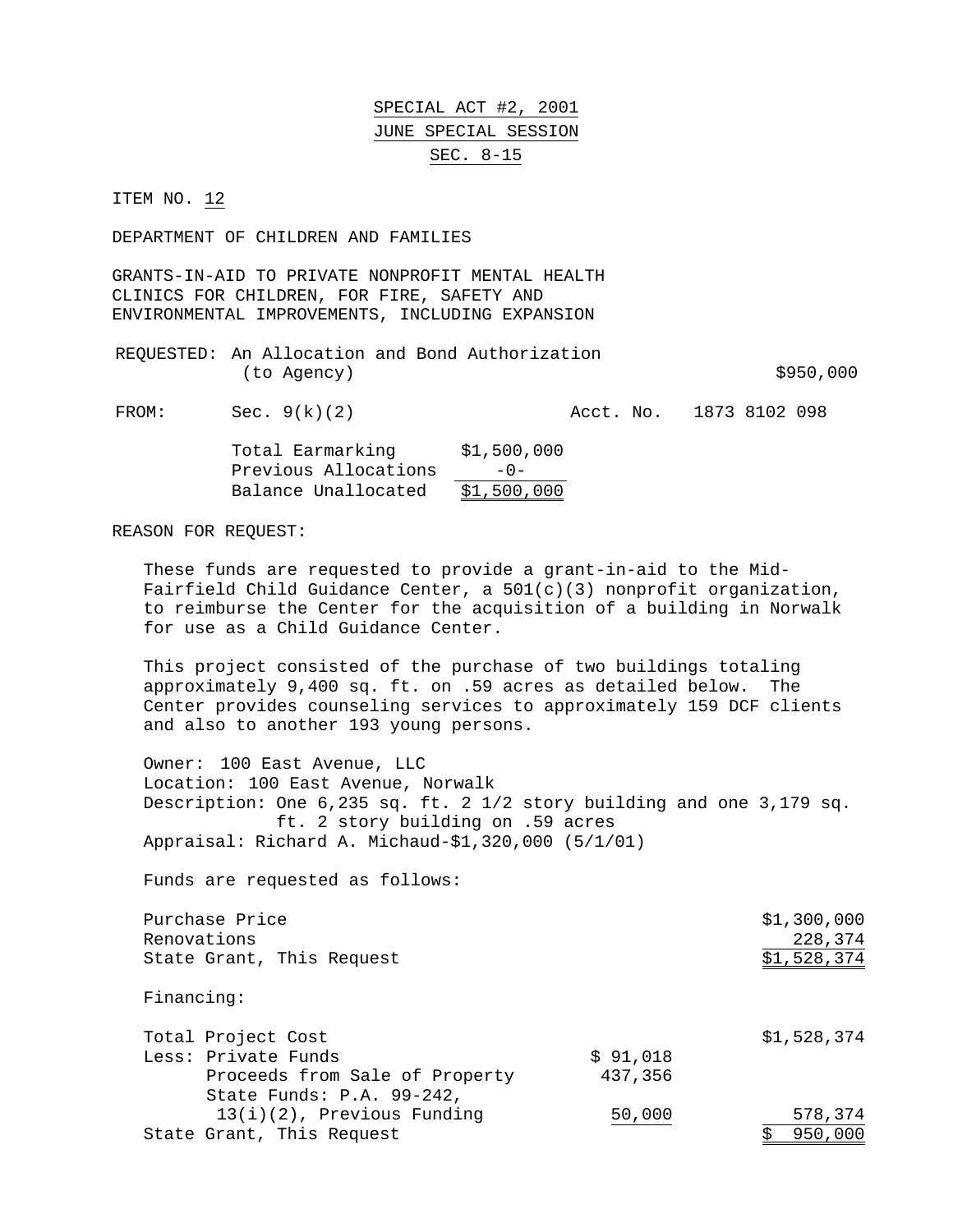ITEM NO. 12 (Cont'd)

In accordance with Section 15 of S.A. 01-2, "…any grant-in-aid …which is made to any entity which is not a political subdivision of the state, the contract entered into pursuant to section 9 of this act shall provide that if the premises for which such grantin-aid was made ceases, within ten years of the date of such grant, to be used as a facility for which such grant was made, an amount equal to the amount of such grant, minus ten per cent for each full year which has elapsed since the date of such grant, shall be repaid to the state and that a lien shall be placed on such land in favor of the state to ensure that such amount will be repaid in the event of such change in use, except that if the premises for which such grant-in-aid was made are owned by the state, a municipality or a housing authority, no lien shall be placed."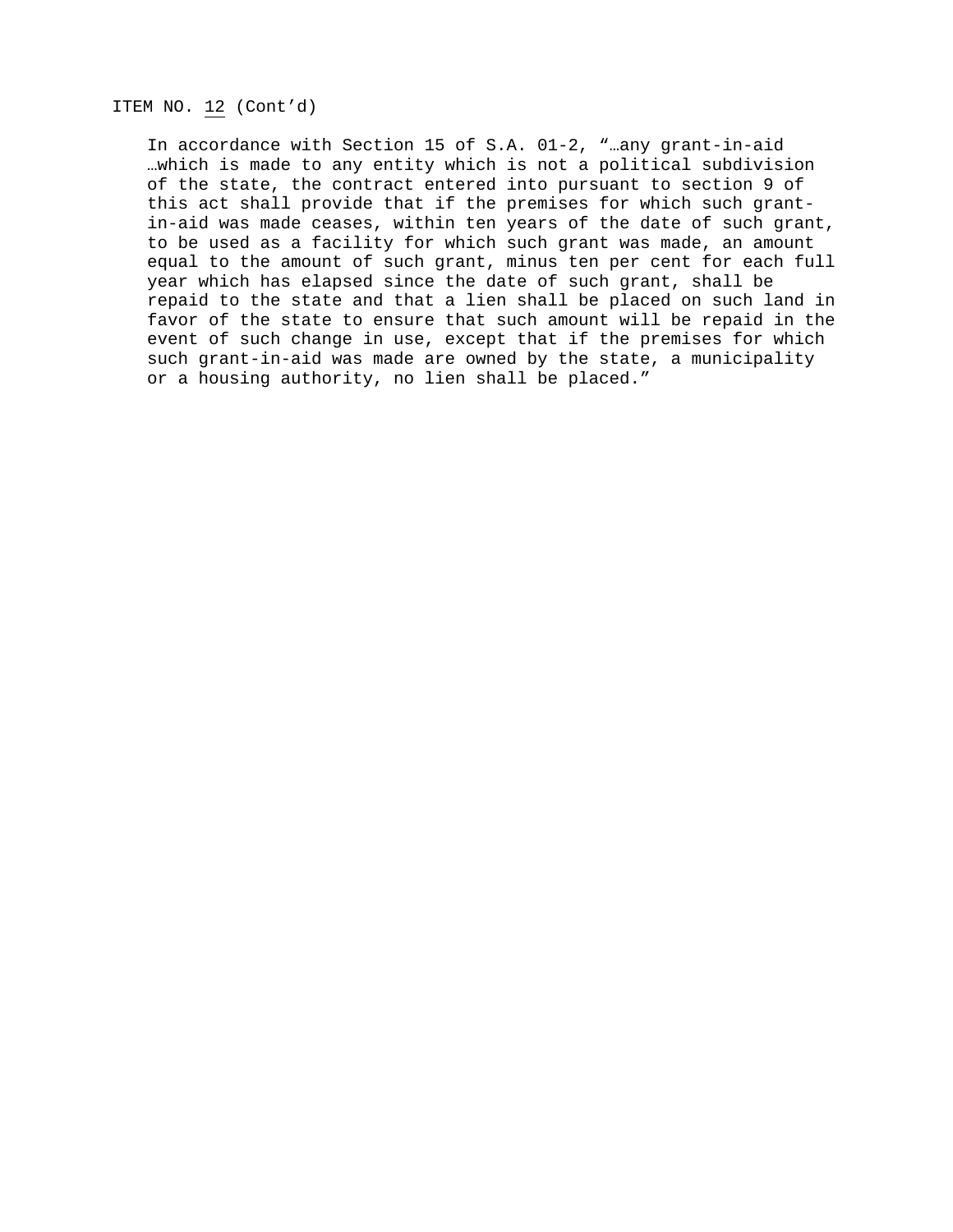#### SPECIAL ACT #02, 2001 JUNE SPECIAL SESSION SEC. 8-15

ITEM NO. 13

DEPARTMENT OF CHILDREN AND FAMILIES

GRANTS-IN-AID TO PRIVATE NONPROFIT MENTAL HEALTH CLINICS FOR CHILDREN FOR FIRE, SAFETY AND ENVIRONMENTAL IMPROVEMENTS, INCLUDING EXPANSION

REQUESTED: An Allocation and Bond Authorization  $(to Agency)$  \$361,654

FROM: Sec. 9(k)(2) Acct. No. 1873 8102 098

| Total Earmarking     | \$1,500,000 |
|----------------------|-------------|
| Previous Allocations | $-0-$       |
| Balance Unallocated  | \$1,500,000 |

REASON FOR REQUEST:

These funds are requested, along with those under Item 24, to provide grants-in-aid to four  $501(c)(3)$  non-profit mental health clinics for children at ten locations for fire, safety and environmental improvements as detailed on the following page. Also included are funds for use on an "as needed basis" by non-profit agencies for emergency repair projects not to exceed \$50,000.

In accordance with Section 15 of S.A. 01-2, "...any grant-inaid...which is made to any entity which is not a political subdivision of the state, the contract entered into pursuant to section 9 of this act shall provide that if the premises for which such grant-in-aid was made ceases, within ten years of the date of such grant, to be used as a facility for which such grant was made, an amount equal to the amount of such grant, minus ten per cent for each full year which has elapsed since the date of such grant, shall be repaid to the state and that a lien shall be placed on such land in favor of the state to ensure that such amount will be repaid in the event of such change in use, except that if the premises for which such grant-in-aid was made are owned by the State, a municipality or a housing authority, no lien need be placed."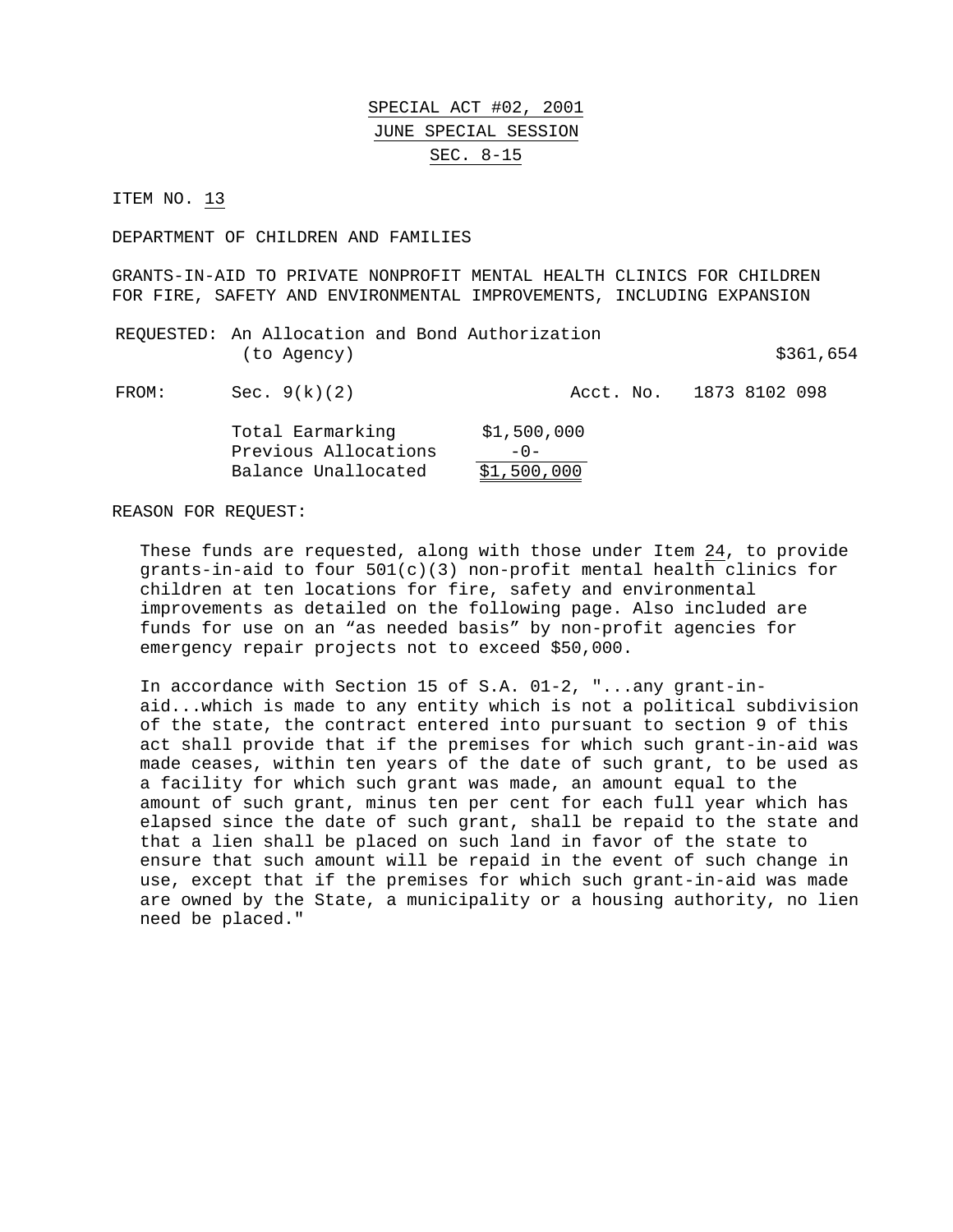ITEM NO.  $13$  (Cont'd)

| Facility                                                                    | Location | Project                                                                        | This<br>Request     |
|-----------------------------------------------------------------------------|----------|--------------------------------------------------------------------------------|---------------------|
| Child Guidance Clinic of<br>Greater Waterbury, Inc.                         |          | Waterbury Code and security<br>improvements,<br>lighting, windows<br>and doors | \$164,118           |
| Family and Children's Aid, Danbury<br>Inc.                                  |          | Code improvements<br>and renovations                                           | 72,160              |
| United Community and Family Norwich<br>Services                             |          | Install power door<br>handicapped access<br>improvements                       | 56,000              |
| United Services, Inc.                                                       |          | Killingly Replace heating<br>units                                             | 51,560              |
| Contingency Fund                                                            |          | Emergency repairs<br>"as needed"                                               | 100,000             |
| Total                                                                       |          |                                                                                | \$443,838           |
| Less: PA 99-242, Sec.<br>$32(j)(2)$ , Item 24<br>State Grants, This Request |          |                                                                                | 82,184<br>\$361,654 |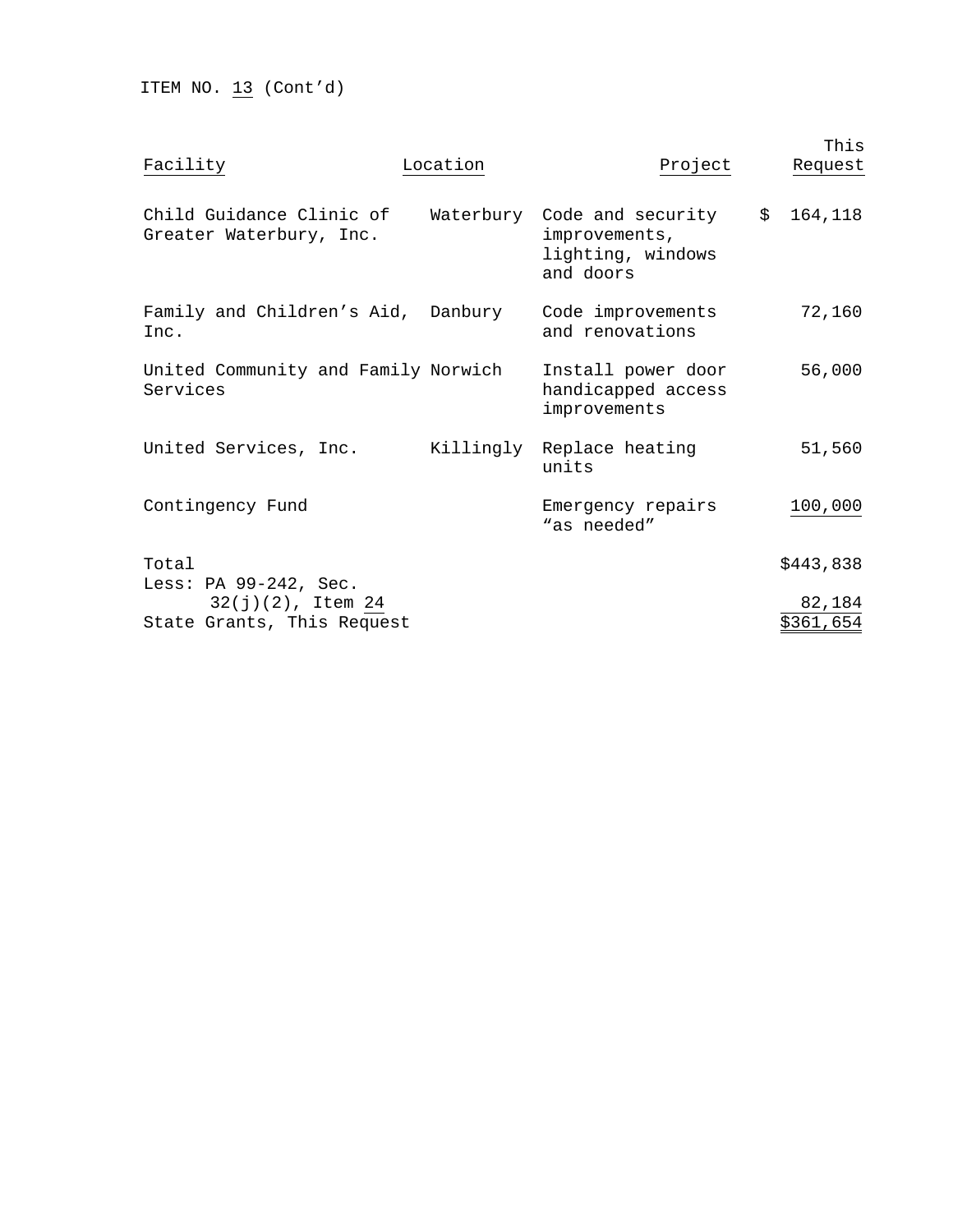### PUBLIC ACT #242, 1999 AS AMENDED SEC. 1-7

ITEM NO. 14

DEPARTMENT OF PUBLIC WORKS

INFRASTRUCTURE REPAIRS AND IMPROVEMENTS, INCLUDING FIRE, SAFETY AND COMPLIANCE WITH THE AMERICANS WITH DISABILITIES ACT, IMPROVEMENTS TO STATE-OWNED BUILDINGS AND GROUNDS, INCLUDING ENERGY CONSERVATION AND PRESERVATION OF UNOCCUPIED BUILDINGS

REQUESTED: An Allocation and Bond Authorization...............\$1,625,115

| FROM: | Sec. 2(b)(1) |  | Acct. No. 3991-1326-010 |
|-------|--------------|--|-------------------------|
|       |              |  | Project No. BI-2B-9000  |

| Total Earmarking     | \$10,000,000 |
|----------------------|--------------|
| Previous Allocations | 8,049,885    |
| Balance Unallocated  | \$1,950,115  |

#### REASON FOR REQUEST:

These funds are requested to finance infrastructure renovations and improvements at various state-owned facilities as detailed below.

Funds are requested as follows:

#### Project/Location Estimated Costs

| Comprehensive Facilities Plan-DPW Managed Facilities | Ŝ. | 800,000     |
|------------------------------------------------------|----|-------------|
| Design Emergency Generator-24 Wolcott Hill Rd.,      |    |             |
| Wethersfield                                         |    | 40,000      |
| HVAC Improvements-395 W. Main St.-Waterbury          |    | 50,000      |
| Carpet Replacement-18/20 Trinity Street              |    | 60,000      |
| Sewer line repairs-Uncas-on-Thames Campus, Norwich   |    | 20,000      |
| Office Renovation-Child Advocate-18/20 Trinity St.   |    | 10,000      |
| Vault HVAC Improvements-State Library-Rocky Hill     |    | 15,000      |
| Office Space Planning-DCF-505 Hudson St., Hartford   |    | 50,000      |
| Design Roof/Gutter Replacement-Pratt &               |    |             |
| Administration-Mystic Education Center               |    | 70,000      |
| Minor Capital Projects                               |    | 510,115     |
| Total, This Request                                  |    | \$1,625,115 |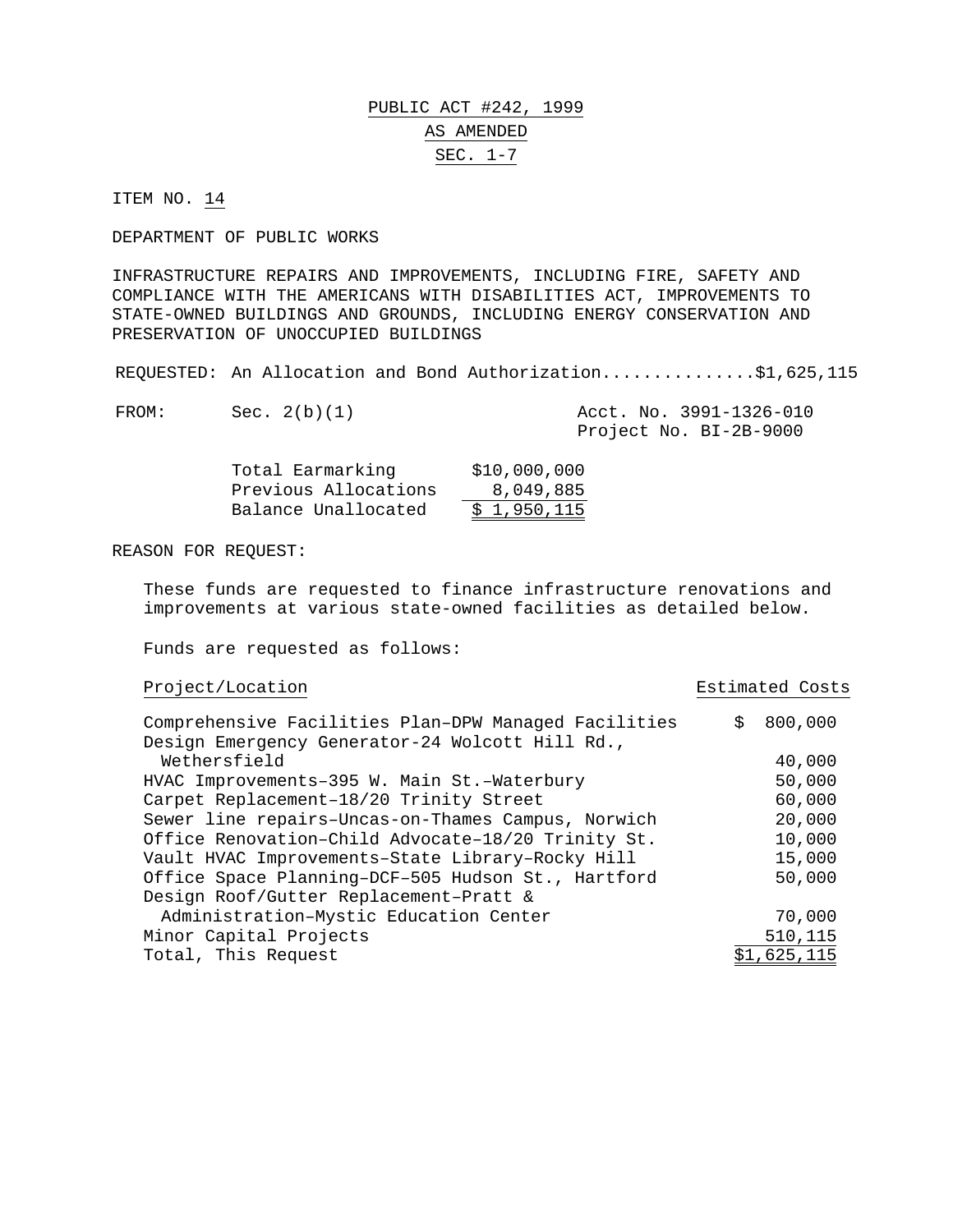SPECIAL ACT #242, 1999 AS AMENDED SEC. 1-7 SEC.20-26

ITEM NO. 15

DEPARTMENT OF PUBLIC WORKS

SECURITY IMPROVEMENTS AT STATE-OCCUPIED BUILDINGS

REQUESTED: An Allocation and Bond Authorization.................\$500,000

FROM: Sec. 2(b)(3) Acct. No. 3991-1326-030 Project No. BI-2B-076

| Total Earmarking     | \$5,000,000 |
|----------------------|-------------|
| Previous Allocations | 4,500,000   |
| Balance Unallocated  | \$500,000   |

REQUESTED: An Allocation and Bond Authorization...............\$5,000,000

FROM: Sec. 21(b)(3) Acct. No. 3001-1326-030

Project No. BI-2B-076

| Total Earmarking     | \$5,000,000 |
|----------------------|-------------|
| Previous Allocations | $-0-$       |
| Balance Unallocated  | \$5,000,000 |

REASON FOR REQUEST:

These funds are requested to finance the ongoing costs of security improvements at various state facilities. These funds will provide for implementation of various recommended capital improvements for enhanced security.

Security improvements may include access control systems, cameras, lighting, fencing, modifications to entrances and public areas and related improvements in accordance with standards developed by the Department of Public Works.

Funds are requested as follows:

Estimated Costs

Security Improvements  $$5,500,000$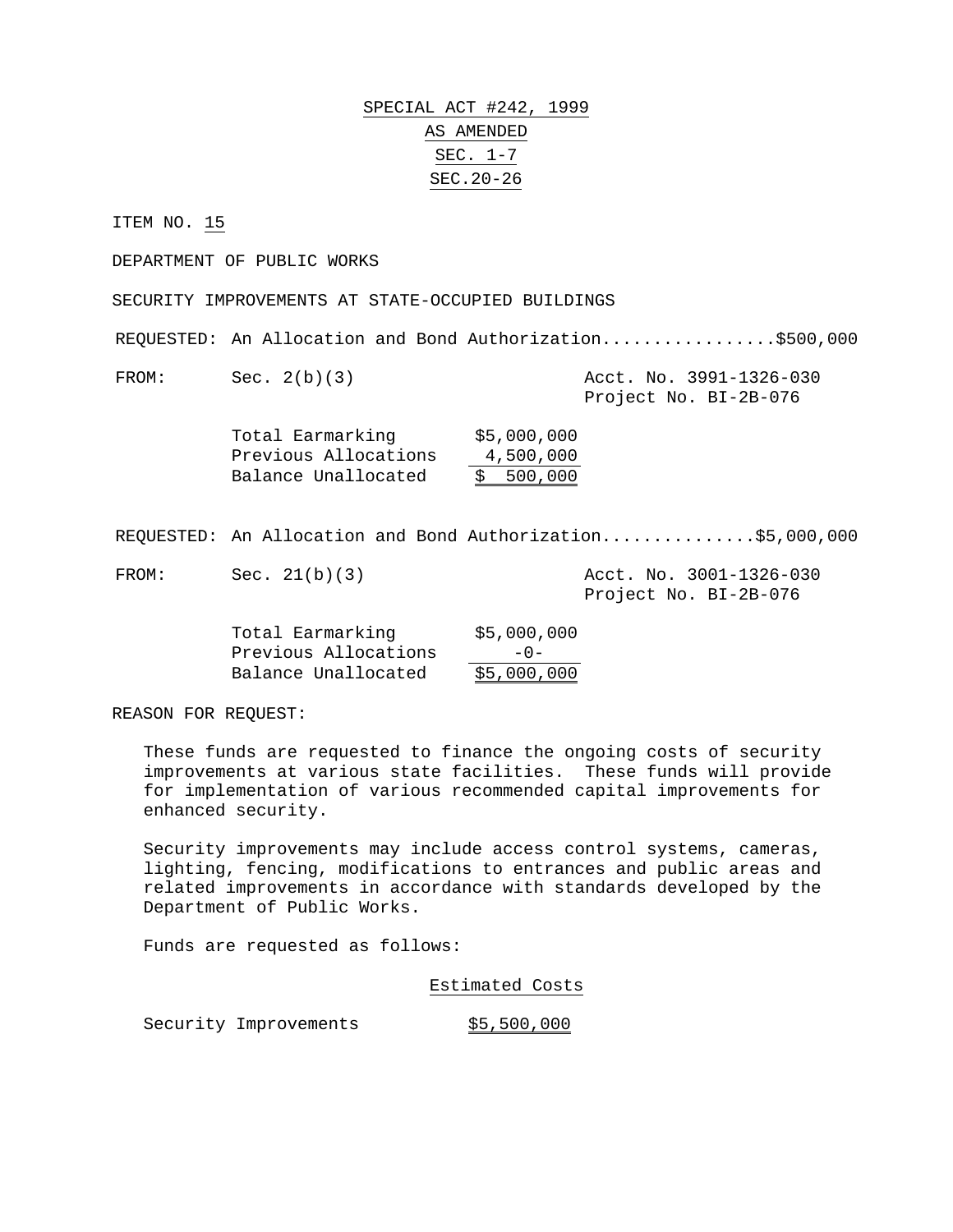# PUBLIC ACT #242, 1999 AS AMENDED SEC. 1-7

ITEM NO. 16

DEPARTMENT OF ENVIRONMENTAL PROTECTION

DAM REPAIRS INCLUDING STATE-OWNED DAMS

OXFORD/BEACON FALLS

REQUESTED: An Allocation and Bond Authorization (to Agency)........................\$34,150

FROM: Sec. 2(f)(4) Acct. No. 3991-3100-040

| Total Earmarking     | \$3,500,000 |
|----------------------|-------------|
| Previous Allocations | 2,333,720   |
| Balance Unallocated  | \$1,166,280 |

REASON FOR REQUEST:

These funds are requested to finance the cost of a dam repair study for four dams recently acquired from the Bridgeport Hydraulic Company. The dams are considered high hazard structures because of their location upstream of the developed communities of Oxford and Beacon Falls.

Because these dams served as water supply structures, they have numerous pipes and gate valves for which no detailed design information is available. Various dams also show signs of deterioration due to lack of maintenance.

Funds are requested as follows:

Study, This Request  $\frac{$34,150}{ }$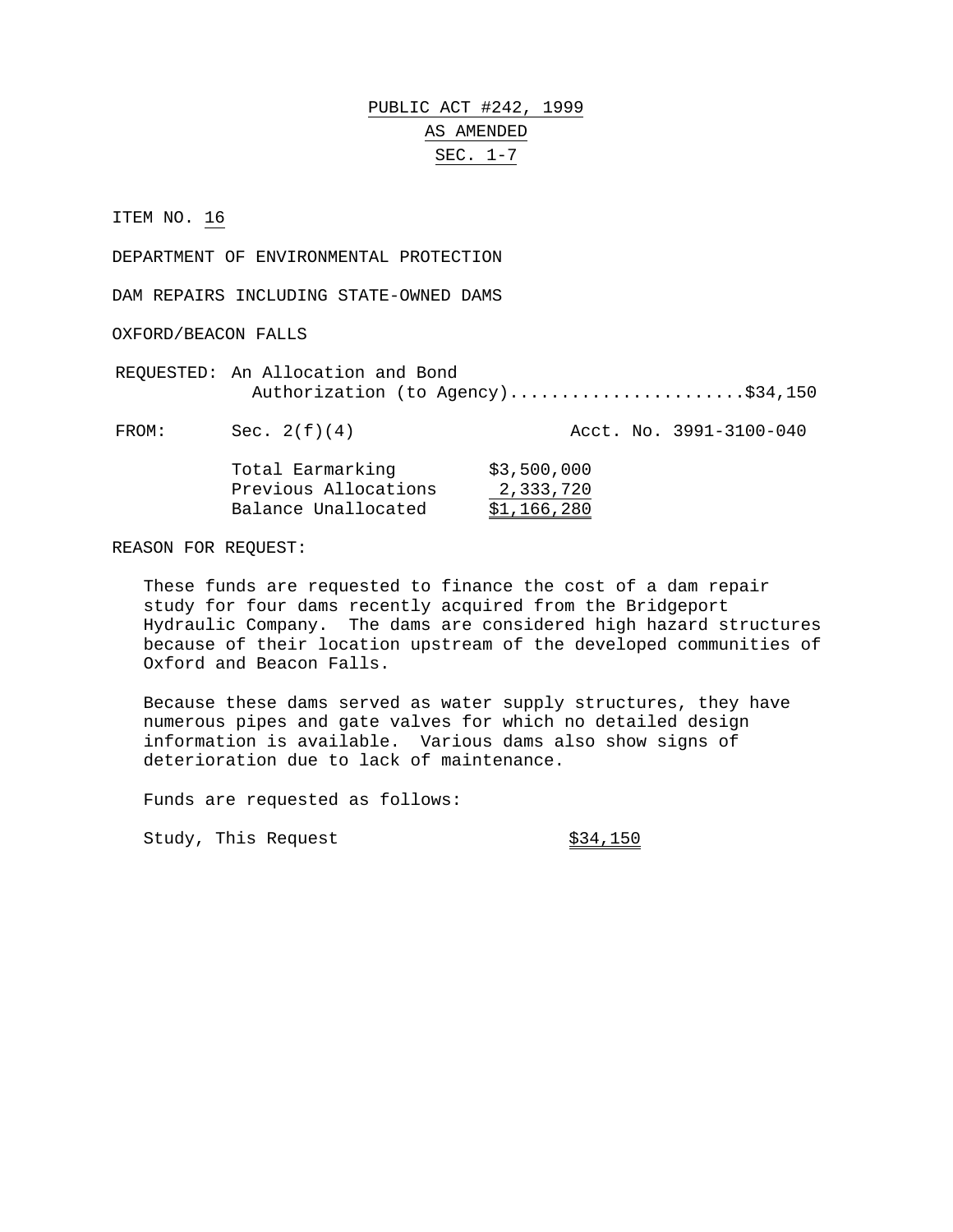# PUBLIC ACT #242, 1999 AS AMENDED SEC. 1-7

ITEM NO. 17

DEPARTMENT OF ENVIRONMENTAL PROTECTION

DAM REPAIRS INCLUDING STATE-OWNED DAMS

WINDHAM

REQUESTED: An Allocation and Bond Authorization (to Agency)........................\$430,514

FROM: Sec. 2(f)(4) Acct. No. 3991-3100-040 Total Earmarking \$3,500,000

| Previous Allocations | 2,333,720   |
|----------------------|-------------|
| Balance Unallocated  | \$1,166,280 |

REASON FOR REQUEST:

These funds are requested to finance the repairs to Bibbins Pond Dam, a state-owned structure located in Beaver Brook State Park in Windham.

The dam is a medium hazard structure and has required emergency repairs three times in the last ten years. The project will include extensive repairs to the earthen embankment including widening the spillway, providing additional spillway capacity, replacement of the spillway training walls, and replacement of the non-functioning low-level outlet and sluice gate.

Funds are requested as follows:

| Total Project Cost               | \$485,239 |
|----------------------------------|-----------|
| Less: Previous Funding, SA 97-1, |           |
| Sec. $21(q)(4)$                  | 54,725    |
| Total, This Request              | \$430,514 |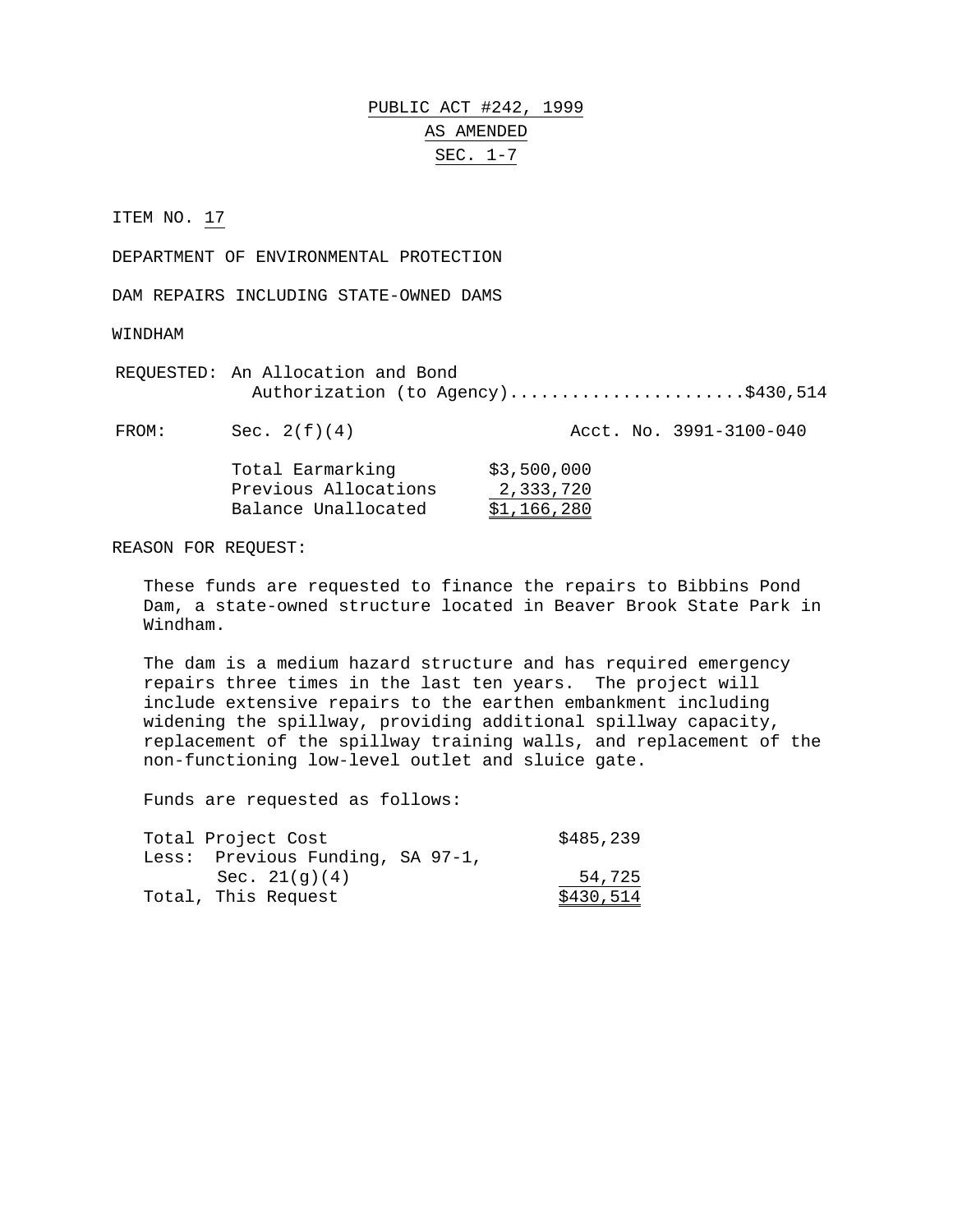### PUBLIC ACT #242, 1999 AS AMENDED SEC.1-7

ITEM NO. 18

DEPARTMENT OF MENTAL HEALTH AND ADDICTION SERVICES

FIRE, SAFETY AND ENVIRONMENTAL IMPROVEMENTS, INCLUDING IMPROVEMENTS IN COMPLIANCE WITH CURRENT CODES, SITE IMPROVEMENTS, REPAIR AND REPLACEMENT OF ROOFS AND OTHER EXTERIOR AND INTERIOR BUILDING RENOVATIONS

REQUESTED: An Allocation and Bond Authorization.................\$150,577

| FROM: | Sec. $2(h)(1)$ |  | Acct. No. 3991-4402-010 |
|-------|----------------|--|-------------------------|
|       |                |  | Project No. BI-MH-1000  |

| Total Earmarking     | \$7,000,000 |
|----------------------|-------------|
| Previous Allocations | 2,162,700   |
| Balance Unallocated  | \$4,837,300 |

REASON FOR REQUEST:

These funds are requested to finance renovations and improvements at various Department of Mental Health and Addiction Services facilities as detailed below.

Funds are requested as follows:

Location/Project and Estimated Costs

| CVH-Power Plant-Overhaul #3 Turbine & Diesel Generator | \$122,577 |
|--------------------------------------------------------|-----------|
| CRH-Roof Repairs (existing flat roof areas)            | 28,000    |
| Total, This Request                                    | \$150,577 |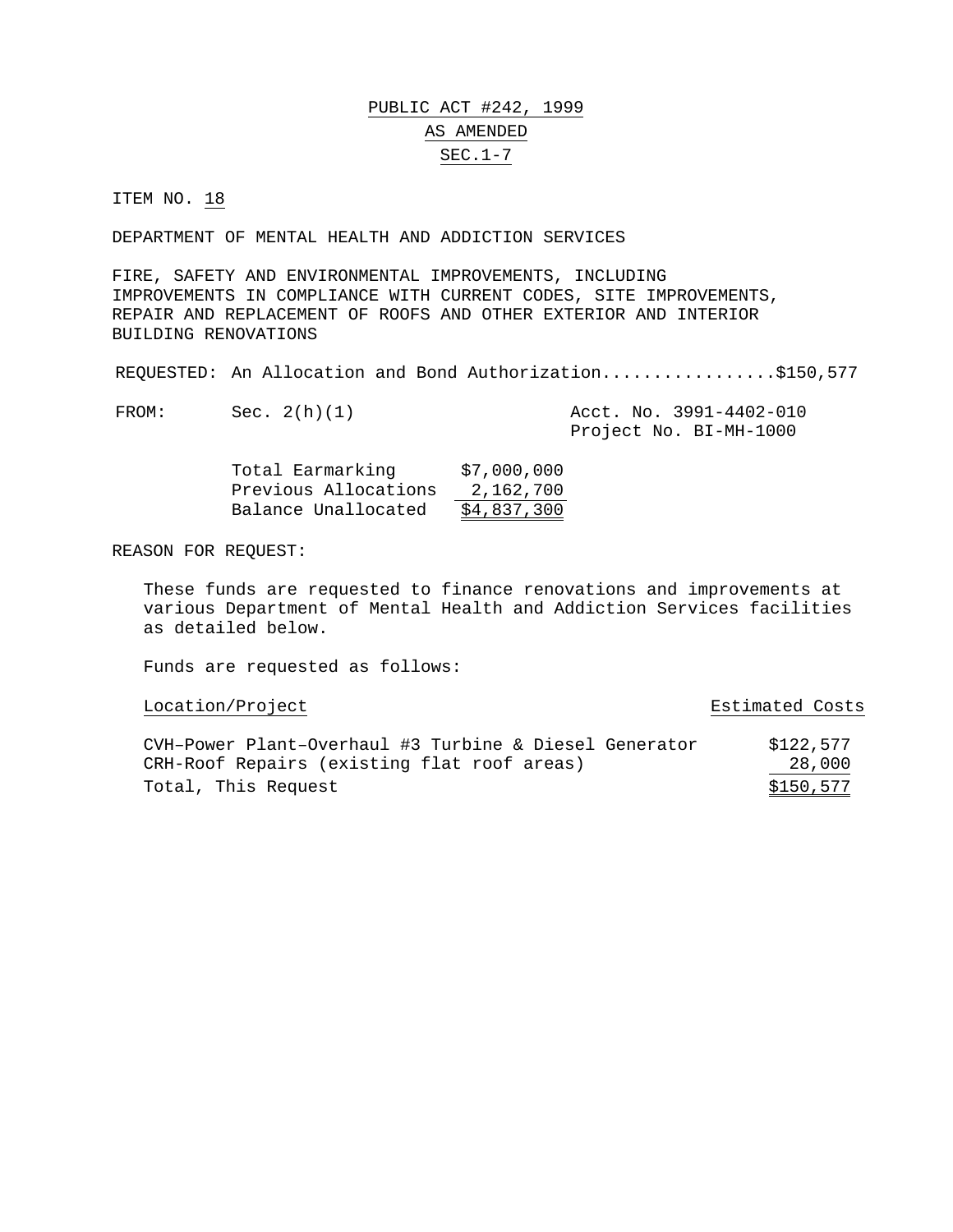### PUBLIC ACT #242, 1999 AS AMENDED SEC. 8-11

ITEM NO. 19

DEPARTMENT OF ECONOMIC AND COMMUNITY DEVELOPMENT

FOR VARIOUS HOUSING PROJECTS AND PROGRAMS AS AUTHORIZED UNDER SECTION 9 OF PUBLIC ACT 99-242

HAZARDOUS MATERIALS PROGRAM

ENFIELD

REQUESTED: An Allocation and Bond Authorization (to Agency).........................\$90,000

FROM: Sec. 9 Acct. No. 1800-3500-010 Project No. 2001049001

| Total Authorized     | \$5,000,000 |
|----------------------|-------------|
| Previous Allocations | 1,300,000   |
| Balance Unallocated  | \$3,700,000 |

REASON FOR REQUEST:

These funds are requested, along with those under Item 29, to provide a grant-in-aid to the Town of Enfield to abate lead from low-income housing. Working through the Community Development Office, the Town of Enfield intends to leverage Small Cities funds to achieve broader community investment and economic goals by integrating lead abatement into the Town's community development strategy. The Town will use matching funds for code correction and housing rehabilitation as it abates lead.

Financial aid will be awarded in a competitive process to each applicant who meets eligibility criteria. Because much of the targeted housing is in a negative equity position and owners are hesitant to incur debt or are not financially able to incur debt in addition to what they may be incurring with the housing code rehabilitation program, lead abatement will be provided as a forgivable aid. Households with children under six years of age will be targeted.

Financing:

| Total Project Cost        | \$600,000 |
|---------------------------|-----------|
| Less: Small Cities        | 300,000   |
| SA 97-1, Sec. 28, Item 29 | 210,000   |
| State Grant, This Request |           |

 $$90,000$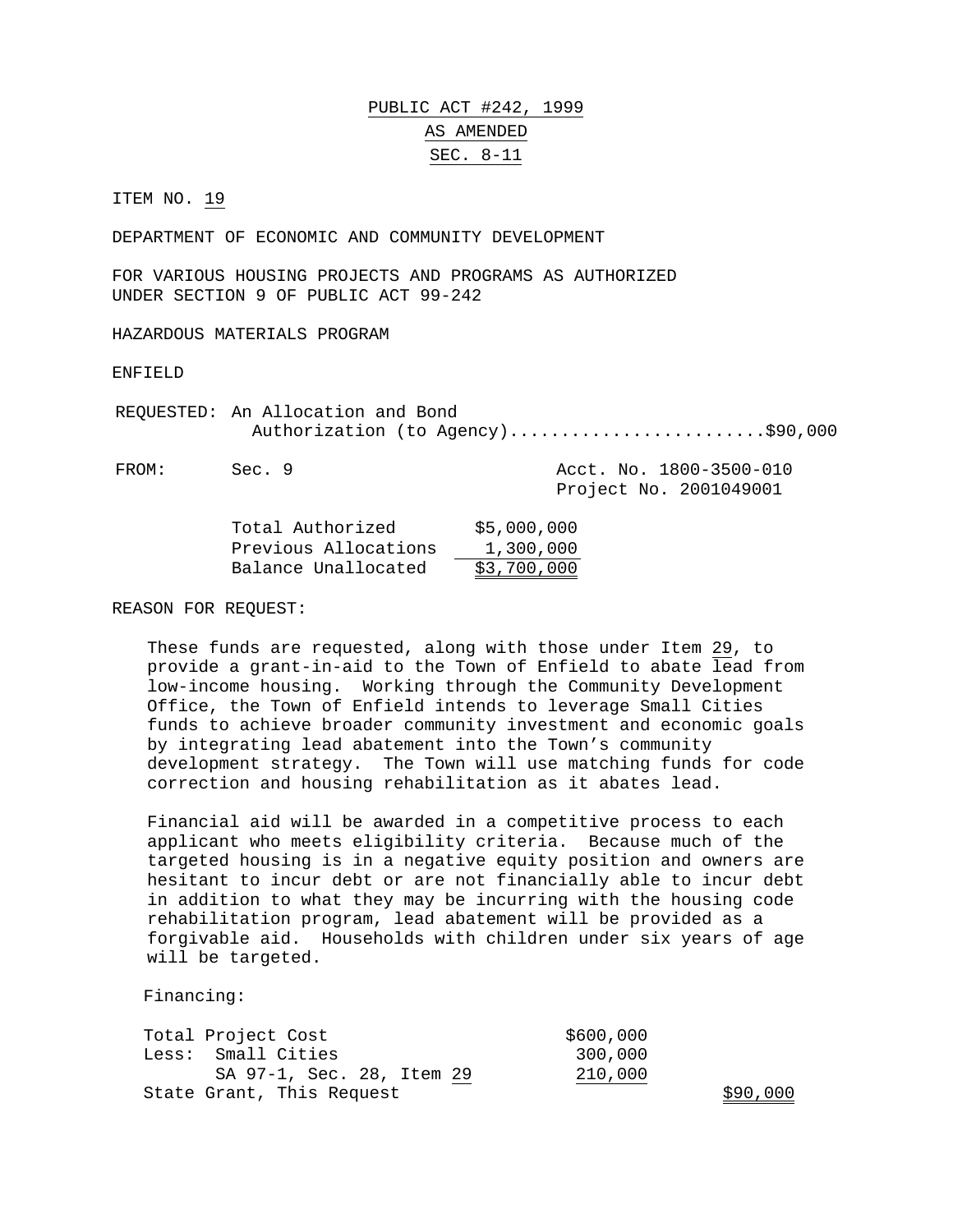PUBLIC ACT #242, 1999 AS AMENDED SEC. 20-26

ITEM NO. 20

DEPARTMENT OF ENVIRONMENTAL PROTECTION

ALTERATIONS, RENOVATIONS AND NEW CONSTRUCTION AT STATE PARKS AND OTHER RECREATION FACILITIES, INCLUDING AMERICANS WITH DISABILITIES ACT IMPROVEMENTS

EAST HADDAM

REQUESTED: An Allocation and Bond Authorization (To Agency)........................\$161,838

FROM: Sec. 21(e)(2) Acct. No. 3001-3100-020

| Total Earmarking     | \$10,000,000 |
|----------------------|--------------|
| Previous Allocations | 7,953,715    |
| Balance Unallocated  | \$2,046,285  |

REASON FOR REQUEST:

This request is to provide funding to design various exhibits at Gillette Castle State Park in East Haddam.

The exhibits will interpret the life of William Gillette, his career and construction of the castle and grounds. The exhibits would be located in the castle, in the new visitors' center and on the grounds of the park.

Funds are requested as follows:

|                                 | Estimated Costs |
|---------------------------------|-----------------|
| Total Project Cost              | \$750,338       |
| Less: Future Construction Costs | 588,500         |
| Total, This Request             | \$161,838       |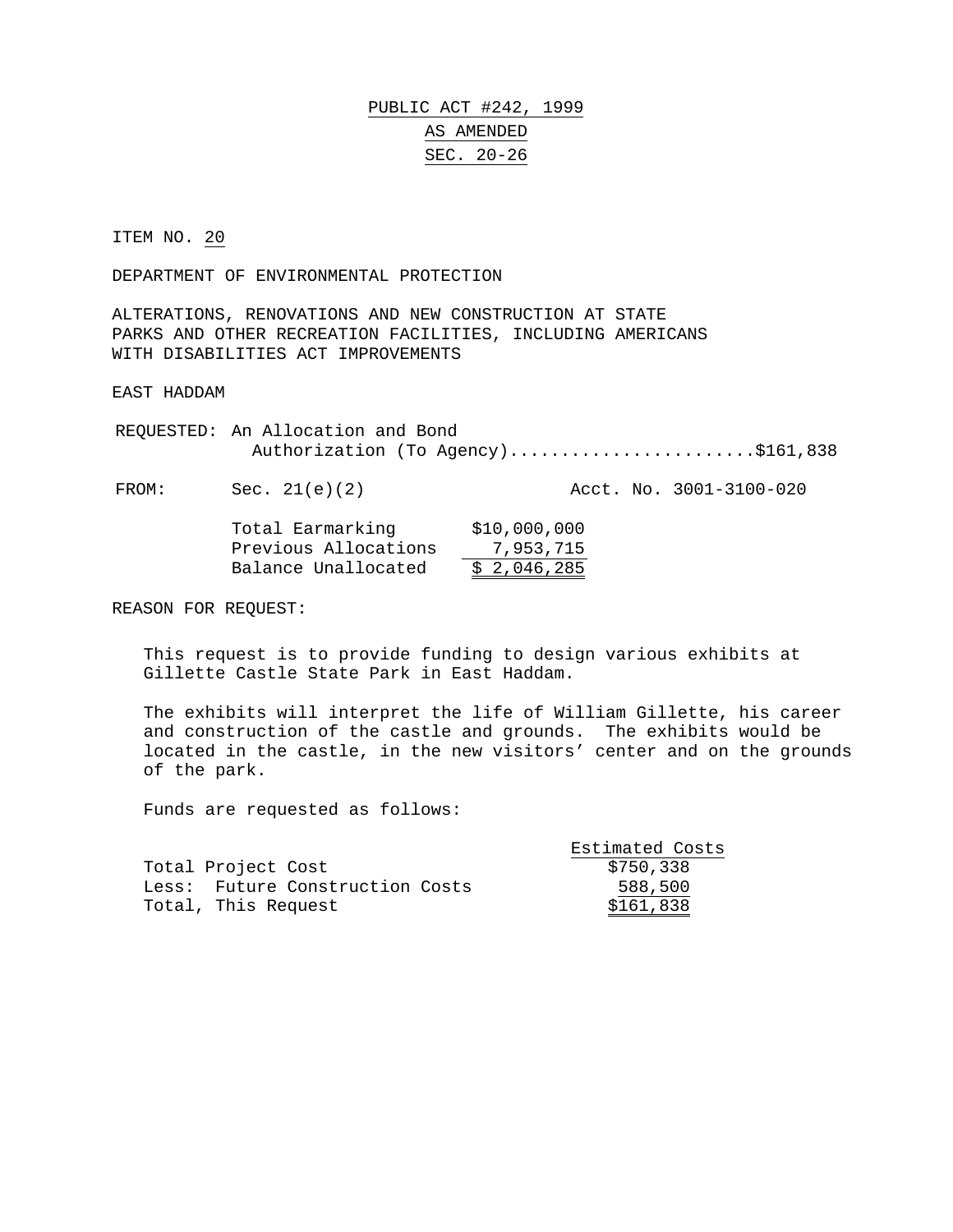### PUBLIC ACT #242, 1999 AS AMENDED SEC. 20-26

ITEM NO. 21

DEPARTMENT OF CORRECTION

RENOVATIONS AND IMPROVEMENTS TO EXISTING STATE-OWNED BUILDINGS FOR INMATE HOUSING, PROGRAMMING AND STAFF TRAINING SPACE, AND ADDITIONAL INMATE CAPACITY, INCLUDING SUPPORT FACILITIES AND OFF-SITE IMPROVEMENTS

REQUESTED: An Allocation and Bond Authorization................\$259,291

| FROM: | Sec. 21(1) |  | Acct. No. 3001-8000-010 |
|-------|------------|--|-------------------------|
|       |            |  | Project No. BI-JA-1000  |

| Total Earmarking     | \$10,000,000 |
|----------------------|--------------|
| Previous Allocations | 2,801,295    |
| Balance Unallocated  | \$7,198,705  |

This is one of 2 items requested from the unallocated balance available under this section of the bond act. Total requested \$759,291.

REASON FOR REQUEST:

These funds are requested to finance various alterations and improvements at Department of Correction facilities as detailed below.

Funds are requested as follows:

#### Estimated Costs

| Parapet Wall Repairs - Bridgeport CC               | \$94,953  |
|----------------------------------------------------|-----------|
| Recreation Yard Cages - F Block - Garner CI        | 18,734    |
| Install Cuff Passes - H Block - Garner CI          | 50,000    |
| Lightning Protection - Water System - Montville    | 27,000    |
| Lightning Protection - Fire Alarm System - York CI | 33,300    |
| Additional Water Tank Improvements - Somers        | 35,304    |
| Total, This Request                                | \$259,291 |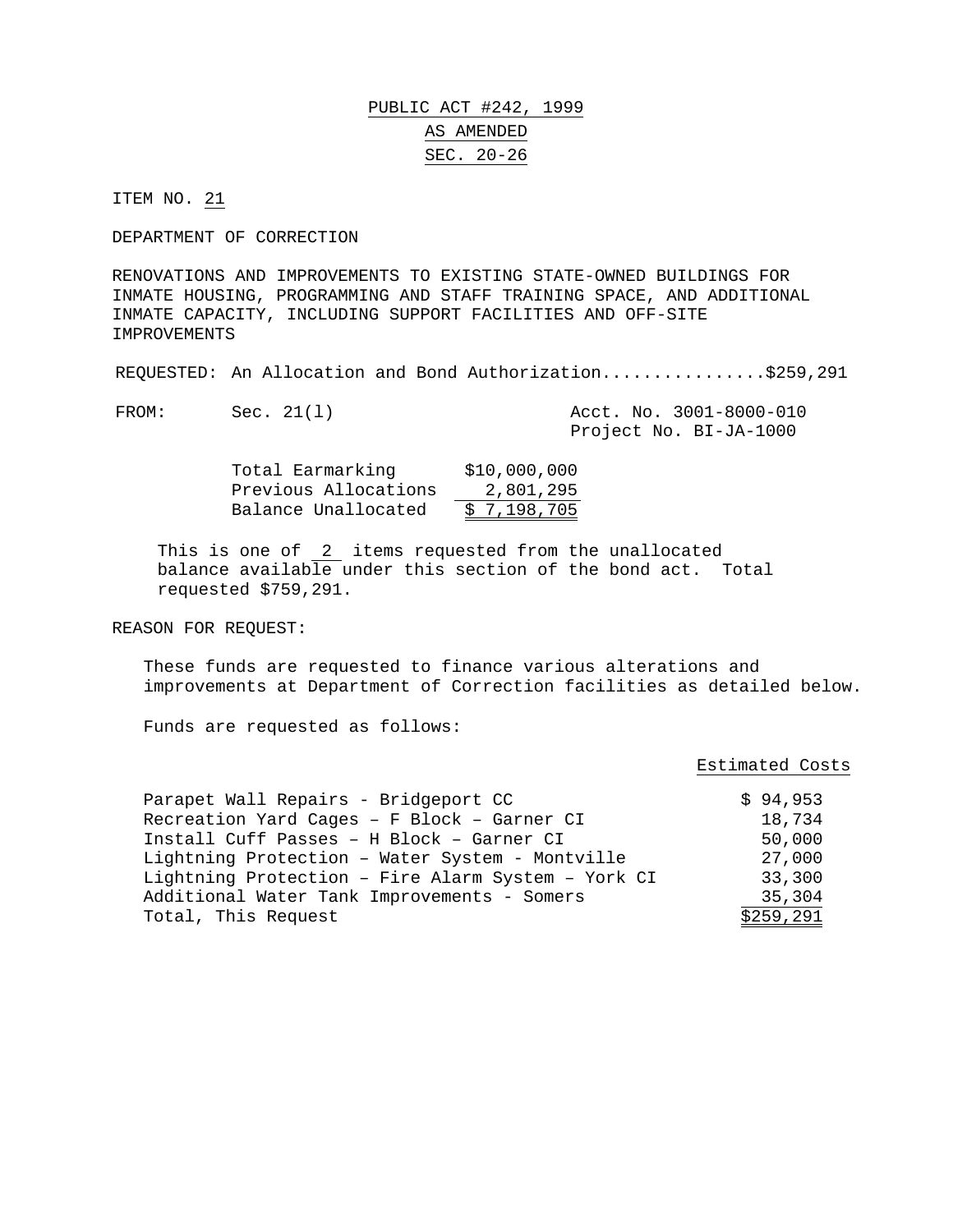#### THIS ITEM HAS BEEN WITHDRAWN

PUBLIC ACT #242, 1999 AS AMENDED SEC. 20-26

ITEM NO. 22

DEPARTMENT OF CORRECTION

RENOVATIONS AND IMPROVEMENTS TO EXISTING STATE-OWNED BUILDINGS FOR INMATE HOUSING, PROGRAMMING AND STAFF TRAINING SPACE, AND ADDITIONAL INMATE CAPACITY, INCLUDING SUPPORT FACILITIES AND OFF-SITE IMPROVEMENTS

REQUESTED: An Allocation and Bond Authorization.................\$500,000

FROM: Sec. 21(1) Acct. No. 3001-8000-010

Total Earmarking \$10,000,000 Previous Allocations 2,801,295 Balance Unallocated \$7,198,705

This is one of  $\frac{2}{1}$  items requested from the unallocated balance available under this section of the bond act. Total requested \$759,291.

REASON FOR REQUEST:

These funds are requested to finance preliminary development costs including, but not limited to, design, planning and environmental assessments for a 600-bed addition at the correctional complex in Somers. This project will consist of a new building linking the Osborn and Northern correctional facilities.

Funds are requested as follows:

Estimated Costs

| Program Development | \$250,000 |
|---------------------|-----------|
| Environmental       | 150,000   |
| Testing             | 50,000    |
| DPW Fee             | 50,000    |
| Total, This Request | \$500,000 |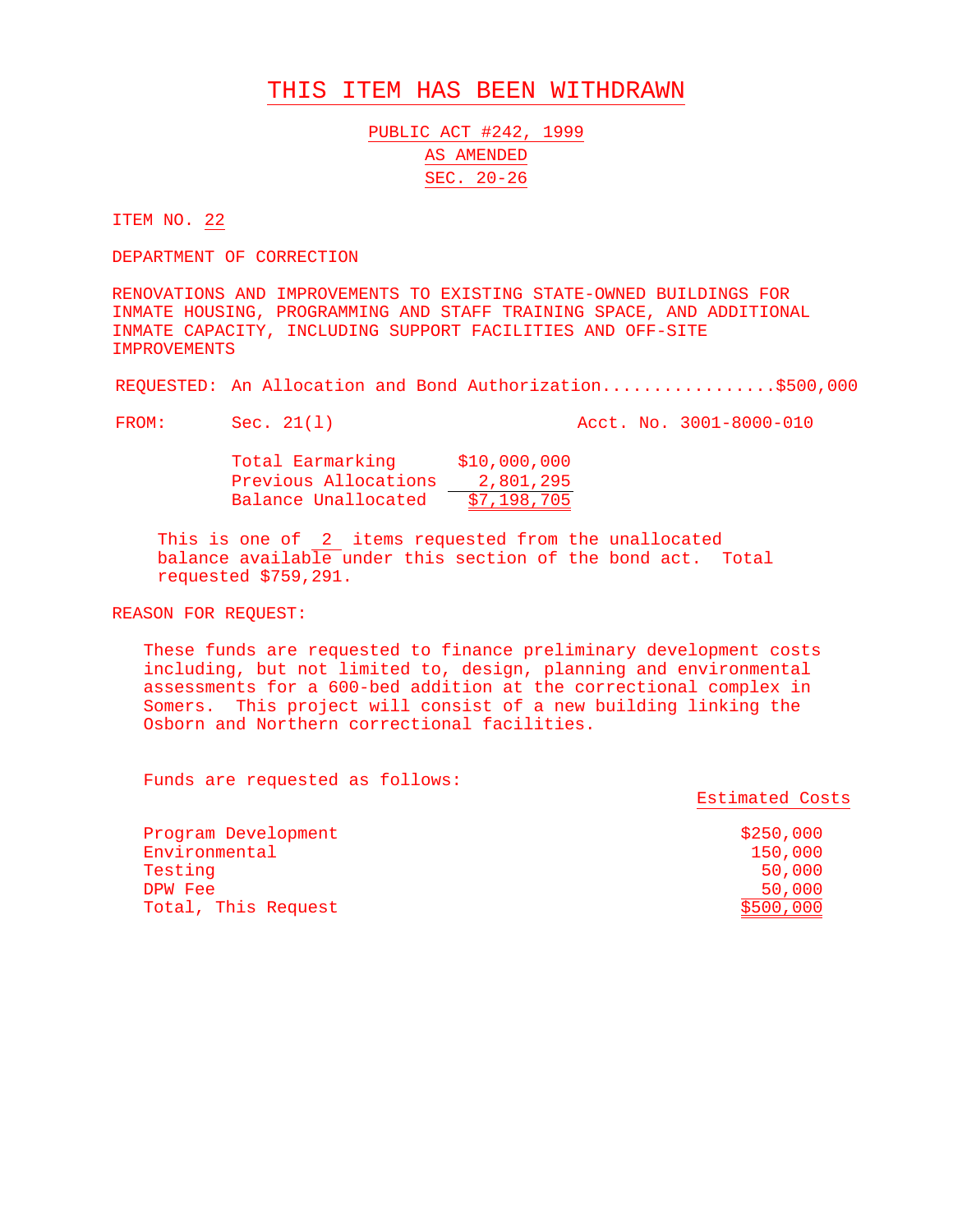### PUBLIC ACT #242,1999 AS AMENDED SEC. 31-38

ITEM NO. 23

DEPARTMENT OF CHILDREN AND FAMILIES

GRANTS-IN-AID FOR CONSTRUCTION, ALTERATIONS, REPAIRS AND IMPROVEMENTS TO RESIDENTIAL FACILITIES, GROUP HOMES, SHELTERS AND PERMANENT FAMILY RESIDENCES

|             | REQUESTED: An Allocation and Bond Authorization |          |
|-------------|-------------------------------------------------|----------|
| (to Agency) |                                                 | \$79,719 |

FROM: Sec. 32(j)(1) Acct. No. 1873 8102 095

| Total Earmarking     | \$3,250,000   |
|----------------------|---------------|
| Previous Allocations | 3,170,281     |
| Balance Unallocated  | 79,719<br>S – |

REASON FOR REQUEST:

These funds are requested, along with those under Item 11, to provide grants-in-aid to fifteen 501(c)(3) non-profit child care providers at eighteen locations for various alterations, repairs and improvements as detailed on the following page. Also included are funds for use on an "as needed" basis by non-profit organizations for emergency repair projects not to exceed \$50,000.

In accordance with Section 38 of P.A. 99-242, "...any grant-inaid...which is made to any entity which is not a political subdivision of the state, the contract entered into pursuant to section 32 of this act shall provide that if the premises for which such grant-in-aid was made ceases, within ten years of the date of such grant, to be used as a facility for which such grant was made, an amount equal to the amount of such grant, minus ten per cent for each full year which has elapsed since the date of such grant, shall be repaid to the state and that a lien shall be placed on such land in favor of the state to ensure that such amount will be repaid in the event of such change in use, except that if the premises for which such grant-in-aid was made are owned by the State, a municipality or a housing authority, no lien need be placed."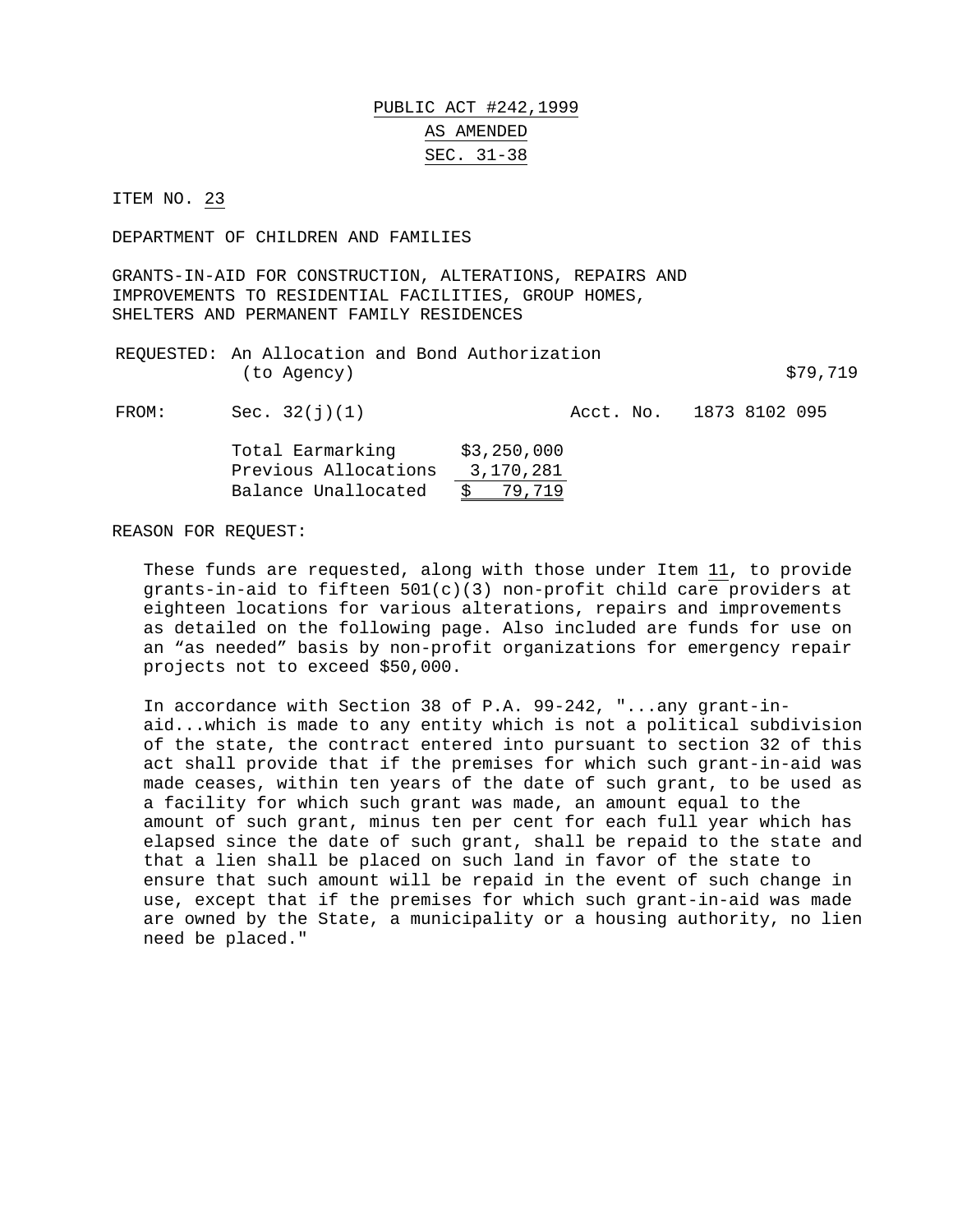ITEM NO.  $23$  (Cont'd.)

| Facility                                 | Municipality |                                                              | Project This Request |
|------------------------------------------|--------------|--------------------------------------------------------------|----------------------|
| The Children's Center                    | Hamden       | Code improvements                                            | \$188,994            |
| The Children's Home of<br>Cromwell, Inc. | Cromwell     | Code improvements                                            | 17,295               |
| Community Solutions, Inc. Hartford       |              | Install sprinkler<br>system                                  | 15,960               |
| Connecticut Junior<br>Republic           | Litchfield   | Renovations and<br>new construction<br>of 8,400 sq. ft.      | 794,800              |
| Domus Amoris, Inc.                       | Plainville   | Furnace and air<br>conditioning                              | 14,600               |
| Domus Foundation                         | Stamford     | Security fencing<br>and air<br>conditioning                  | 29,250               |
| Domus-Passages                           | Stamford     | New doors,<br>heating system<br>and air<br>conditioning      | 53,150               |
| Klingberg Family Centers                 | New Britain  | Roof repairs                                                 | 57,000               |
| LISA, Inc                                | Plainville   | Life<br>skills/computer<br>room addition                     | 25,200               |
| New Hope Manor                           | Manchester   | Code improvements                                            | 26,900               |
| North American Family<br>Institute       | Windham      | Emergency<br>generator and<br>remove and<br>replace oil tank | 21,806               |
| North American Family<br>Institute       | Litchfield   | Windows, roof and<br>gutters                                 | 107,000              |
| North American Family<br>Institute       | Prospect     | Windows                                                      | 15,850               |
| Thames House                             | Norwich      | Roof and gutters                                             | 21,000               |
| Waterford Country School                 | Waterford    | Kitchen<br>renovations and<br>water system<br>connections    | 71,000               |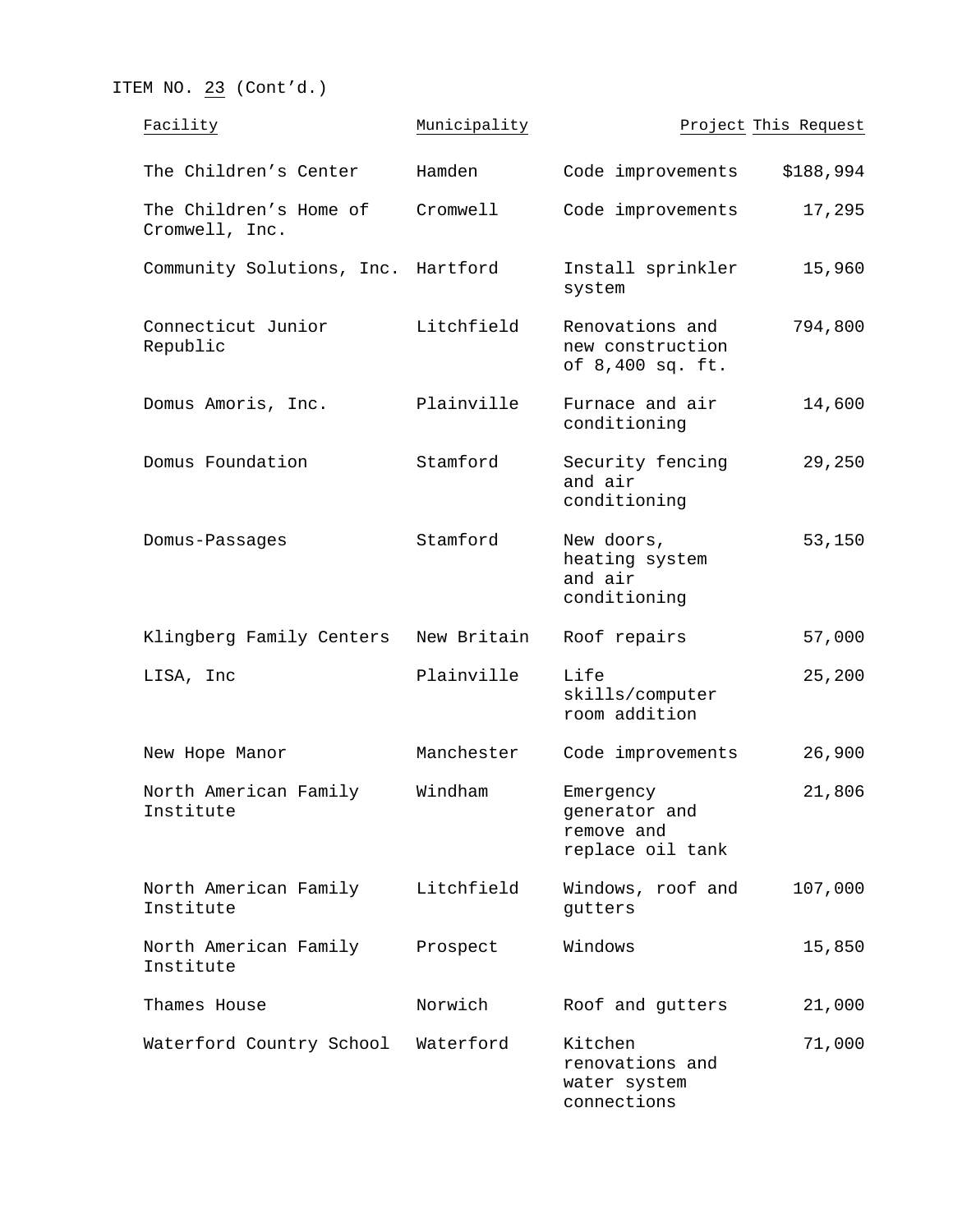ITEM NO. 23 (Cont'd)

| Wellspring Foundation                             | Bethlehem  | Code and<br>structural<br>improvements           | 21,688              |
|---------------------------------------------------|------------|--------------------------------------------------|---------------------|
| Wheeler Clinic                                    | Plainville | Code improvements                                | 32,175              |
| Youth Continuum                                   | New Haven  | Code improvements<br>and furnace and<br>security | 12,980              |
| Contingency Fund                                  |            | Emergency repairs<br>"as needed"                 | 150,000             |
| Total                                             |            |                                                  | \$1,676,648         |
| Less: SA 01-2, Sec.                               |            |                                                  |                     |
| $9(k)(1)$ , Item 11<br>State Grants, This Request |            |                                                  | 1,596,929<br>79,719 |
|                                                   |            |                                                  |                     |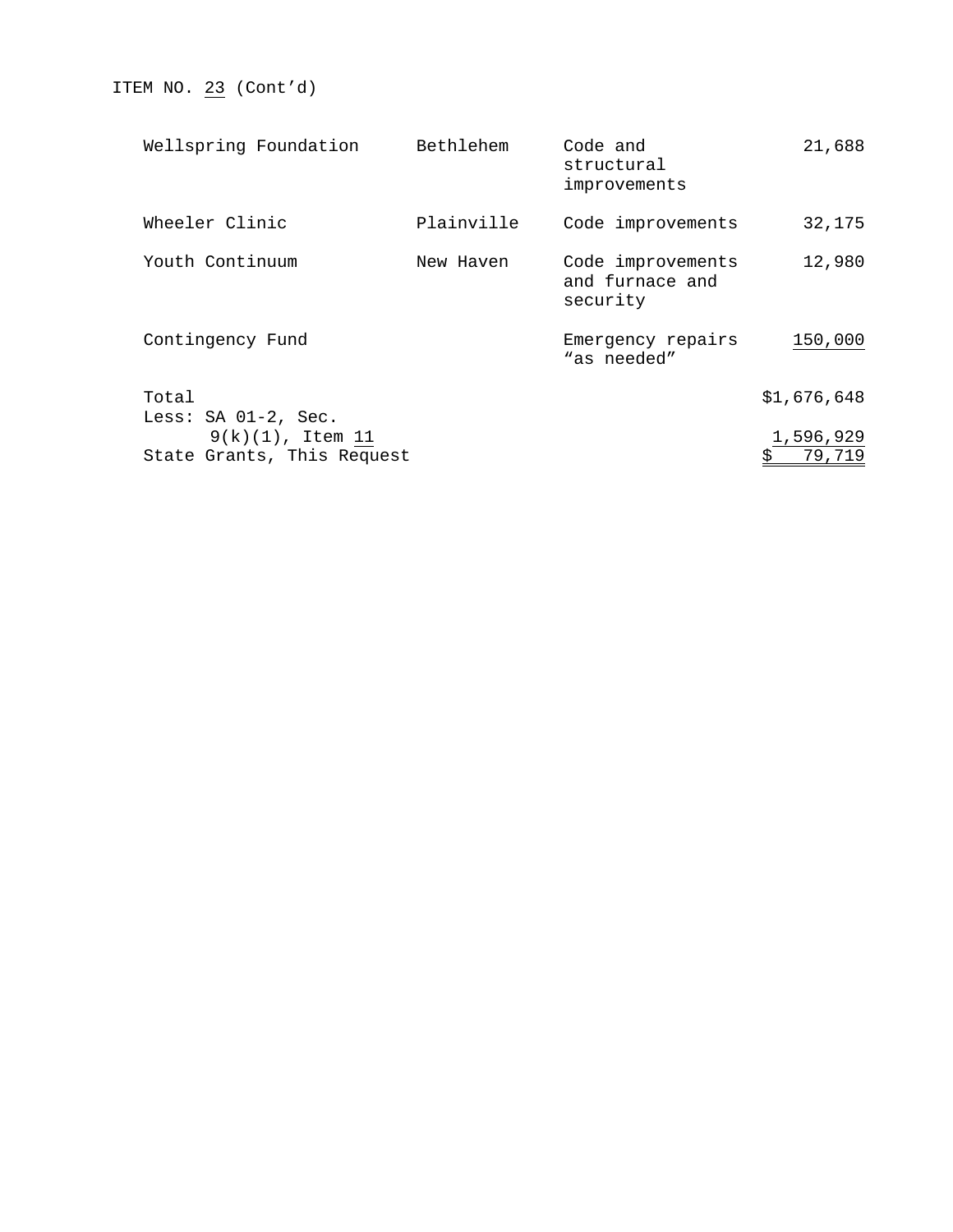### PUBLIC ACT #242, 1999 AS AMENDED SEC. 31-38

ITEM NO. 24

DEPARTMENT OF CHILDREN AND FAMILIES

GRANTS-IN-AID TO PRIVATE NONPROFIT MENTAL HEALTH CLINICS FOR CHILDREN FOR FIRE, SAFETY AND ENVIRONMENTAL IMPROVEMENTS, INCLUDING EXPANSION

|             | REQUESTED: An Allocation and Bond Authorization |          |
|-------------|-------------------------------------------------|----------|
| (to Agency) |                                                 | \$82,184 |

FROM: Sec. 32(j)(2) Acct. No. 1873 8102 096 Project No.

| Total Earmarking     | \$250,000 |
|----------------------|-----------|
| Previous Allocations | 167,816   |
| Balance Unallocated  | \$82,184  |

REASON FOR REQUEST:

These funds are requested, along with those under Item 13, to provide grants-in-aid to four  $501(c)(3)$  non-profit mental health clinics for children at ten locations for fire, safety and environmental improvements as detailed on the following page. Also included are funds for use on an "as needed basis" by non-profit organizations for emergency repair projects not to exceed \$50,000.

In accordance with Section 38 of P.A. 99-242, "...any grant-inaid...which is made to any entity which is not a political subdivision of the state, the contract entered into pursuant to section 32 of this act shall provide that if the premises for which such grant-in-aid was made ceases, within ten years of the date of such grant, to be used as a facility for which such grant was made, an amount equal to the amount of such grant, minus ten per cent for each full year which has elapsed since the date of such grant, shall be repaid to the state and that a lien shall be placed on such land in favor of the state to ensure that such amount will be repaid in the event of such change in use, except that if the premises for which such grant-in-aid was made are owned by the State, a municipality or a housing authority, no lien need be placed."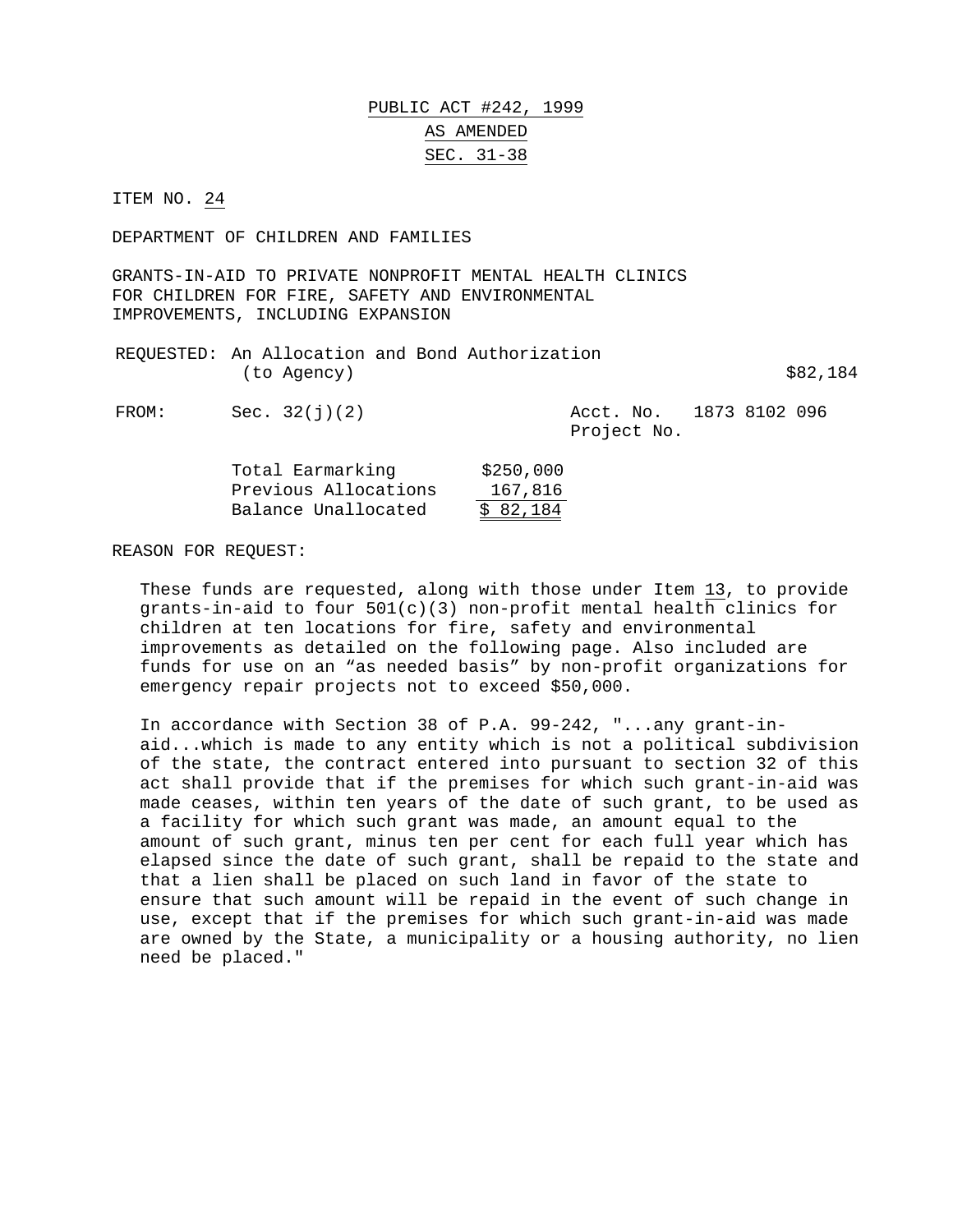ITEM NO.  $24$  (Cont'd)

| Facility                                                                  | Location | Project                                                                        | This<br>Request     |
|---------------------------------------------------------------------------|----------|--------------------------------------------------------------------------------|---------------------|
| Child Guidance Clinic of<br>Greater Waterbury, Inc.                       |          | Waterbury Code and security<br>improvements,<br>lighting, windows<br>and doors | \$164,118           |
| Family and Children's Aid, Danbury<br>Inc.                                |          | Code improvements<br>and renovations                                           | 72,160              |
| United Community and Family Norwich<br>Services                           |          | Install power door<br>handicapped access<br>improvements                       | 56,000              |
| United Services, Inc.                                                     |          | Killingly Replace heating<br>units                                             | 51,560              |
| Contingency Fund                                                          |          | Emergency repairs<br>"as needed"                                               | 100,000             |
| Total                                                                     |          |                                                                                | \$443,838           |
| Less: SA $01-2$ , Sec. $9(k)(2)$<br>Item 13<br>State Grants, This Request |          |                                                                                | 361,654<br>\$82,184 |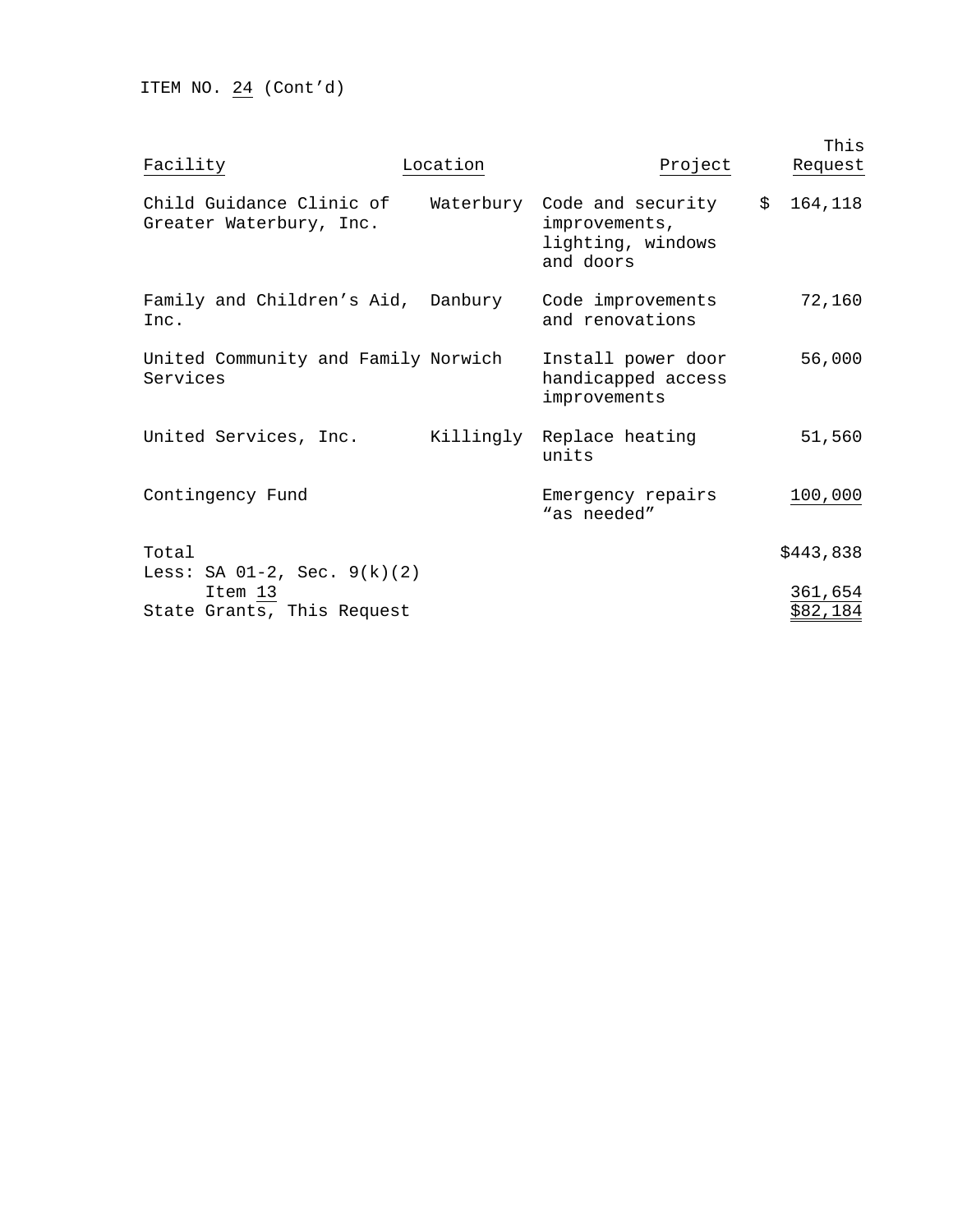#### ITEM NO. 25

DEPARTMENT OF MENTAL RETARDATION

ADDITIONS, ALTERATIONS, RENOVATIONS AND IMPROVEMENTS TO BUILDINGS AND GROUNDS, INCLUDING UTILITIES AND MECHANICAL SYSTEMS, CODE COMPLIANCE AND ENERGY CONSERVATION PROJECTS

REQUESTED: An Allocation and Bond Authorization....................\$93,584

FROM: Sec. 2(h)(1) Acct. No. 3971-4114-010 Project No. BI-NN-1000

| Total Earmarking     | \$4,000,000 |
|----------------------|-------------|
| Previous Allocations | 2,040,762   |
| Balance Unallocated  | \$1,959,238 |

REASON FOR REQUEST:

These funds are requested to finance renovations and improvements at various Department of Mental Retardation facilities as detailed below.

Funds are requested as follows:

| Project/Location                                    | Estimated Costs |
|-----------------------------------------------------|-----------------|
| Renovations - Ellsworth Avenue Group Home           | \$58,543        |
| Conversion of Staff House 5 to Group Home-Southbury | 35,041          |
| Total, This Request                                 | \$93,584        |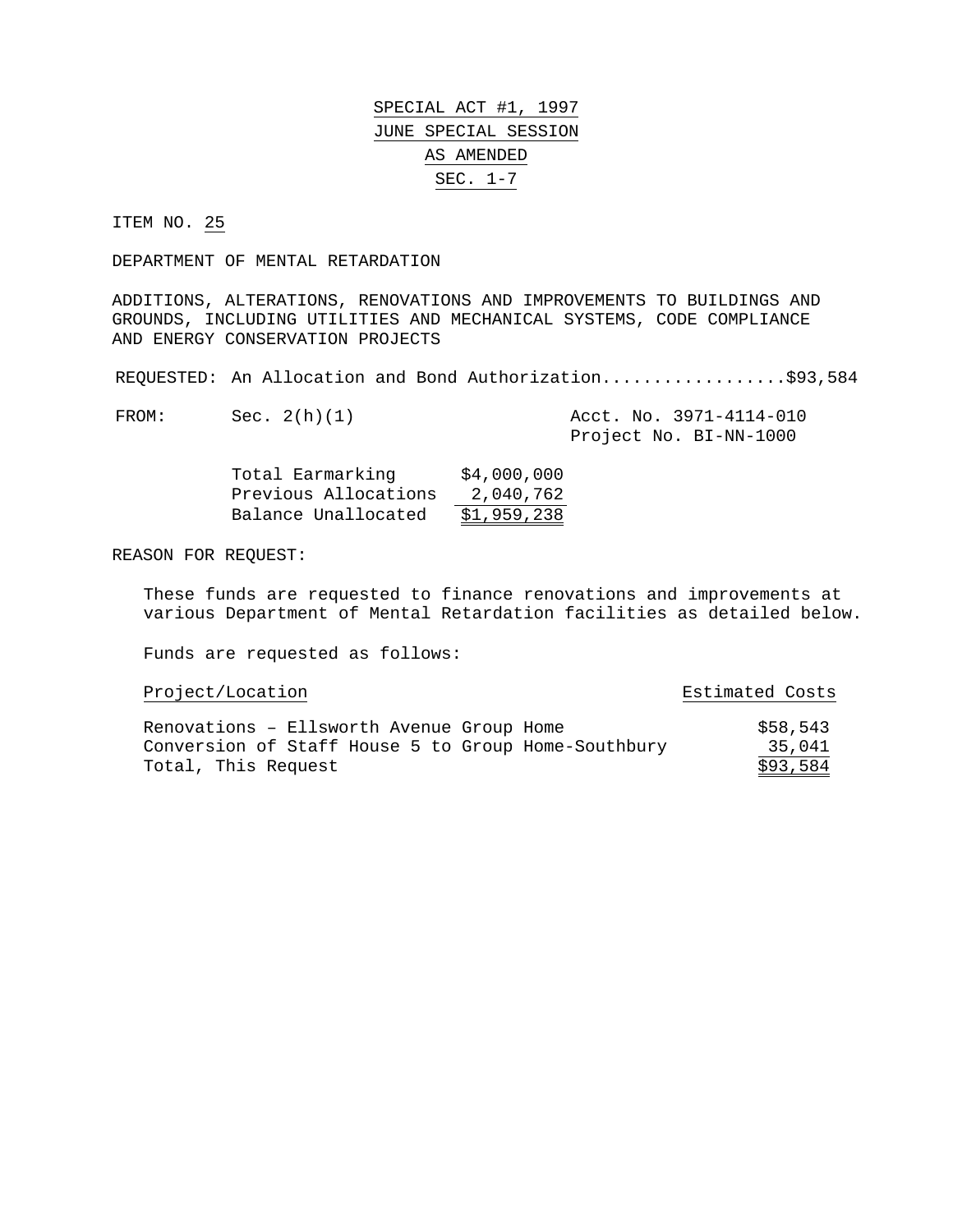SPECIAL ACT #1, 1997 JUNE SPECIAL SESSION AS AMENDED SEC.1-7 SEC. 20-26

ITEM NO. 26

UNIVERSITY OF CONNECTICUT HEALTH CENTER

AT FARMINGTON

CODE IMPROVEMENTS INCLUDING FIRE, SAFETY AND HANDICAPPED CODE IMPROVEMENTS

REQUESTED: An Allocation and Bond Authorization................\$350,000

FROM: Sec. 2(k)(4) Acct. No. 3971-7302-040

Total Earmarking \$350,000 Previous Allocations -0-Balance Unallocated \$350,000

REQUESTED: An Allocation and Bond Authorization................\$100,000

FROM: Sec. 21(j)(3) Acct. No. 3981-7302-030

Total Earmarking \$4,000,000 Previous Allocations -0- Balance Unallocated \$4,000,000

REASON FOR REQUEST:

These funds are requested to finance the design of Phase II compliance with the Americans with Disabilities Act and life safety code required improvements at the University of Connecticut Health Center in Farmington.

Funds are requested as follows:

This Request

Design (Est.)  $\frac{$450,000}{900}$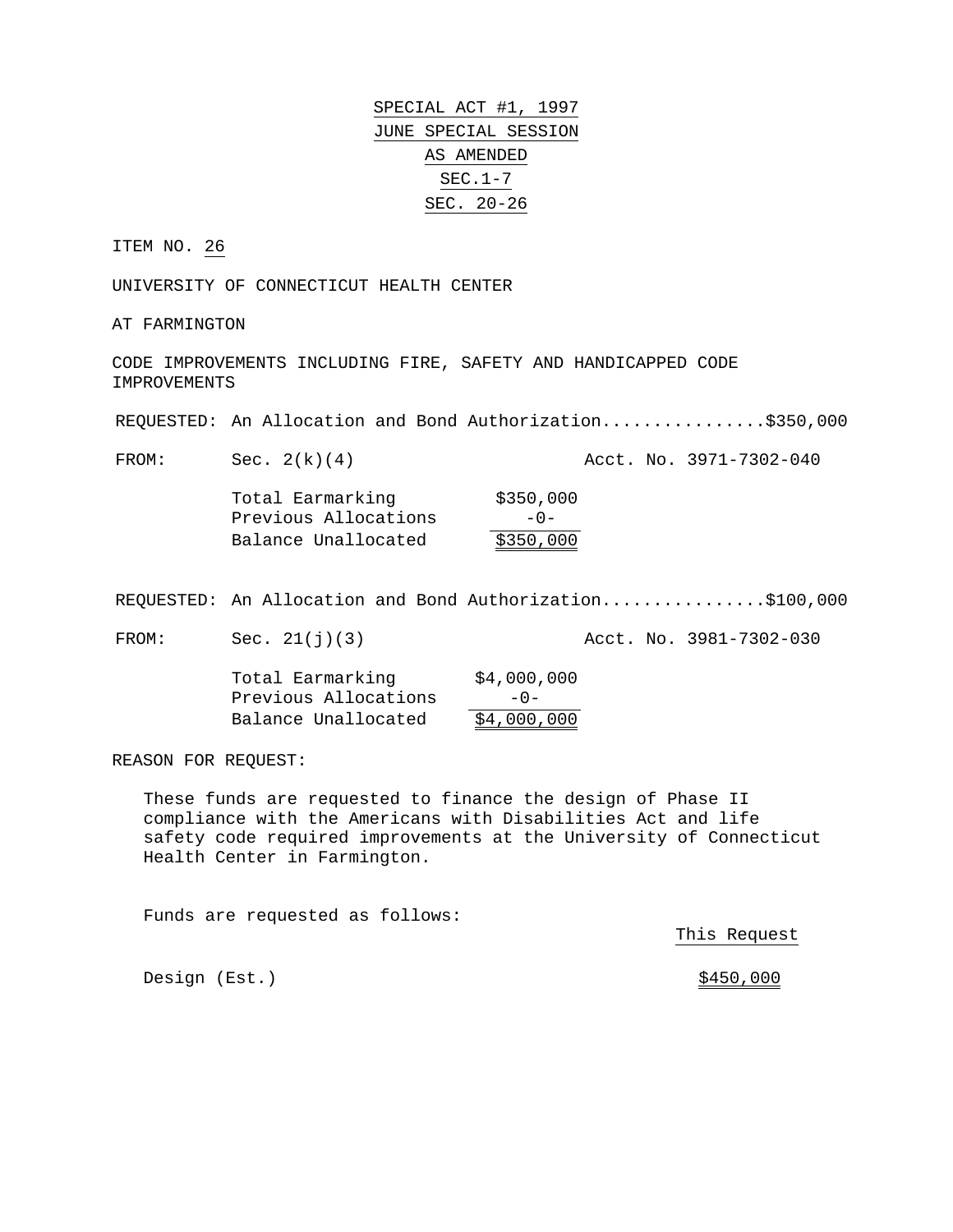ITEM NO. 27

DEPARTMENT OF ENVIRONMENTAL PROTECTION

IDENTIFICATION, INVESTIGATION, CONTAINMENT, REMOVAL OR MITIGATION OF CONTAMINATED INDUSTRIAL SITES IN URBAN AREAS

WATERBURY

REQUESTED: An Allocation and Bond Authorization (to Agency)..........................\$400,000

FROM: Sec. 13(c)(5) Acct. No. 1873-3100-150

| Total Earmarking     | \$500,000 |
|----------------------|-----------|
| Previous Allocations | $-0-$     |
| Balance Unallocated  | \$500,000 |

REASON FOR REQUEST:

These funds are requested to complete a Phase III Environmental Site Assessment and remediation at the Waterbury Opportunities Industrialization Center on Bishop Street in Waterbury.

This work will define the extent of contamination on site and provide technical options and implementation of remedial measures. Once the remediation is completed, the Joseph Jaynes Computer Technology and Training Center will be developed on the site.

The funds will be passed through the Department of Economic and Community Development as a grant to the Waterbury Opportunities Industrialization Center.

Funds are requested as follows:

State Grant, This Request 6400,000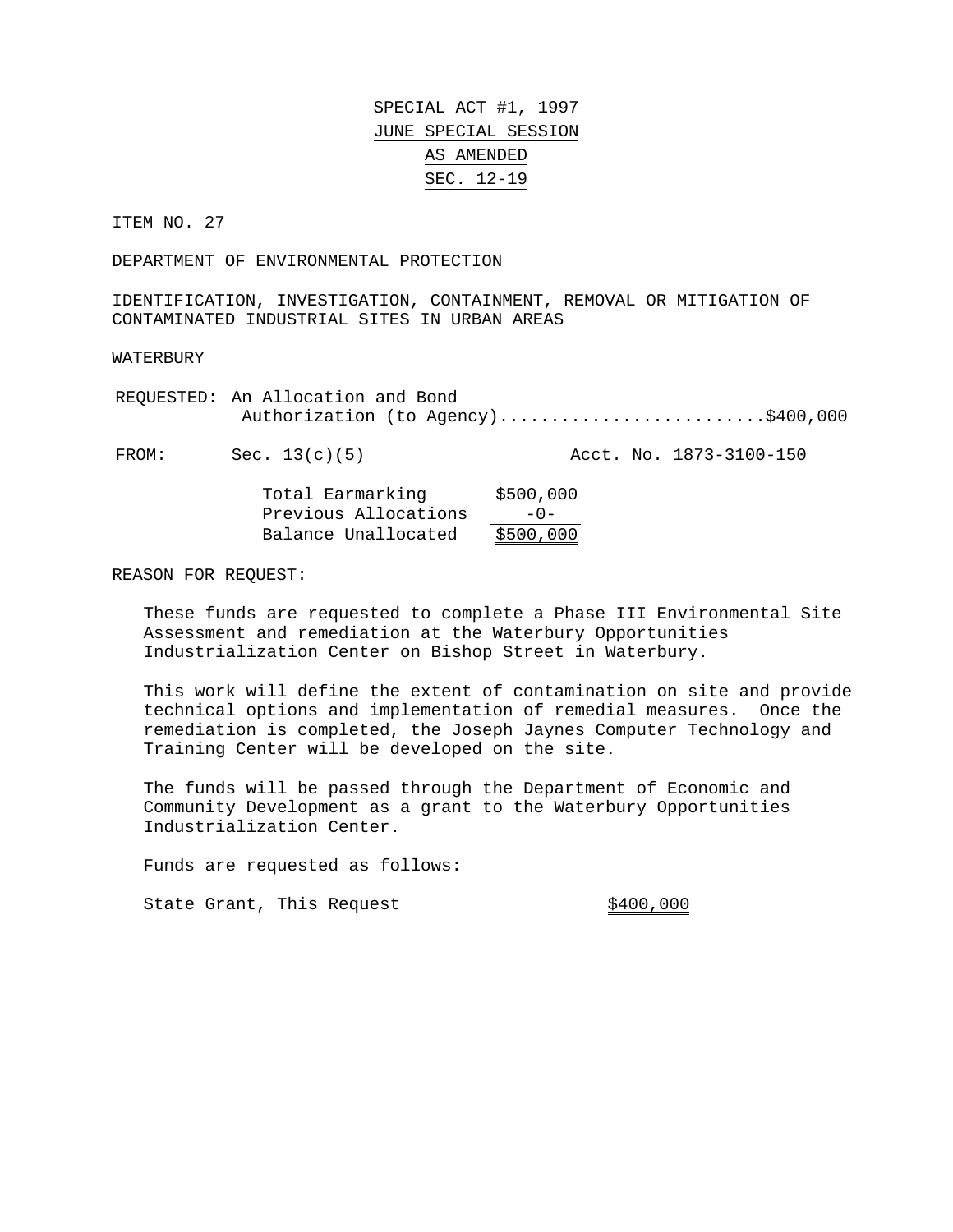SPECIAL ACT #1, 1997 JUNE SPECIAL SESSON AS AMENDED SEC. 27-30

ITEM NO. 28

DEPARTMENT OF ECONOMIC AND COMMUNITY DEVELOPMENT

FOR VARIOUS HOUSING PROJECTS AND PROGRAMS AS AUTHORIZED UNDER SECTION 28 OF SPECIAL ACT 97-1

NEW HAVEN

REQUESTED: An Allocation and Bond Authorization (to Agency).........................\$225,000

FROM: Sec. 28 Acct. No. 1800-3500-010

Project No. 2002093006

| Total Authorized     | \$30,000,000 |
|----------------------|--------------|
| Previous Allocations | 16,336,044   |
| Balance Unallocated  | \$13,663,956 |

This is one of 2 items requested from the unallocated balance available under this section of the bond act. Total requested \$435,000.

REASON FOR REQUEST:

These funds are requested to provide a grant-in-aid to Walter S. Brooks Elderly Homes at Ormont Court, Inc., a 501(c)(3) organization, to assist in the construction of 12 units of elderly housing at 810 Orchard Street in New Haven.

A blighted three-story brick building at the intersection of Orchard Street and Dixwell Avenue will be rehabilitated to create new affordable housing opportunities for elderly persons as well as strengthening the community by restoring this building to active tax rolls. Ormont Court is being constructed in partnership with the Beulah Land Development Corporation and The Community Builders.

Funds are requested as follows:

| Project Costs                   | \$1,542,068 |
|---------------------------------|-------------|
| Less: City HOME and HUD Section |             |
| 202 Program Funds               | 1,317,068   |
| State Grant, This Request       | \$225,000   |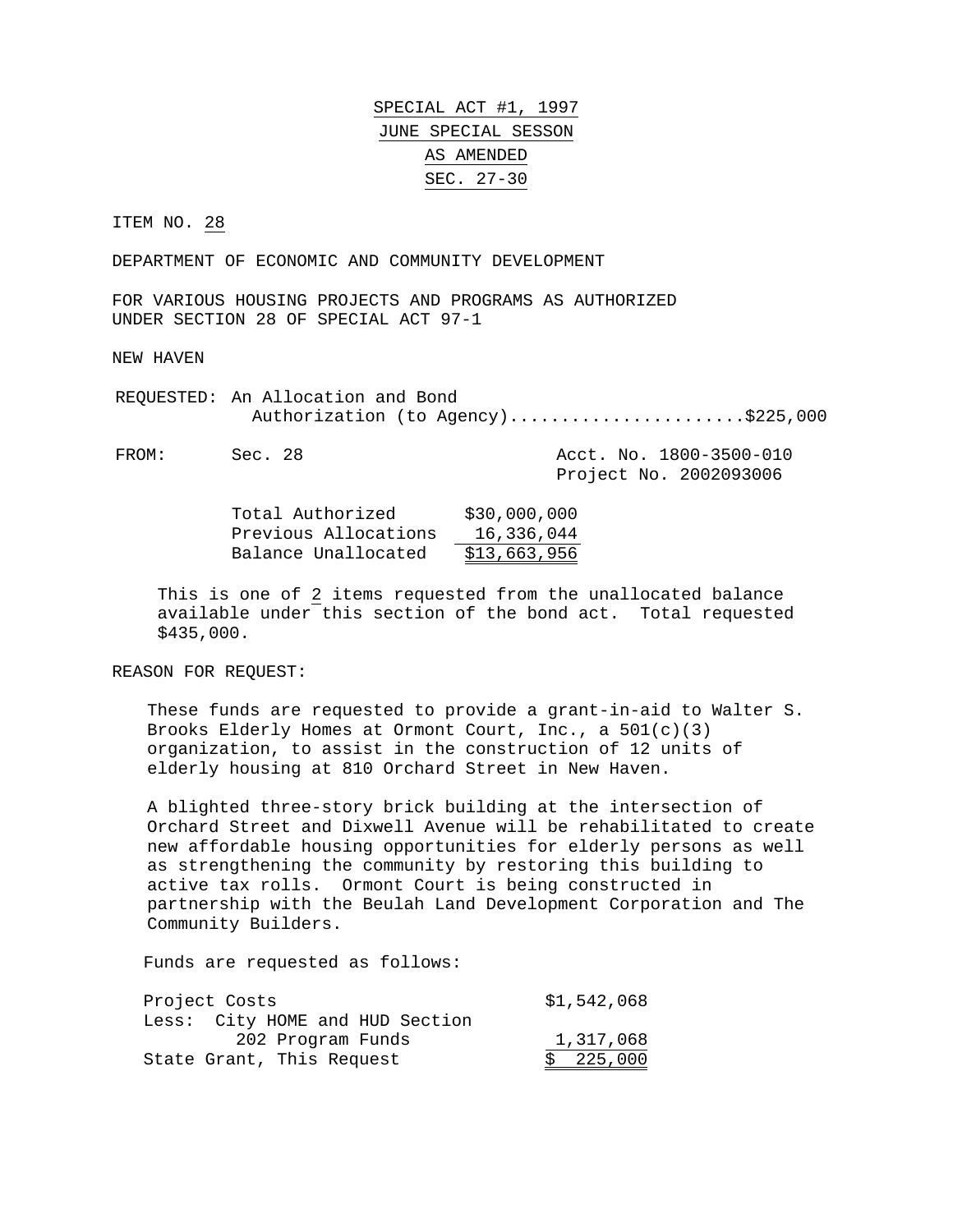ITEM NO. 29

DEPARTMENT OF ECONOMIC AND COMMUNITY DEVELOPMENT

FOR VARIOUS HOUSING PROJECTS AND PROGRAMS AS AUTHORIZED UNDER SECTION 28 OF SPECIAL ACT 97-1

HAZARDOUS MATERIALS PROGRAM

ENFIELD

REQUESTED: An Allocation and Bond Authorization (to Agency)...........................\$210,000

FROM: Sec. 28 Acct. No. 1800-3500-010 Project No. 2001049001

| Total Authorized     | \$30,000,000 |
|----------------------|--------------|
| Previous Allocations | 16,336,044   |
| Balance Unallocated  | \$13,663,956 |

This is one of 2 items requested from the unallocated balance available under this section of the bond act. Total requested \$435,000.

REASON FOR REQUEST:

These funds are requested, along with those under Item 19, to provide a grant-in-aid to the Town of Enfield to abate lead from low-income housing. Working through the Community Development Office, the Town of Enfield intends to leverage Small Cities funds to achieve broader community investment and economic goals by integrating lead abatement into the Town's community development strategy. The Town will use matching funds for code correction and housing rehabilitation as it abates lead.

Financial aid will be awarded in a competitive process to each applicant who meets eligibility criteria. Because much of the targeted housing is in a negative equity position and owners are hesitant to incur debt or are not financially able to incur debt in addition to what they may be incurring with the housing code rehabilitation program, lead abatement will be provided as a forgivable aid. Households with children under six years of age will be targeted.

| Financing:                 |           |           |
|----------------------------|-----------|-----------|
| Total Project Cost         | \$600,000 |           |
| Less: Small Cities         | 300,000   |           |
| PA 99-242, Sec. 9, Item 19 | 90,000    |           |
| State Grant, This Request  |           | \$210,000 |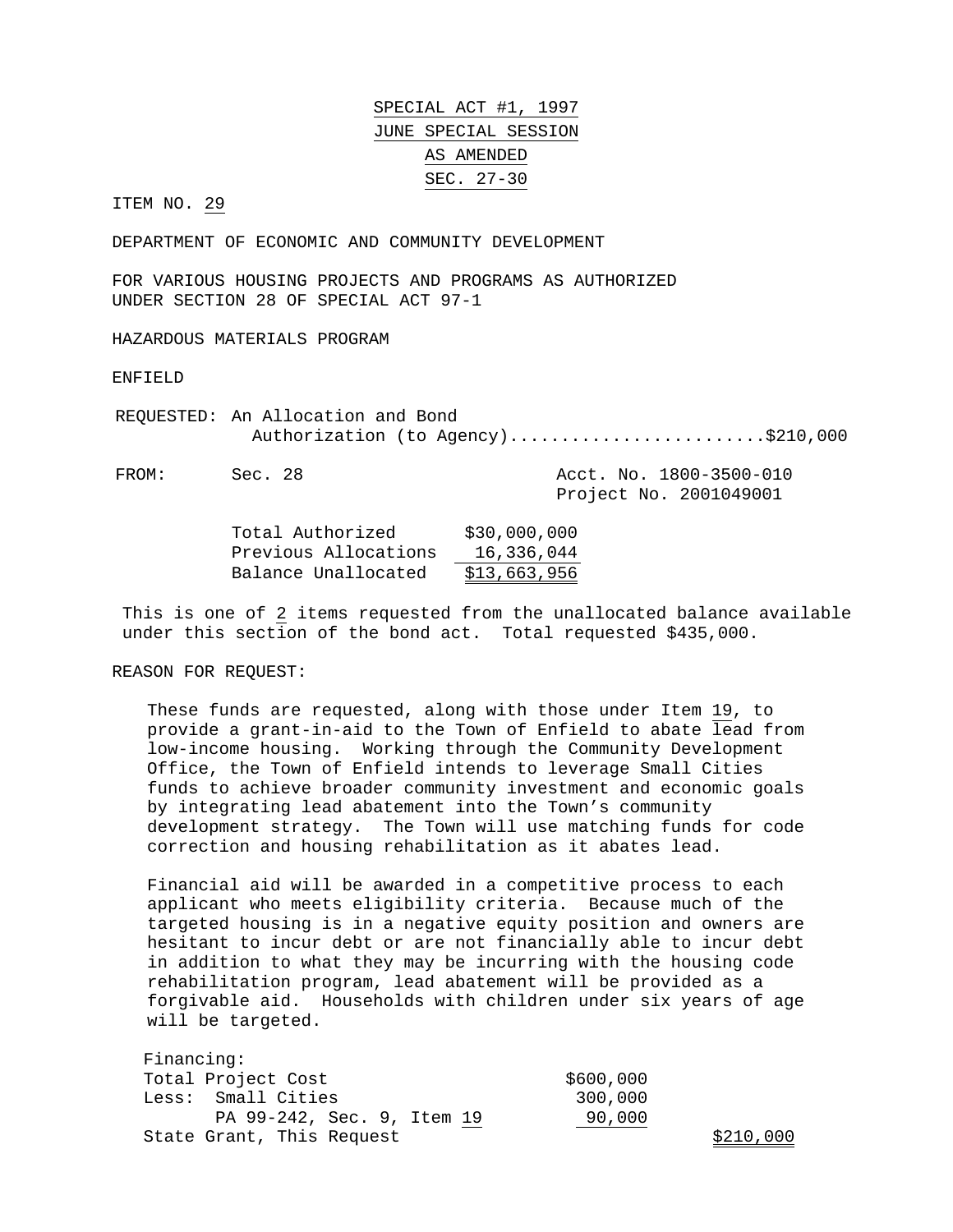### PUBLIC ACT #181, 1996 AS AMENDED SEC. 1-7

ITEM NO. 30

JUDICIAL DEPARTMENT

DEVELOPMENT OF A NEW JUVENILE MATTERS DETENTION CENTER IN BRIDGEPORT

REQUESTED: An Allocation and Bond Authorization..............\$4,500,000

FROM: Sec. 2(e)(1) Acct. No. 3961-9001-070 Project No. BI-JD-241

| Total Earmarking     | \$4,500,000 |
|----------------------|-------------|
| Previous Allocations | $-0-$       |
| Balance Unallocated  | \$4,500,000 |

REASON FOR REQUEST:

These funds are requested, along with those under Items 6, 31 and 33, to finance development of a new Juvenile Court and Detention Center at 55 Congress Street in Bridgeport.

This project consists of demolition of existing facilities on the site, construction of an 89,000 sq. ft., 88-bed juvenile detention and Superior Court for Juvenile Matters, and parking for 100 cars.

| Financing:                                            |                |
|-------------------------------------------------------|----------------|
| S.A. 01-2, Sec. 2(m)(5), Item No. 6                   | \$13, 111, 864 |
| P.A. $96-181$ , Sec. $2(e)(1)$ , This Request         | 4,500,000      |
| S.A. 95-20, Sec. $2(r)(1)$ , Item No. 31 \$13,900,000 |                |
| Previous Funding<br>3,692,000                         | 17,592,000     |
| S.A. $93-2$ , Sec. $30(0)(3)$ , Previous Funding      | 1,308,000      |
| S.A. 90-34, Sec. 2(s)(3), Item No. 33 \$100,500       |                |
| Previous Funding<br>275,000                           | 375,500        |
| Total                                                 | \$36,887,364   |

 This project is submitted pending approval of the development contract by the State Properties Review Board prior to January 25, 2002.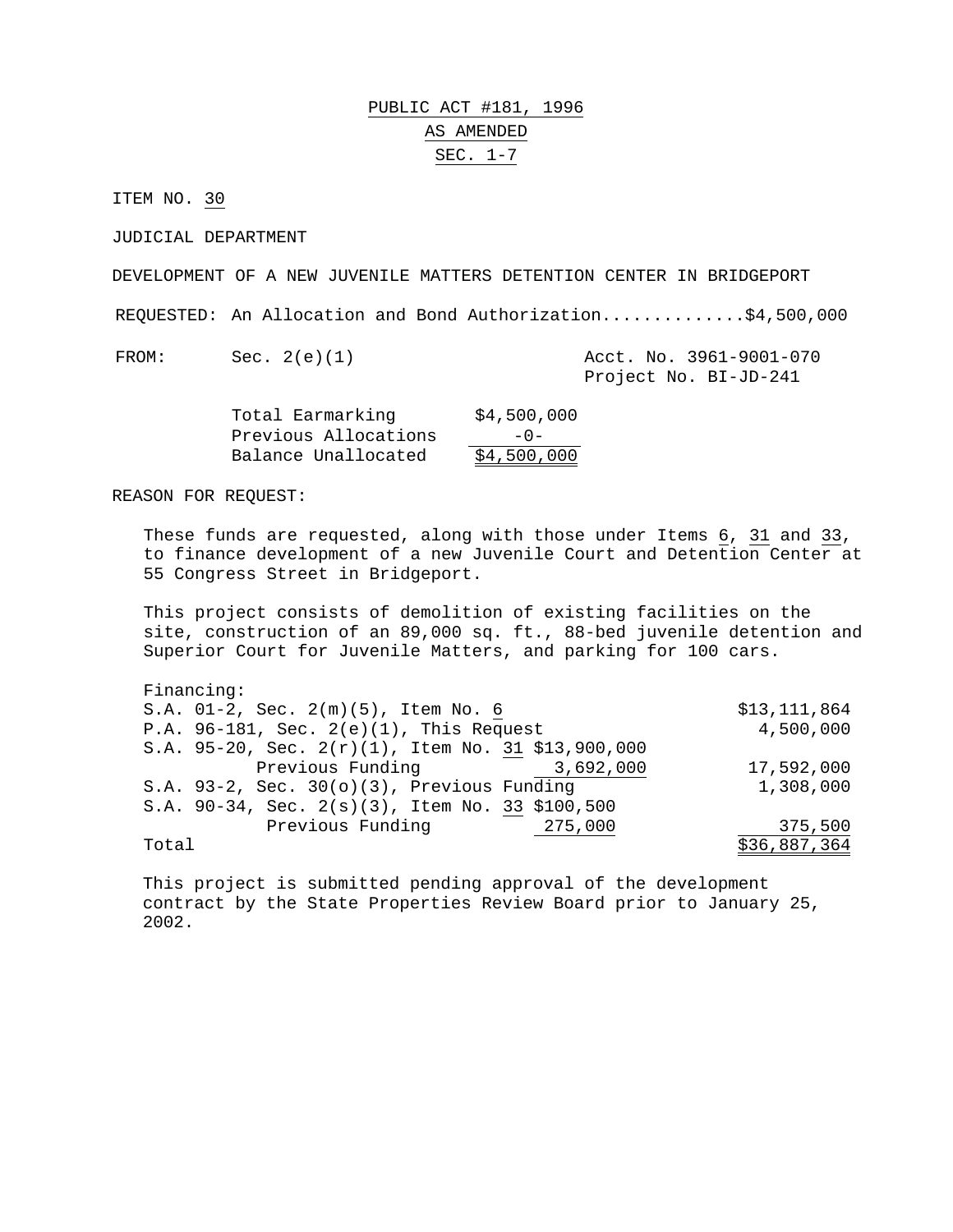### SPECIAL ACT #20, 1995 AS AMENDED SEC. 1-7

ITEM NO. 31

JUDICIAL DEPARTMENT

DEVELOPMENT OF A NEW JUVENILE MATTERS DETENTION CENTER, INCLUDING ACQUISITION OF LAND AND PARKING IN BRIDGEPORT

REQUESTED: An Allocation and Bond Authorization..............\$13,900,000

FROM: Sec.  $2(r)(1)$  Acct. No. 3951-9001-010 Project No. BI-JD-241

| Total Earmarking     | \$17,592,000 |
|----------------------|--------------|
| Previous Allocations | 3,692,000    |
| Balance Unallocated  | \$13,900,000 |

REASON FOR REQUEST:

These funds are requested, along with those under Items 6, 30 and 33, to finance development of a new Juvenile Court and Detention Center at 55 Congress Street in Bridgeport.

This project consists of demolition of existing facilities on the site, construction of an 89,000 sq. ft., 88-bed juvenile detention and Superior Court for Juvenile Matters, and parking for 100 cars.

| Financing:                                             |              |
|--------------------------------------------------------|--------------|
| S.A. 01-2, Sec. 2(m)(5), Item No. 6                    | \$13,111,864 |
| P.A. 96-181, Sec. 2(e)(1), Item No. 30                 | 4,500,000    |
| S.A. 95-20, Sec. $2(r)(1)$ , This Request \$13,900,000 |              |
| Previous Funding<br>3,692,000                          | 17,592,000   |
| S.A. 93-2, Sec. $30(0)(3)$ , Previous Funding          | 1,308,000    |
| S.A. 90-34, Sec. 2(s)(3), Item No. 33 \$100,500        |              |
| Previous Funding<br>275,000                            | 375,500      |
| Total                                                  | \$36,887,364 |

 This project is submitted pending approval of the development contract by the State Properties Review Board prior to January 25, 2002.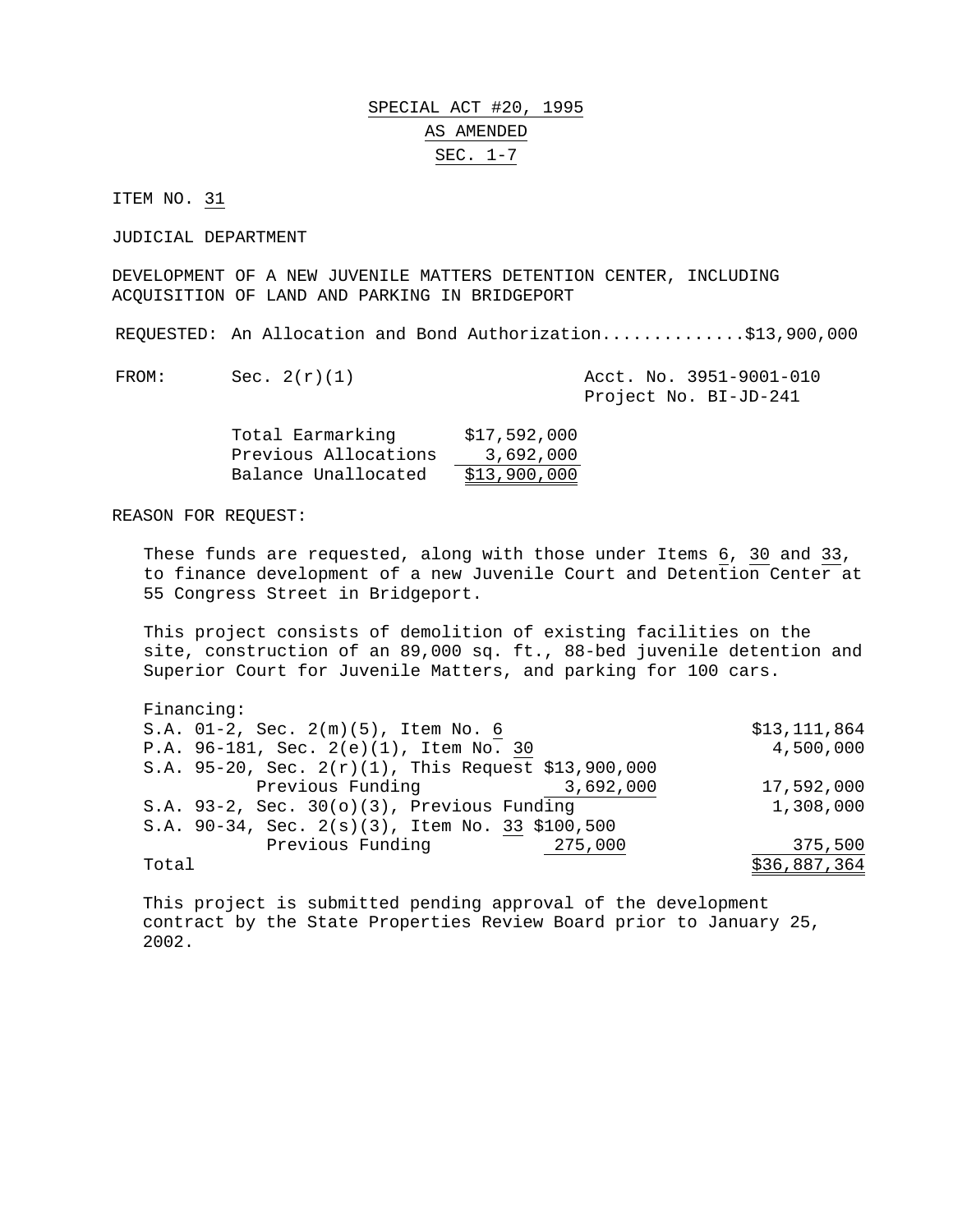### SPECIAL ACT #20,1995 AS AMENDED SEC.21-27

ITEM NO. 32

UNIVERSITY OF CONNECTICUT HEALTH CENTER

FARMINGTON

IMPROVEMENTS, ALTERATIONS AND RENOVATIONS TO BUILDINGS AND GROUNDS, INCLUDING UTILITIES AND MECHANICAL SYSTEMS AND ENERGY CONSERVATION PROJECTS IN ACCORDANCE WITH CURRENT MASTER PLAN

REQUESTED: An Allocation and Bond Authorization................\$266,900

FROM: Sec. 22(m)(5) Acct. No. 3961-7302-050

| Total Earmarking     | \$2,500,000 |
|----------------------|-------------|
| Previous Allocations | 2,120,787   |
| Balance Unallocated  | \$379,213   |

REASON FOR REQUEST:

These funds are requested to finance the upgrade of the fire alarm system at the University of Connecticut Health Center in Farmington. The Central Controller along with 12 new control transponders will be replaced and tie into a new monitor located in Police/Fire Dispatch.

Funds are requested as follows:

Estimated Costs

Upgrade Fire Alarm System, This Request  $$266,900$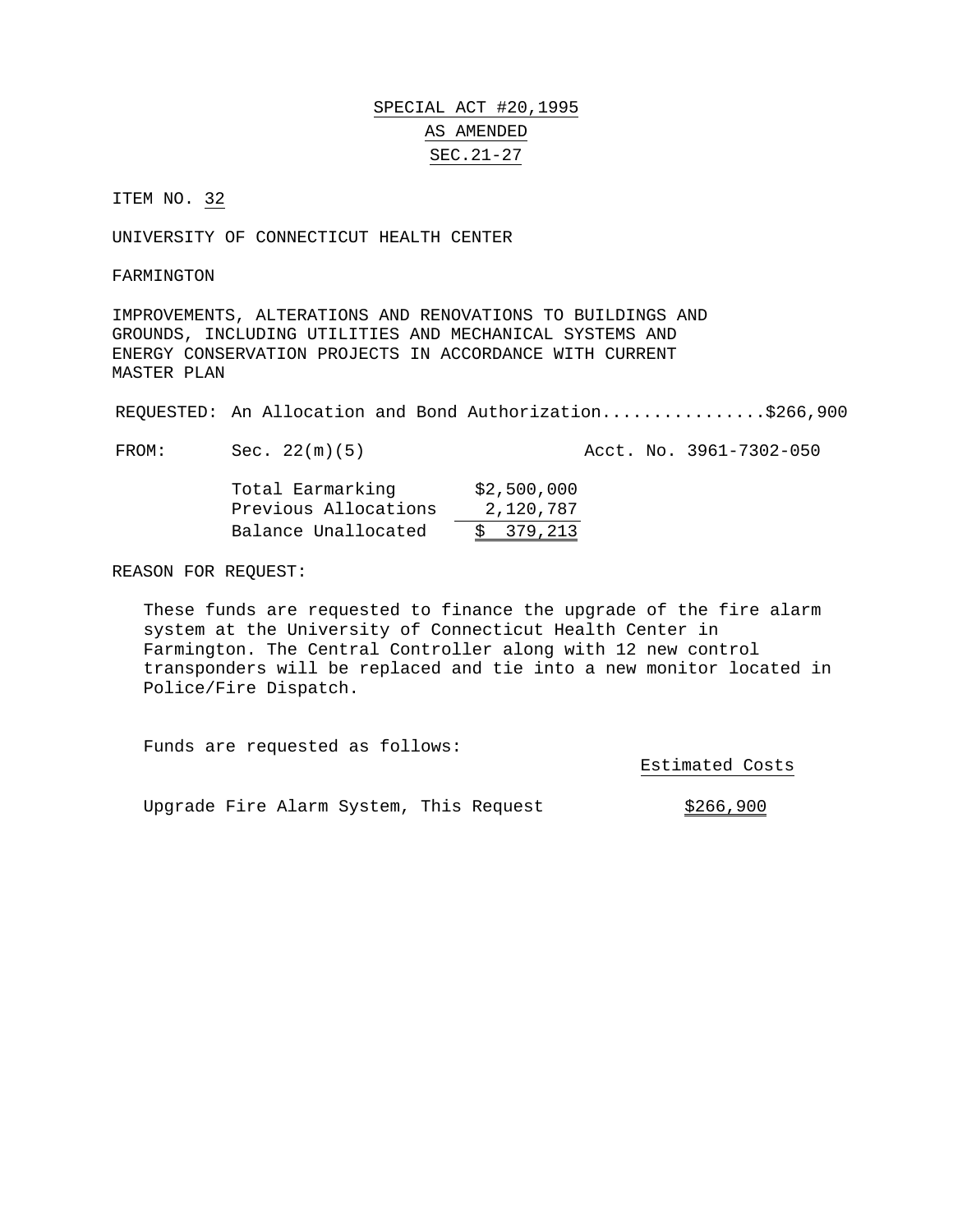### SPECIAL ACT #34, 1990 AS AMENDED SEC. 1-7

ITEM NO. 33

JUDICIAL DEPARTMENT

FEASIBILITY STUDY FOR ADDITIONAL FACILITY AT THE JUVENILE MATTERS AND DETENTION CENTER COMPLEX, BRIDGEPORT

REQUESTED: An Allocation and Bond Authorization.................\$100,500

FROM: Sec. 2(s)(3) Acct. No. 3901-9001-030 Project No. BI-JD-241

| Total Earmarking     | \$500,000 |
|----------------------|-----------|
| Previous Allocations | 399,500   |
| Balance Unallocated  | \$100,500 |

REASON FOR REQUEST:

These funds are requested, along with those under Items 6, 30 and 31, to finance development of a new Juvenile Court and Detention Center at 55 Congress Street in Bridgeport.

This project consists of demolition of existing facilities on the site, construction of an 89,000 sq. ft., 88-bed juvenile detention and Superior Court for Juvenile Matters, and parking for 100 cars.

| Financing:                                            |              |
|-------------------------------------------------------|--------------|
| S.A. 01-2, Sec. 2(m)(5), Item No. 6                   | \$13,111,864 |
| P.A. 96-181, Sec. 2(e)(1), Item No. 30                | 4,500,000    |
| S.A. 95-20, Sec. $2(r)(1)$ , Item No. 31 \$13,900,000 |              |
| Previous Funding<br>3,692,000                         | 17,592,000   |
| S.A. $93-2$ , Sec. $30(0)(3)$ , Previous Funding      | 1,308,000    |
| S.A. 90-34, Sec. 2(s)(3), This Request \$100,500      |              |
| Previous Funding<br>275,000                           | 375,500      |
| Total                                                 | \$36,887,364 |

 This project is submitted pending approval of the development contract by the State Properties Review Board prior to January 25, 2002.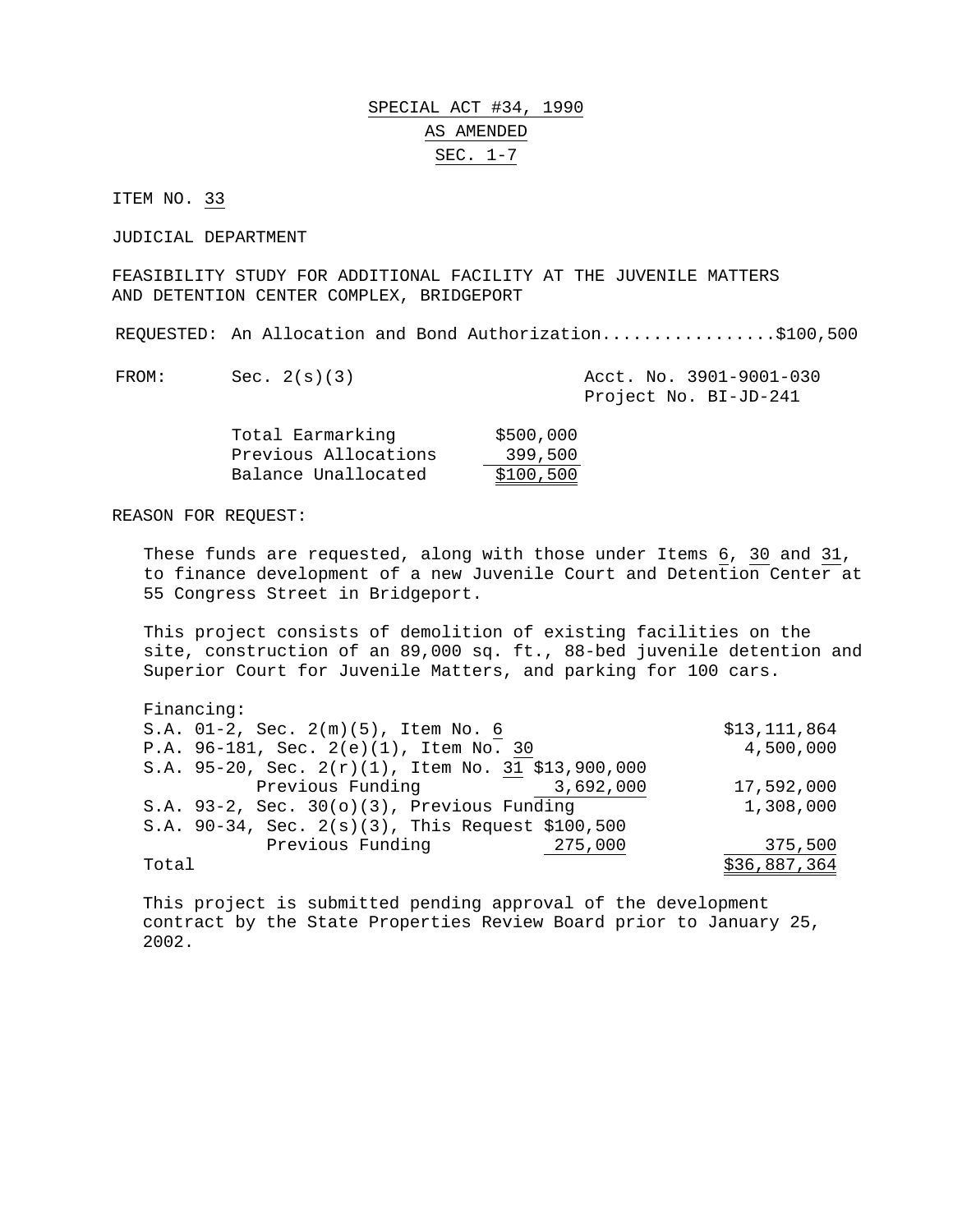### PUBLIC ACT #584, 1987 AS AMENDED SEC. 11-14

ITEM NO. 34

OFFICE OF POLICY AND MANAGEMENT

LOCAL CAPITAL IMPROVEMENT FUND

VARIOUS PROJECTS

|             | REQUESTED: An Allocation and Bond Authorization |              |
|-------------|-------------------------------------------------|--------------|
| (to Agency) |                                                 | \$15,000,000 |

FROM: Sec. Acct. No. 1870-1310-010 Project No.1310-01-0000

| Total Earmarking     | \$440,000,000 |
|----------------------|---------------|
| Previous Allocations | 350,000,000   |
| Balance Unallocated  | \$90,000,000  |

#### REASON FOR REQUEST:

These funds are requested to provide supplemental funding for the Local Capital Improvement Fund in accordance with the provisions of Sections 11 through 14 of Public Act 87-584, as amended.

In accordance with the Act, the Secretary of the Office of Policy and Management shall allocate an amount to each municipality in the State based on its entitlement. These funds will be used for reimbursement of actual expenditures incurred for eligible infrastructure projects which include:

a)Road construction, repair and resurfacing b)Sidewalk and pavement improvements c)Sewer facilities d)Public buildings other than schools e)Dams, bridges and flood control projects f)Water treatment facilities and water mains g)Solid waste facilities h)Public parks i)Capital improvement plans j)Emergency communications systems k)Public housing projects l)Renovation or construction of Veterans memorial monuments m)Improvements to information technology systems to manage the century date change effect n)Thermal imaging systems o)Bulky waste and landfill projects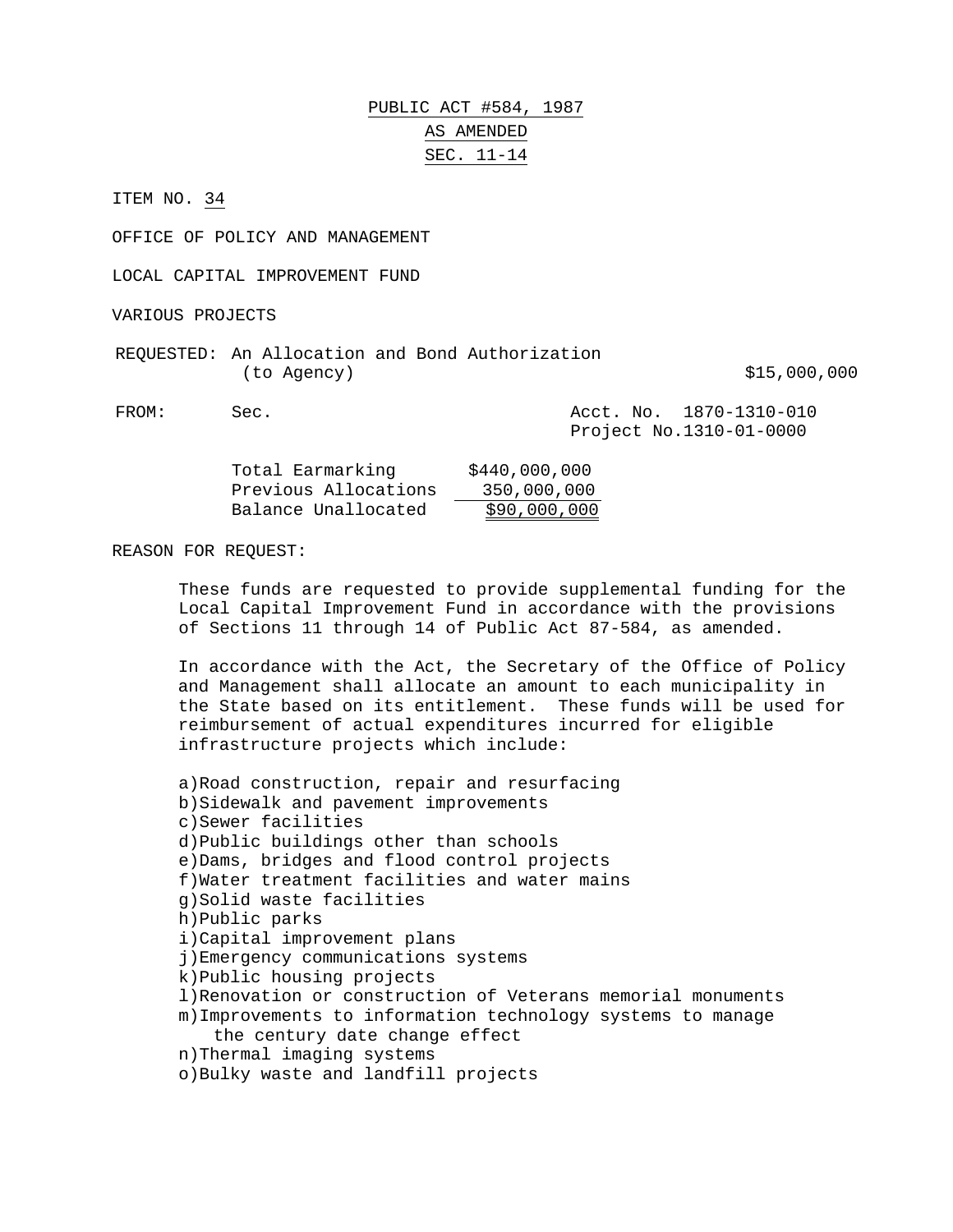# PUBLIC ACT #607, 1979 AS AMENDED SEC. 21

ITEM NO. 35

OFFICE OF POLICY AND MANAGEMENT

GRANTS-IN-AID FOR URBAN DEVELOPMENT PROJECTS INCLUDING ECONOMIC AND COMMUNITY DEVELOPMENT, TRANSPORTATION, ENVIRONMENTAL PROTECTION, PUBLIC SAFETY, CHILDREN AND FAMILIES AND SOCIAL SERVICES PROJECTS AND PROGRAMS, INCLUDING, IN THE CASE OF ECONOMIC AND COMMUNITY DEVELOPMENT PROJECTS ADMINISTERED ON BEHALF OF THE OFFICE OF POLICY AND MANAGEMENT BY THE DEPARTMENT OF ECONOMIC AND COMMUNITY DEVELOPMENT, ADMINISTRATIVE COSTS INCURRED BY THE DEPARTMENT OF ECONOMIC AND COMMUNITY DEVELOPMENT

| REOUESTED: |                          | An Allocation and Bond                                          |  | Authorization (to Agency) \$2,150,000           |
|------------|--------------------------|-----------------------------------------------------------------|--|-------------------------------------------------|
|            | FROM: Sec. $21(b)(6)(B)$ |                                                                 |  | Acct. No. 3795-3100-800<br>3795-8100-800        |
|            |                          | Total Authorized<br>Previous Allocations<br>Balance Unallocated |  | \$685,300,000<br>526,031,513<br>\$159, 268, 487 |

#### REASON FOR REQUEST: This Request

- I. Department of Environmental Protection
	- A. These funds are requested to provide a grant-in-aid to the Connecticut Chapter of the East Coast Greenway Alliance, Inc., a 501(c)(3) organization, for preliminary design work for the completion of a section of the Charter Oak Trail.

The new section will extend from Gardner Street in Manchester to Bolton Notch State Park (Hop River State Park Trail) in Bolton.

Funds are requested as follows:

State Grant, This Request  $$100,000$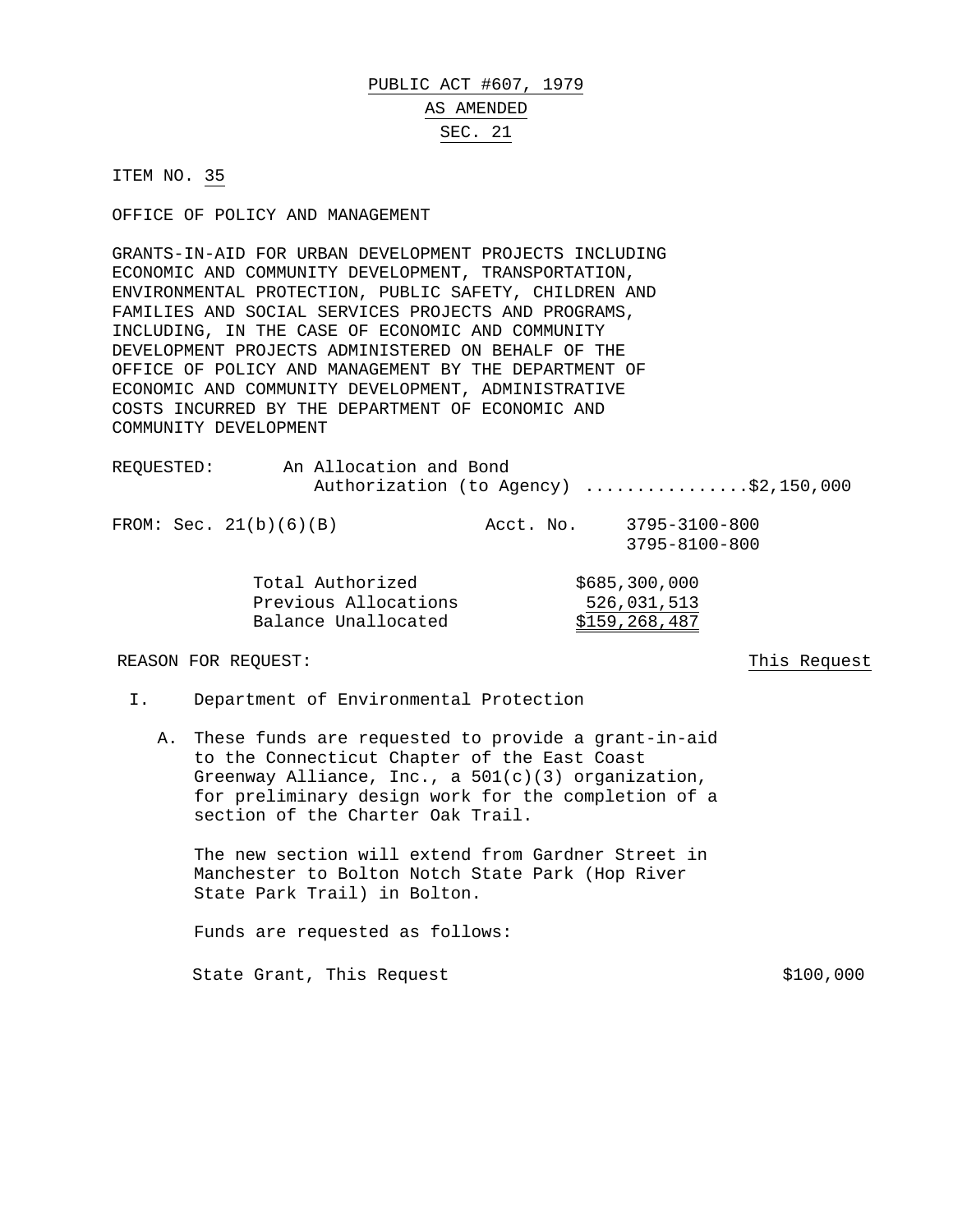|     |                                                                                                                                                                                                               |                                   | This Request |
|-----|---------------------------------------------------------------------------------------------------------------------------------------------------------------------------------------------------------------|-----------------------------------|--------------|
|     | B. These funds are requested to provide a grant-in-aid<br>to the Town of Hamden for the renovation and<br>upgrading of the Municipal Ice Rink located on Mix<br>Avenue.                                       |                                   |              |
|     | Funds are requested as follows:                                                                                                                                                                               |                                   |              |
|     | Total Project Cost<br>Less: Previous Funding<br>State Grant, This Request                                                                                                                                     | \$2,900,000<br>1,450,000          | 1,450,000    |
| II. | Department of Children and Families                                                                                                                                                                           |                                   |              |
|     | A. These funds are requested to provide a grant-in-aid<br>to the Children's Center in Hamden, a $501(c)(3)$ non<br>profit organization, to assist in the costs<br>associated with improvements to the Center. |                                   |              |
|     | This project consists of security and code<br>compliance improvements, program changes, HVAC<br>upgrading and improvements to the physical plant.                                                             |                                   |              |
|     | Funds are requested as follows:                                                                                                                                                                               |                                   |              |
|     | Total Project Cost<br>Less: Donations<br>Previous State Funds                                                                                                                                                 | \$1,355,325<br>355,325<br>400,000 |              |
|     | State Grant, This Request                                                                                                                                                                                     |                                   | 600,000      |
|     | Total State Grants, This Request                                                                                                                                                                              |                                   | \$2,150,000  |

ITEM NO.  $35$  (Cont'd)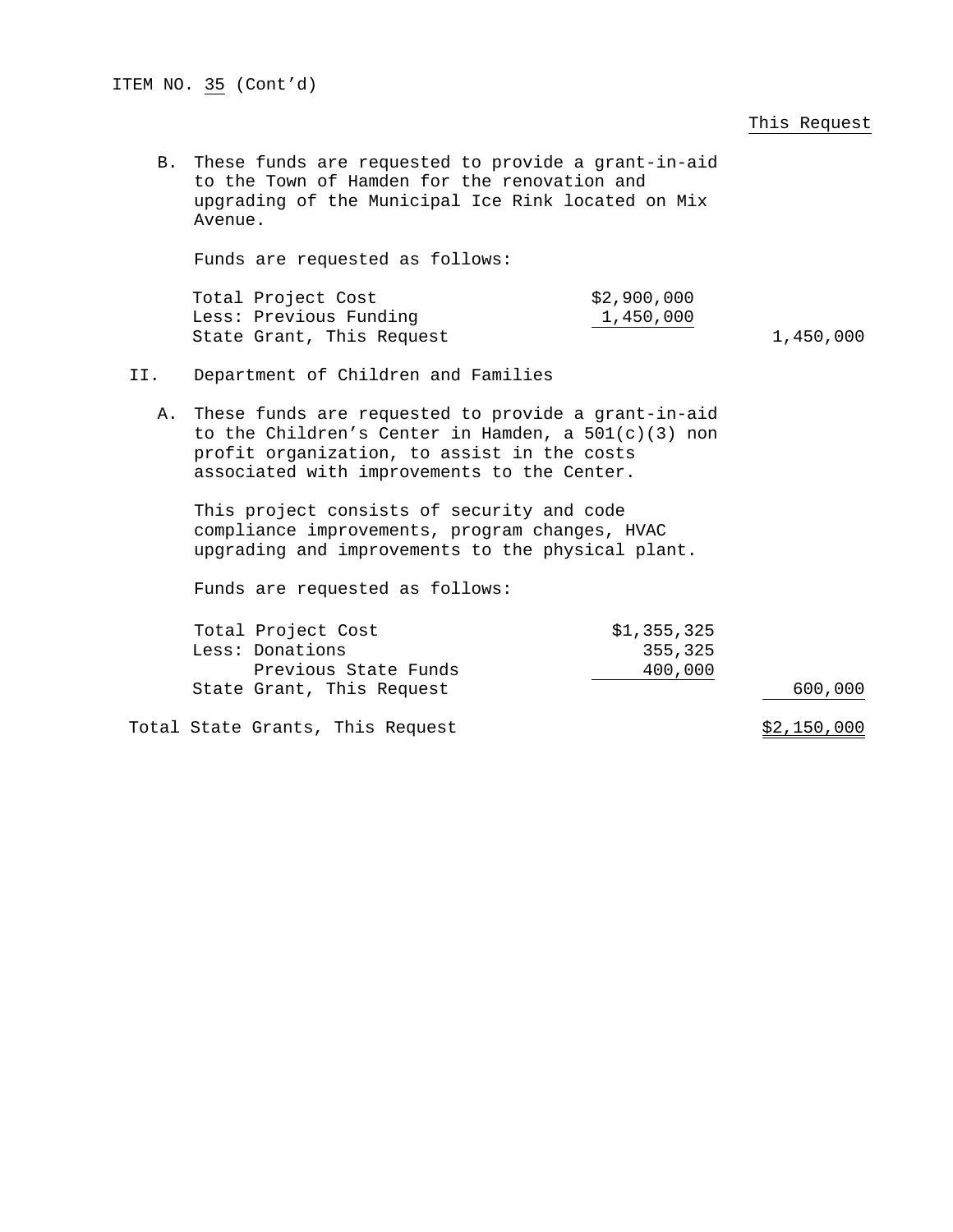# PUBLIC ACT #420, 1986 AS AMENDED SEC. 1-10

ITEM NO. 36

DEPARTMENT OF ENVIRONMENTAL PROTECTION

CLEAN WATER FUND

|       | REQUESTED: 1) An Allocation and Bond Authorization<br>of General Obligation Bonds (to Agency)\$ 5,655,524 |  |  |  |  |
|-------|-----------------------------------------------------------------------------------------------------------|--|--|--|--|
|       |                                                                                                           |  |  |  |  |
|       | 2) An Allocation and Bond Authorization<br>of Revenue Bonds (to Agency) $6,548,514$                       |  |  |  |  |
|       |                                                                                                           |  |  |  |  |
|       | Total, This Request\$12,204,038                                                                           |  |  |  |  |
| FROM: | Acct. No. $6864-3100-999$ \$ 236,256                                                                      |  |  |  |  |
|       | \$4,419,268<br>Acct. No. 6864-3105-999                                                                    |  |  |  |  |
|       | \$5,893,514<br>Acct. No. 6865-3105-888                                                                    |  |  |  |  |
|       | Acct. No. 6866-3105-999 \$1,000,000                                                                       |  |  |  |  |
|       | \$655,000<br>Acct. No. 6868-3105-888                                                                      |  |  |  |  |
|       |                                                                                                           |  |  |  |  |
|       | Revenue Bonds G.O. Bonds                                                                                  |  |  |  |  |
|       | $$1,080,400,000$ $$757,830,000$<br>Total Authorized                                                       |  |  |  |  |
|       | 922, 774, 430 656, 225, 476<br>Previous Allocations                                                       |  |  |  |  |
|       | $\frac{157}{625}$ , 570 $\frac{101}{604}$ , 524<br>Balance Unallocated                                    |  |  |  |  |
|       |                                                                                                           |  |  |  |  |

REASON FOR REQUEST:

These funds are requested to provide 1) a grant and loan to the Metropolitan District Commission for improvements within the Wethersfield Cove drainage area; 2) a grant and loan to the Town of Salisbury for an ultraviolet disinfection system at the wastewater treatment plant; 3) a grant and loan to the City of Bristol for infiltration/inflow improvements; 4) various Long Island Sound planning grants, and 5) a loan to the Town of Sharon for water main replacement. Also, included in the grant amounts are administrative costs associated with these projects.

In accordance with Public Act 86-420, as amended, a combined sewer project shall receive a grant of fifty percent of the cost and a loan of fifty percent of the cost. Any other eligible water quality project shall receive a grant of twenty percent of the cost and a loan of eighty percent of the cost. However, a construction project undertaken for nitrogen removal shall receive a project grant of up to thirty per cent of the cost of the project associated with nitrogen removal and a loan for the remainder of the costs of the project, not exceeding one hundred per cent. Also in accordance with Public Act 86-420, as amended, revenue bonds shall not constitute a charge, lien or encumbrance, legal or equitable, upon any property of the State or of any political subdivision thereof, except the property mortgaged or otherwise encumbered under the provisions and for the purposes of Sections 22a-475 to 22a-483 of the General Statutes, inclusive.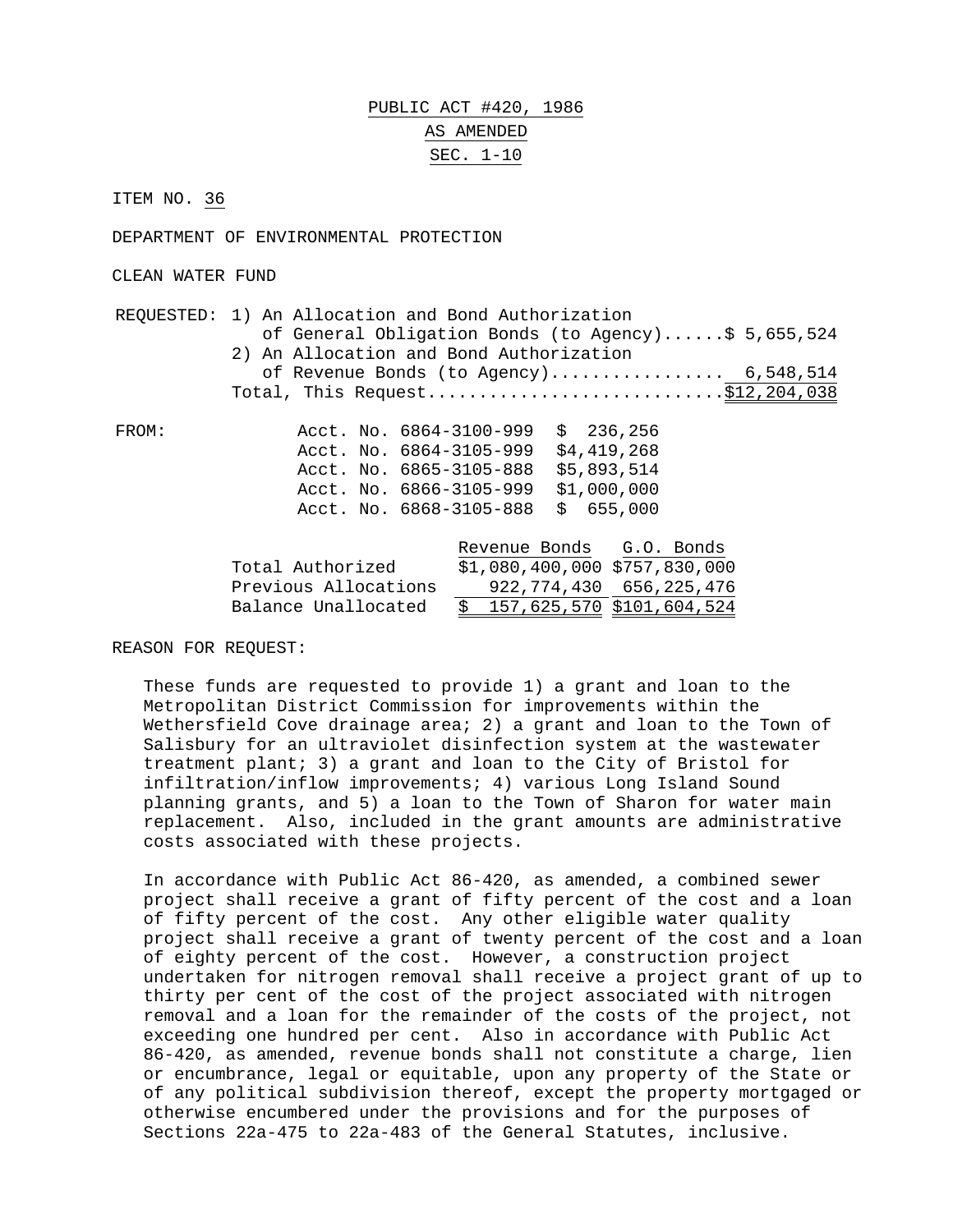This Request Metropolitan District Commission Account No. 451-C Furnish and install new storm and sanitary sewers, sealing catch basins within the Wethersfield Cove drainage area (Hartford-Maple Avenue), and general site restoration work. This project has received \$18,337,999 in prior funding. Grant (G.O) \$ 3,991,349 Administration (G.O.) 161,554 Loan (Revenue) 4,086,372 Total, This Request  $\upbeta$  8,239,275 Town of Salisbury Account No. 193-C Construction funding for an ultraviolet disinfection system at the Water Pollution Control Facility. Grant  $(G.0)$  \$57,251 Administration (G.O.) 5,365 Loan (Revenue) 210,979 Total, This Request 273,595 City of Bristol Account No. 504-C Design and construction of an infiltration/inflow project to increase capacity of existing sewer lines and help eliminate copper toxicity in the Pequabuck River. This is Contract 3 of 5. This project has received \$4,080,000 in prior funding. Grant (G.O) \$ 370,668 Administration (G.O.) 39,337 Loan (Revenue) 1,596,163 Total, This Request 2,006,168

ITEM NO. 36 (Cont'd.)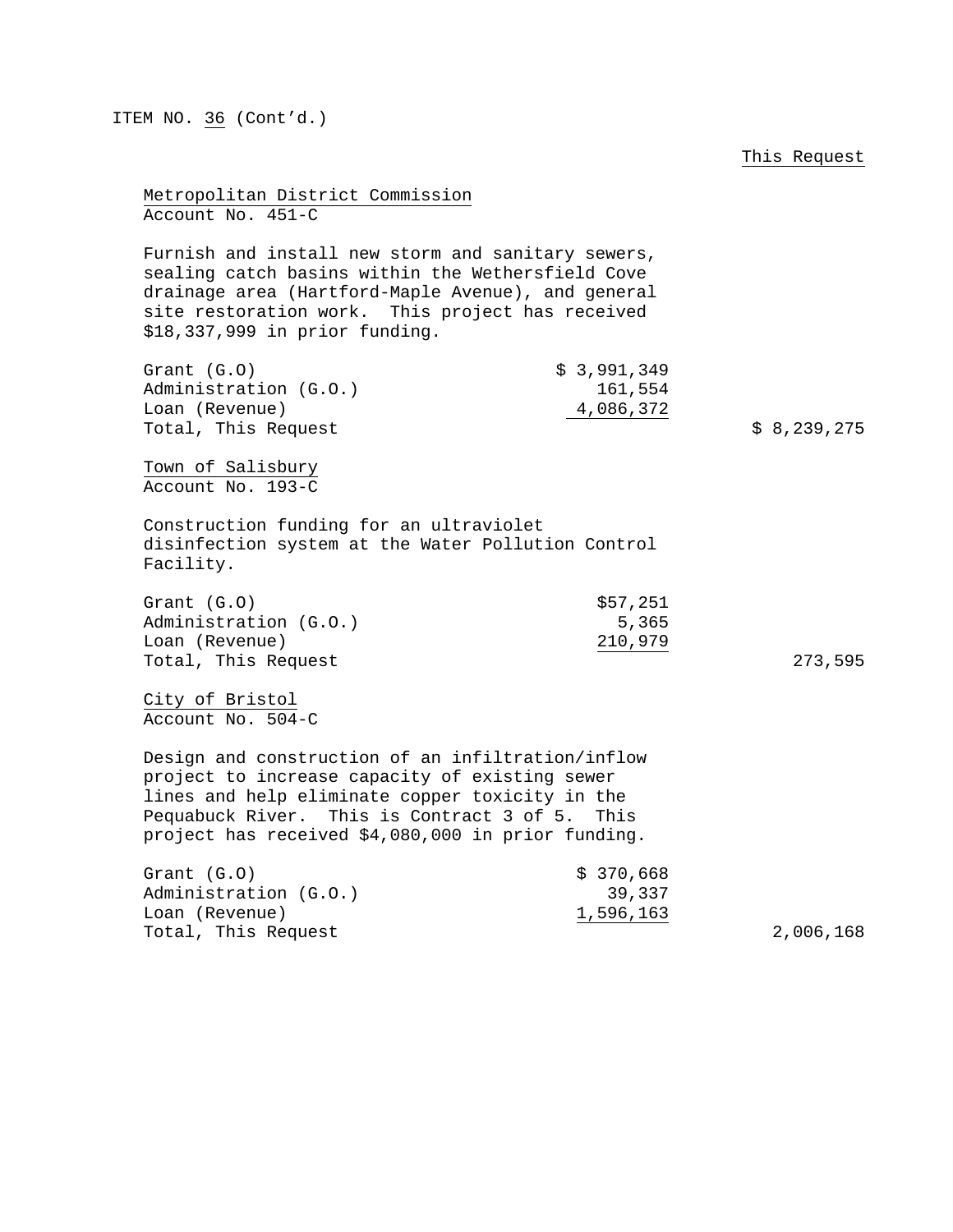| ITEM NO. 36 (Cont'd.)                                                                                                                                           | This Request |  |  |
|-----------------------------------------------------------------------------------------------------------------------------------------------------------------|--------------|--|--|
| Long Island Sound Planning Grants                                                                                                                               |              |  |  |
| Planning grants to various municipalities to<br>prepare facility plans to analyze wastewater needs<br>and infiltration/inflow problems within sewer<br>systems. |              |  |  |
| \$1,000,000<br>Grant $(G.0)$<br>30,000<br>Administration (G.O.)<br>Total, This Request                                                                          | 1,030,000    |  |  |
| Town of Sharon                                                                                                                                                  |              |  |  |
| Design and construction of water main replacement<br>and miscellaneous distribution improvements.                                                               |              |  |  |
| Loan (Revenue), This Request                                                                                                                                    | 655,000      |  |  |
| Grand Total, This Request                                                                                                                                       | \$12,204,038 |  |  |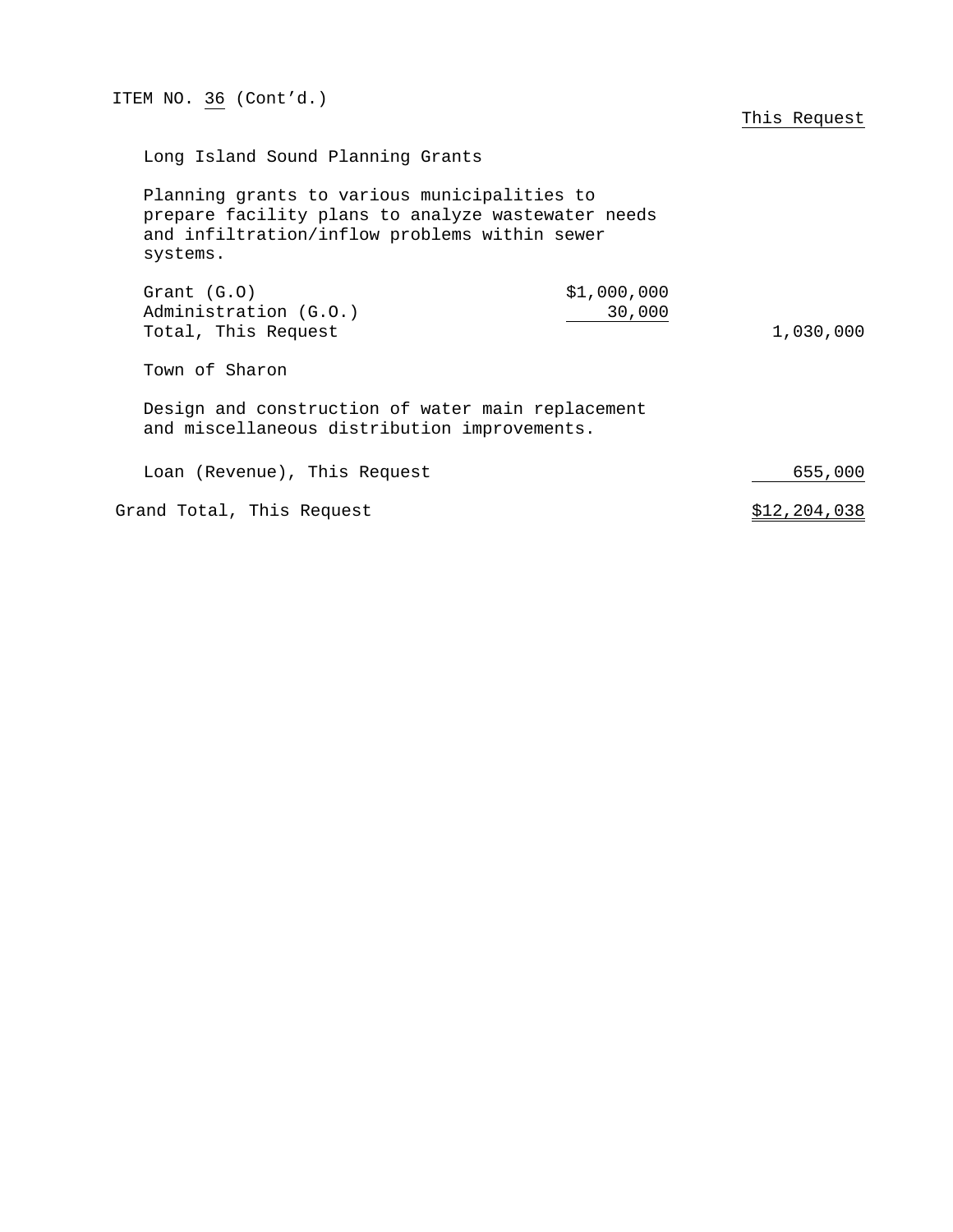# PUBLIC ACT #270, 1990 AS AMENDED SEC. 33

ITEM NO. 37

DEPARTMENT OF ECONOMIC AND COMMUNITY DEVELOPMENT

MANUFACTURING ASSISTANCE ACT

| REQUESTED: 1) An Allocation and Bond Authorization |             |
|----------------------------------------------------|-------------|
| (to Agency)                                        | \$825,000   |
| 2) Use of Previously Allocated Funds Available     |             |
| (to Agency)                                        | 500,000     |
| Total, This Request                                | \$1,350,000 |

FROM: Sec. 33 Acct. No. 1502-3500-010

| Total Authorized     | \$495,300,000 |
|----------------------|---------------|
| Previous Allocations | 426, 257, 694 |
| Balance Unallocated  | \$69,042,306  |

REASON FOR REQUEST:

These funds are requested to provide financing as detailed below.

This Request

 $$825,000$ 

A. These funds are requested to provide a supplemental grant-in-aid to the Town of Plymouth to assist in the costs associated with the completion of the Plymouth Industrial Park Phase III.

This project consists of construction and the costs of legal services, administration, marketing and related expenses.

Project No. 1992 111 001

Funds are requested as follows:

| Total Project Cost        | \$3,650,000 |
|---------------------------|-------------|
| Less: Local Funds         | 1,825,000   |
| Previous State Funds      | 1,000,000   |
| State Grant, This Request |             |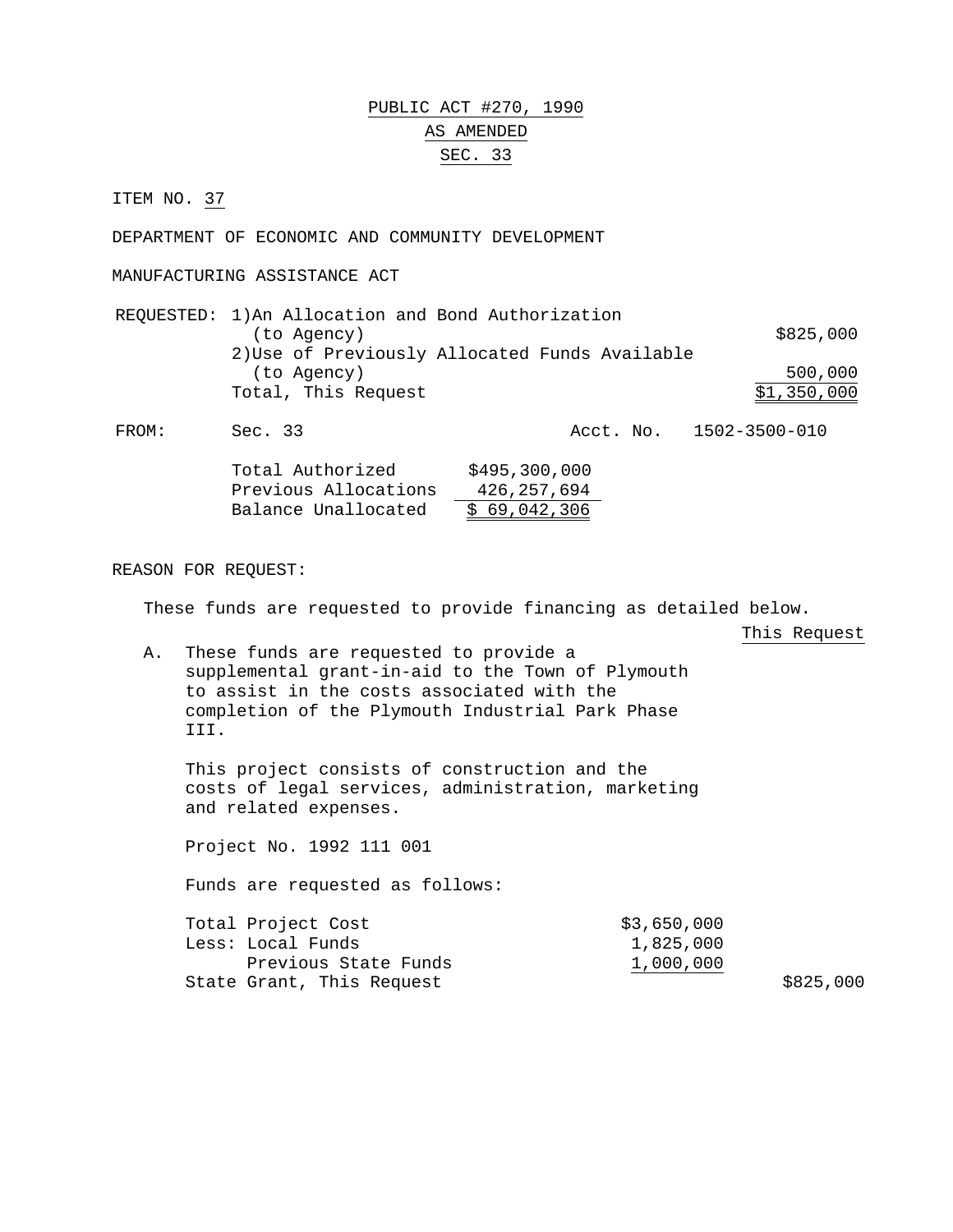ITEM NO. 37 (Cont'd)

This Request

| В. | At the July 19, 1999 State Bond Commission meeting,<br>funding was approved to provide a loan to the<br>Stepping Stones Museum for Children in Norwalk to<br>assist in the costs associated with the<br>construction of a 18,750 sq. ft. building. This<br>request is to convert the previous loan to a grant-<br>$in$ -aid. |                                        |                    |  |  |
|----|------------------------------------------------------------------------------------------------------------------------------------------------------------------------------------------------------------------------------------------------------------------------------------------------------------------------------|----------------------------------------|--------------------|--|--|
|    | This project is located within Matthews Park. The<br>museum is a regional, interactive educational<br>facility for young children.                                                                                                                                                                                           |                                        |                    |  |  |
|    | Project No. 1100-0419                                                                                                                                                                                                                                                                                                        |                                        |                    |  |  |
|    | Funds are requested as follows:                                                                                                                                                                                                                                                                                              |                                        |                    |  |  |
|    | Total Project Cost<br>Less: Bank Loan<br>Donations<br>State Grant, This Request                                                                                                                                                                                                                                              | \$10,500,000<br>4,000,000<br>6,000,000 | 500,000            |  |  |
|    | Total, This Request                                                                                                                                                                                                                                                                                                          |                                        | <u>\$1,350,000</u> |  |  |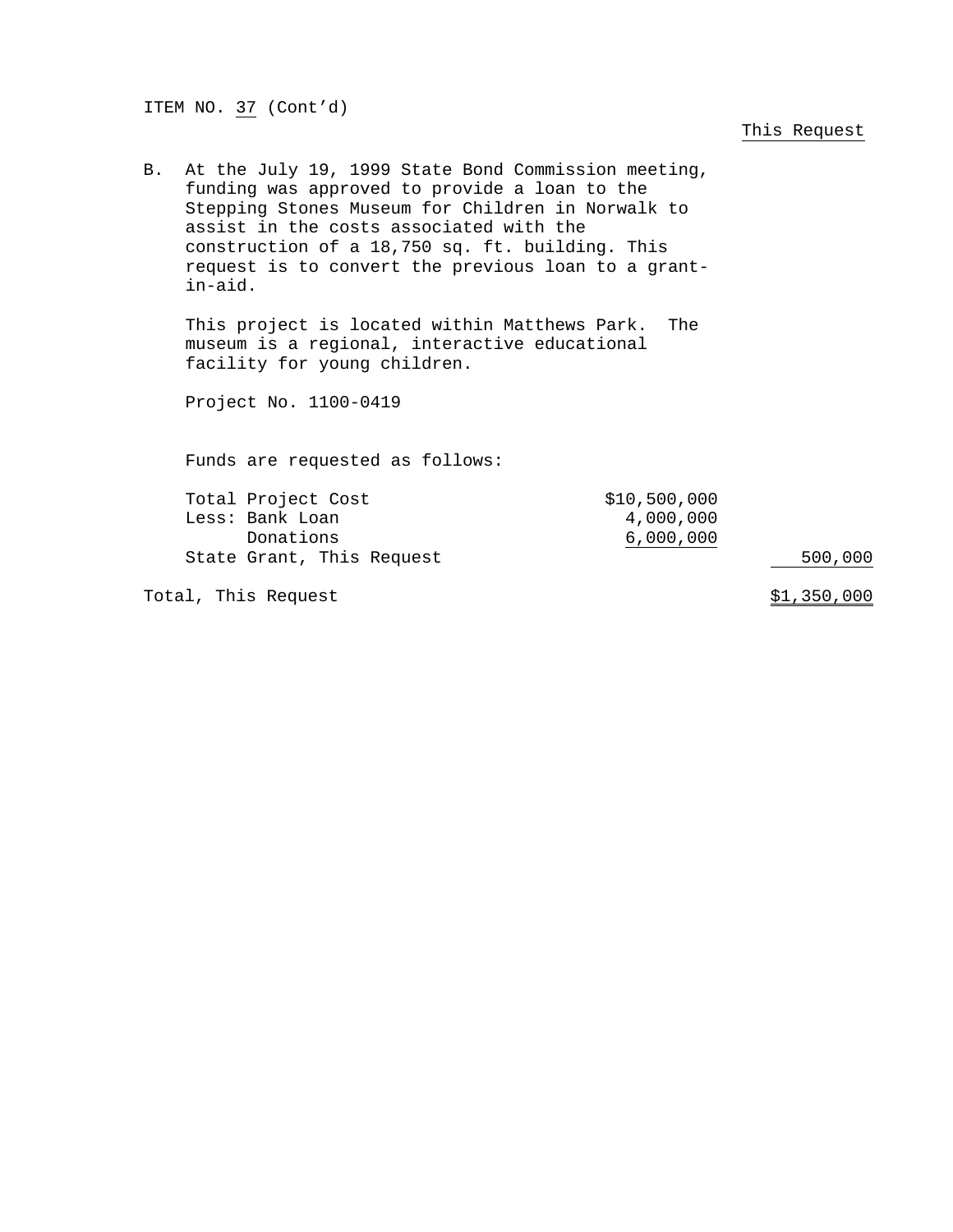ITEM NO. 38

STATE TREASURER

BOND SALE

TAXABLE GENERAL OBLIGATION BONDS

REQUESTED: Authorization to issue and sell taxable general obligation bonds of the State in an amount not to exceed \$100,000,000 REASON FOR REQUEST:

SUGGESTED RESOLUTION:

The State Treasurer is authorized to issue and sell general obligation bonds of the State, which were previously authorized to be issued by this Commission, or which may be authorized to be issued by this Commission prior to their sale, in an aggregate principal amount not to exceed \$100,000,000. The issuance of such bonds in such form and manner that the interest thereon may be includable in the gross income of the owners thereof for Federal income tax purposes is hereby found to be in the public interest.

The Treasurer is authorized to consolidate for sale bonds authorized to be issued under two or more bond acts and issue the same as a single bond issue provided that a separate maturity schedule for the bonds authorized under each bond act shall be established and filed with the Secretary of the State Bond Commission prior to the delivery of the bonds.

The Treasurer is authorized to sell such bonds at public sale on sealed proposals or by negotiation, in such manner, at such price or prices, at such time or times, and on such terms and conditions as the Treasurer shall determine to be in the best interests of the State.

The Treasurer is authorized to enter into agreements on behalf of the State with respect to the issuance and sale of said bonds, including financial advisory agreements, bond purchase agreements, secondary market disclosure agreements, tax regulatory agreements and agreements with respect to the issuance, sale and securing of such bonds.

The Treasurer is authorized to determine the form, date or dates, maturities of serial or term bonds, date and manner of sale, interest rate or rates and due dates thereof (including the issuance of such bonds at fixed rates or variable rates, and as capital appreciation or current interest bonds), the denominations and designation of such bonds, registration, conversion and transfer privileges, the terms of redemption with or without premium, and all other terms and conditions of such bonds and of the issuance and sale thereof, as she shall determine to be in the best interests of the State, provided that she shall file a certificate of determination with the Secretary of the State Bond Commission on or before the date of delivery of such bonds setting forth the details and particulars of such bonds determined by her in accordance with this delegation.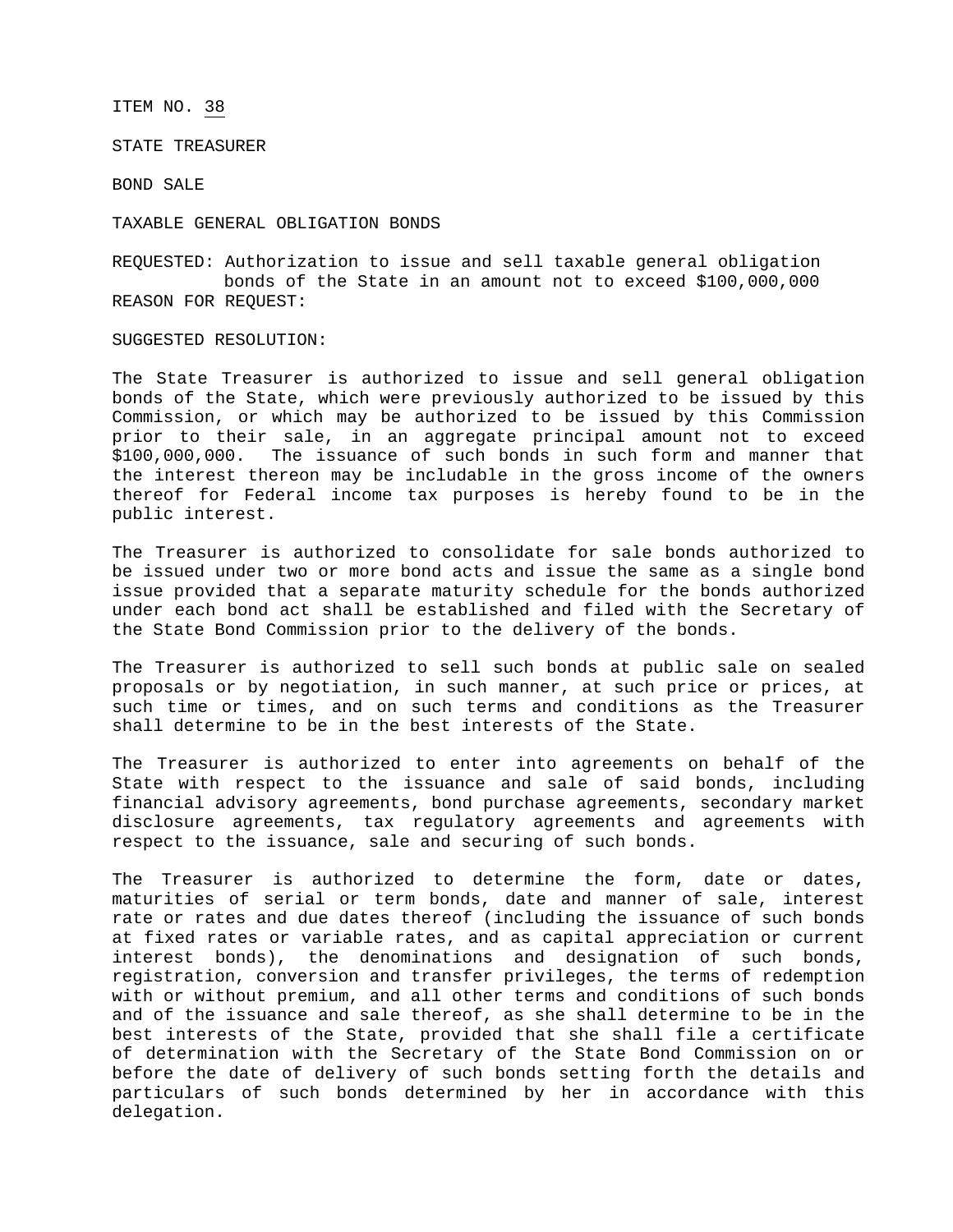ITEM NO. 38 (Cont'd)

The Treasurer is authorized to enter into on behalf of the State such reimbursement agreements, remarketing agreements, standby bond purchase agreements and any other necessary or appropriate agreements in connection with obtaining any liquidity facility or credit facility with respect to such bonds, and to determine the terms and conditions of any such agreement. The Treasurer may pledge the full faith and credit of the State to the State's payment obligations under any such agreement.

The Treasurer is authorized to enter into on behalf of the State such swap or other contracts with respect to such bonds and any other necessary or appropriate agreements in connection with obtaining any such contract, with such terms and conditions and parties as the Treasurer may determine, as provided in and subject to the requirements of Section 3- 20a(c) of the Connecticut General Statutes. The Treasurer is authorized to pledge the full faith and credit of the State to the State's payment obligations under any such contract.